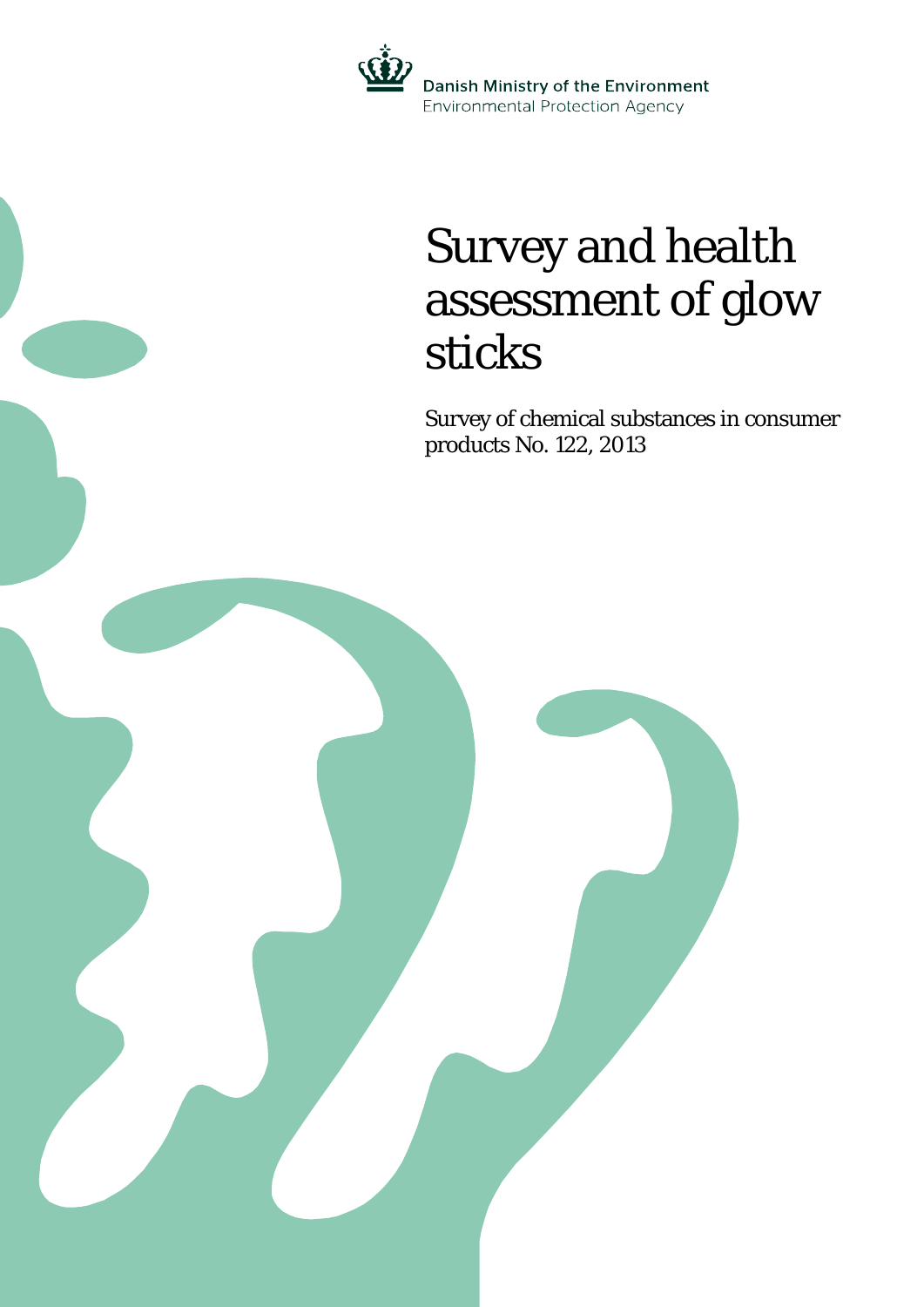#### **Title:**

#### **Editing:**

Survey and health assessment of glow sticks

Danish Technological Institute Eva Jacobsen Kathe Tønning Lone F. Poulsen Niels Elmegaard

#### **Published by:**

The Danish Environmental Protection Agency Strandgade 29 DK-1401 Copenhagen K Denmark www.mst.dk

#### **Year:**

**ISBN no.**

2013

978-87-93026-41-4

#### **Disclaimer:**

When the occasion arises, the Danish Environmental Protection Agency will publish reports and papers concerning research and development projects within the environmental sector, financed by study grants provided by the Danish Environmental Protection Agency. It should be noted that such publications do not necessarily reflect the position or opinion of the Danish Environmental Protection Agency.

However, publication does indicate that, in the opinion of the Danish Environmental Protection Agency, the content represents an important contribution to the debate surrounding Danish environmental policy.

Sources must be acknowledged.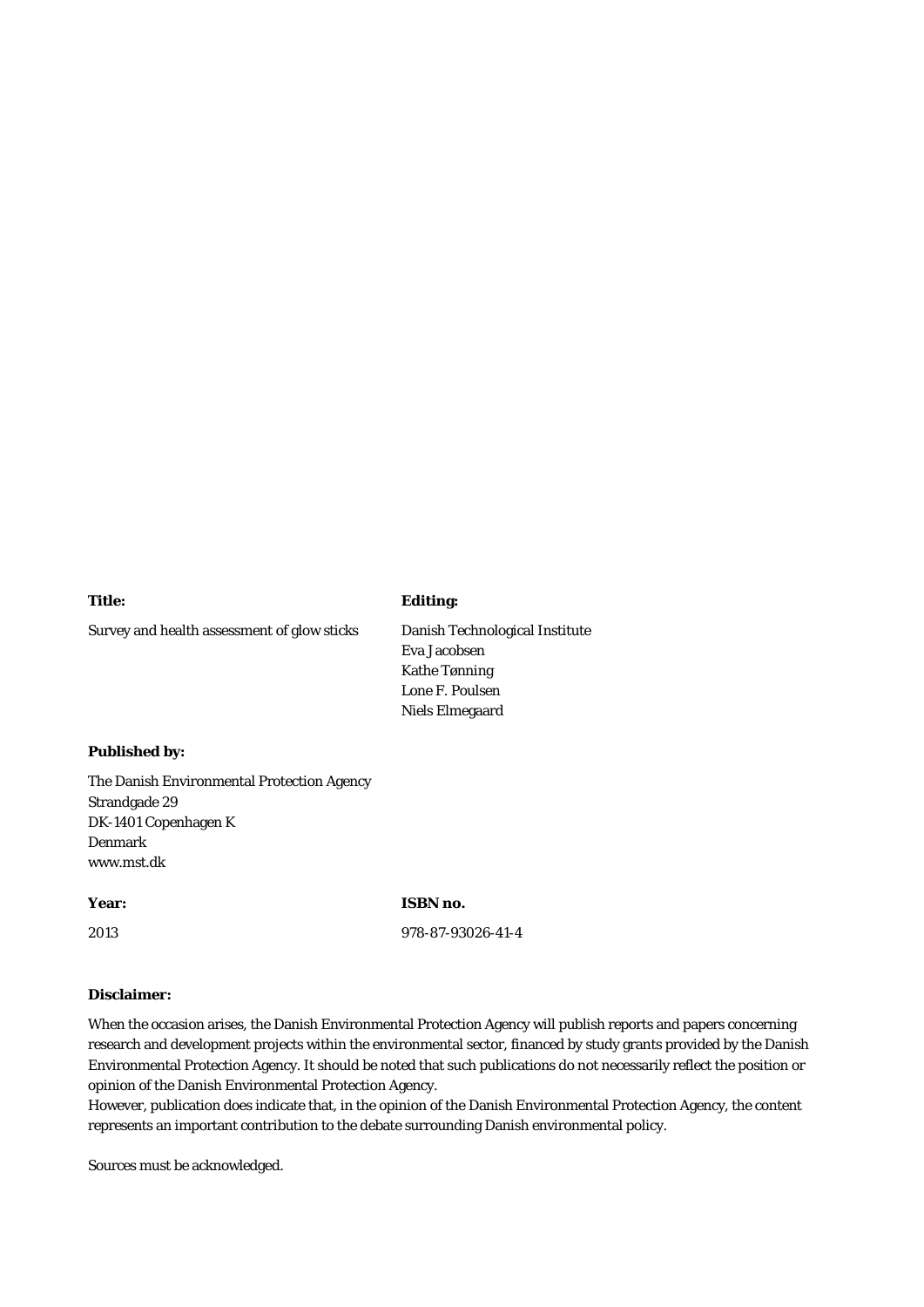## **Contents**

| 1. |     |       |  |  |  |  |
|----|-----|-------|--|--|--|--|
|    | 1.1 |       |  |  |  |  |
|    | 1.2 |       |  |  |  |  |
|    | 1.3 |       |  |  |  |  |
|    | 1.4 |       |  |  |  |  |
|    |     | 1.4.1 |  |  |  |  |
|    |     | 1.4.2 |  |  |  |  |
|    |     | 1.4.3 |  |  |  |  |
| 2. |     |       |  |  |  |  |
|    | 2.1 |       |  |  |  |  |
|    | 2.2 |       |  |  |  |  |
|    | 2.3 |       |  |  |  |  |
|    |     | 2.3.1 |  |  |  |  |
|    |     | 2.3.2 |  |  |  |  |
|    |     | 2.3.3 |  |  |  |  |
|    |     |       |  |  |  |  |
|    |     | 2.4.1 |  |  |  |  |
|    |     | 2.4.2 |  |  |  |  |
|    |     | 2.4.3 |  |  |  |  |
|    |     | 2.4.4 |  |  |  |  |
|    |     | 2.4.5 |  |  |  |  |
|    |     | 2.4.6 |  |  |  |  |
|    | 2.5 |       |  |  |  |  |
| 3. |     |       |  |  |  |  |
|    | 3.1 |       |  |  |  |  |
|    | 3.2 |       |  |  |  |  |
|    |     | 3.2.1 |  |  |  |  |
|    |     | 3.2.2 |  |  |  |  |
|    |     | 3.2.3 |  |  |  |  |
|    |     | 3.2.4 |  |  |  |  |
| 4. |     |       |  |  |  |  |
|    | 4.1 |       |  |  |  |  |
|    | 4.2 |       |  |  |  |  |
| 5. |     |       |  |  |  |  |
|    | 5.1 |       |  |  |  |  |
|    | 5.2 |       |  |  |  |  |
|    | 5.3 |       |  |  |  |  |
| 6. |     |       |  |  |  |  |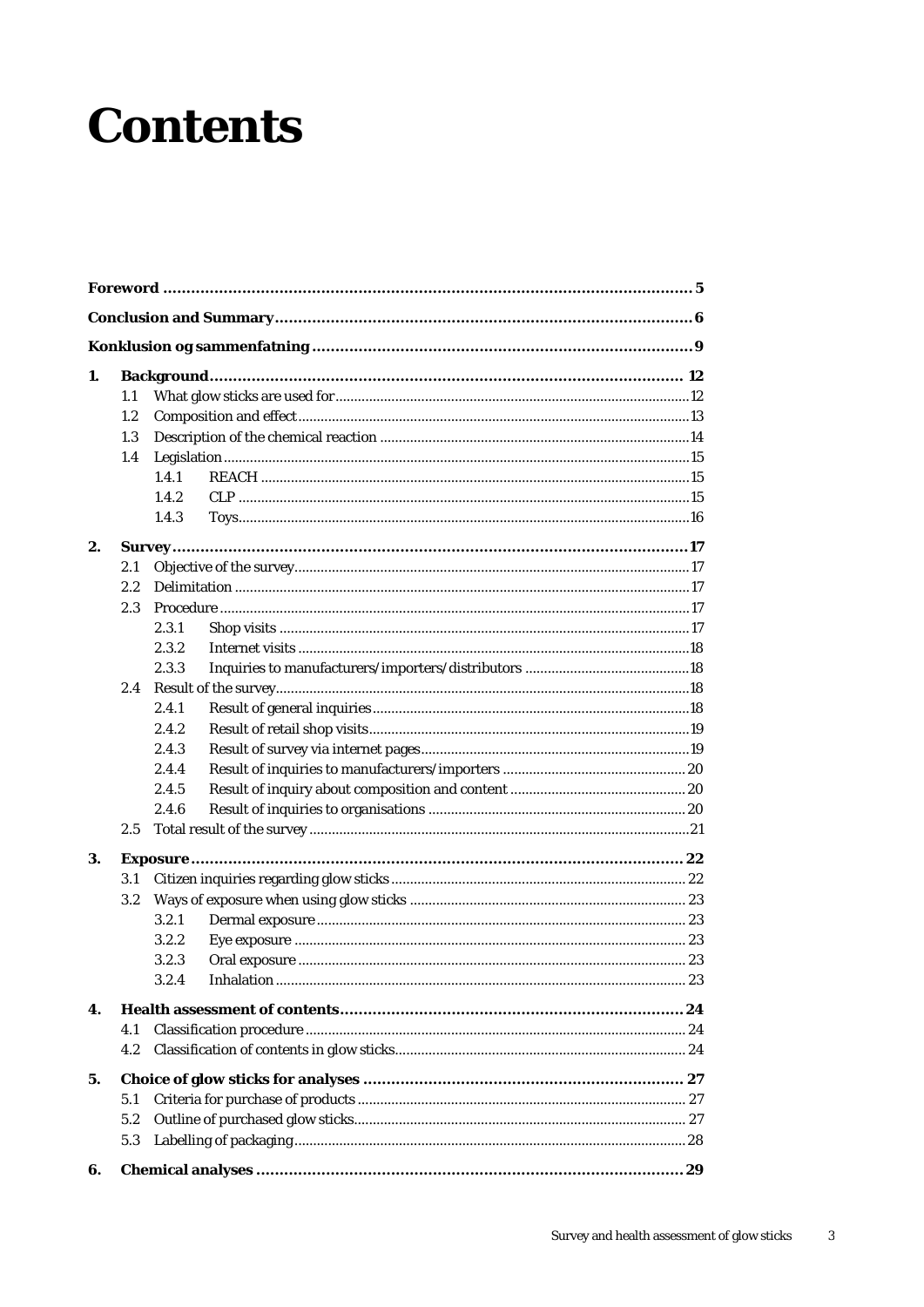|    | 6.1 |       |  |  |  |
|----|-----|-------|--|--|--|
|    | 6.2 |       |  |  |  |
|    | 6.3 |       |  |  |  |
|    |     | 6.3.1 |  |  |  |
|    |     | 6.3.2 |  |  |  |
|    |     | 6.3.3 |  |  |  |
|    |     | 6.3.4 |  |  |  |
|    |     |       |  |  |  |
|    |     | 6.4.1 |  |  |  |
|    |     | 6.4.2 |  |  |  |
|    |     | 6.4.3 |  |  |  |
|    |     | 6.4.4 |  |  |  |
|    | 6.5 |       |  |  |  |
| 7. |     |       |  |  |  |
|    | 7.1 |       |  |  |  |
|    | 7.2 |       |  |  |  |
|    | 7.3 |       |  |  |  |
| 8. |     |       |  |  |  |

| Appendix 1:  | Survey - General inquiry to companies that were regarded as possible                                                                       |  |
|--------------|--------------------------------------------------------------------------------------------------------------------------------------------|--|
| Appendix 2:  | Survey - Inquiry to companies whose products were registered in retail                                                                     |  |
| Appendix 3:  | Survey – Inquiry to online stores where the survey demonstrated sale of<br>products aimed at children or that could appeal to children  47 |  |
| Appendix 4:  |                                                                                                                                            |  |
| Appendix 5:  |                                                                                                                                            |  |
| Appendix 6:  |                                                                                                                                            |  |
| Appendix 7:  |                                                                                                                                            |  |
| Appendix 8:  |                                                                                                                                            |  |
| Appendix 9:  |                                                                                                                                            |  |
| Appendix 10: |                                                                                                                                            |  |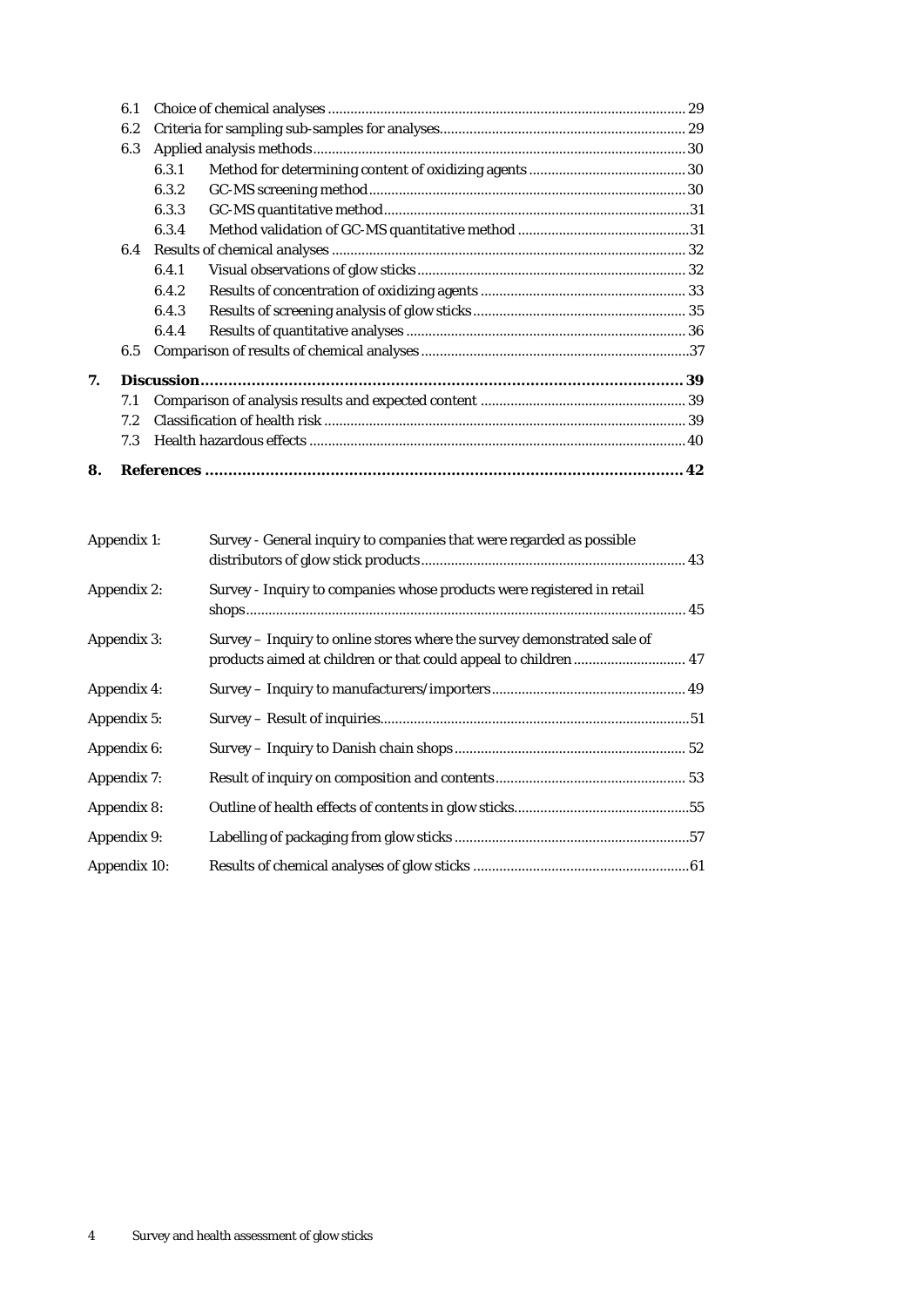## <span id="page-4-0"></span>**Foreword**

The project "Survey and health assessment of glow sticks" was carried out from July 2012 till May 2013.

This report describes the project results, including a survey, chemical analyses of selected substances in the glow stick liquids and an assessment of the exposure and health hazards to consumers.

The project was carried out by Danish Technological Institute. Participants from Danish Technological Institute were Eva Jacobsen (project manager), Kathe Tønning, Lone F. Poulsen, Grith Kastorp and Niels Elmegaard.

The progress, development and results of the project were assessed by a steering group consisting of the following persons:

Shima Dobel, the Danish Environmental Protection Agency Lærke Ambo Nielsen, the Danish Environmental Protection Agency Eva Jacobsen, Danish Technological Institute Niels Elmegaard, Danish Technological Institute

The project was financed by the Danish Environmental Protection Agency.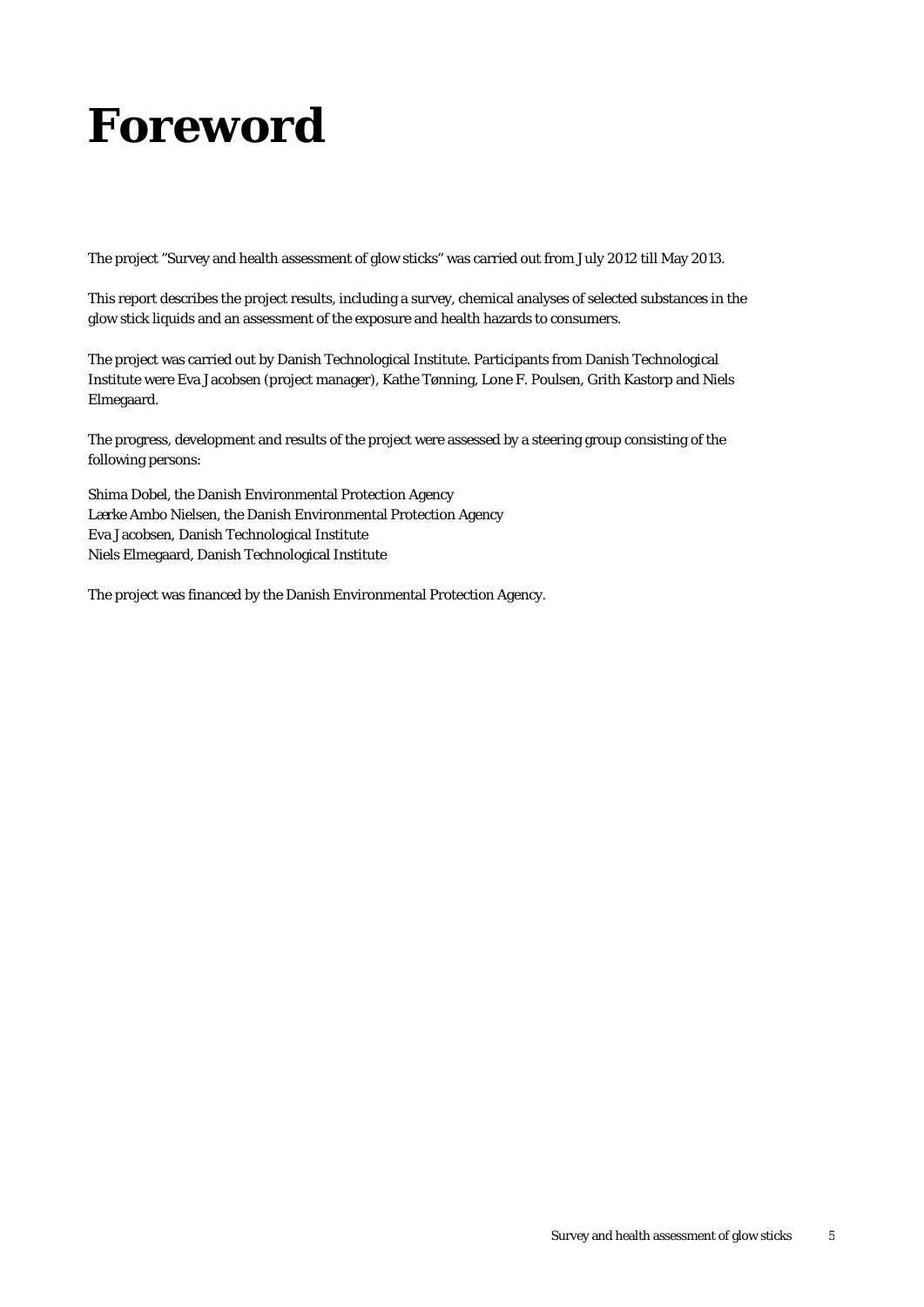# <span id="page-5-0"></span>**Conclusion and Summary**

Glow sticks are disposable and consist of a plastic tube or other container with two chemical solutions that create a fluorescent colour when they are mixed.

This project has investigated glow sticks that appeal to children either because they can be used as toys, as articles for gimmicks and gags or as personal ornamentation/jewellery.

#### *Legislation*

Glow sticks fall within the European Community Regulation on chemicals called REACH. According to REACH, glow sticks belong to the product group that is a combination of an article and "a chemical mixture in a tube". If the product is sold to private consumers, it must not contain CMR substances (carcinogenic, mutagenic or toxic for reproduction) in concentrations that would result in the product having to be classified as carcinogenic, mutagenic or toxic for reproduction. If the product is used for personal ornamentation, gimmicks and gags or the like, then the product must not contain fluid dangerous substances or mixtures in concentrations that would lead to the product having to be classified as hazardous.

Chemical mixtures are comprised by the regulation on classification, labelling and packaging of dangerous substances and mixtures (CLP Regulation). Materials containing mixtures with concentrations assessed to be dangerous to health or the environment have to be classified and labelled according to the regulation.

According to the Executive Order for Toys, toys for children up to the age of 3 must not contain dangerous substances or preparations that can be hazardous to the health of the children who use them. Special rules apply to certain phthalates in toys.

#### *Assessment of exposure*

The most common exposure is assessed to be skin contact, swallowing or splashes in eyes. Exposure is expected to only take place once or a few times in a lifetime.

No Danish statistics exist on exposure to glow sticks or treatment after accidents with glow sticks, but the Poison Control Hotline at Bispebjerg Hospital has informed that they receive app. 25 inquiries annually concerning glow sticks; often from young people who have bitten a hole in them. Injuries are seldom, but now and then stinging sensations in mouth and throat are seen. Asthma-Allergy Denmark and the Information Centre on Environment and Health state that they have not registered inquiries regarding glow sticks.

#### *Results of the survey*

The survey only comprised glow stick products that are marketed in Denmark or that are sold on Danish/ Danish-language internet pages and that are intended for children or that appeal to children. Therefore, they can be toys as well as articles for gimmicks and gags. Children are defined as children under the age of 14. The survey was carried out in the period from June-August 2012.

When visiting a number of retail shops and internet shops, glow sticks were registered in a number of different colours and the most common are blue, red, yellow, green, pink and orange. Glow sticks mainly exist as seasonal goods in the shops' product ranges, e.g. in connection with Halloween and New Year's Eve. Mainly glow sticks or rods with connectors for making bracelets or necklaces are in question. Glow sticks are also available as part of a larger assembly kit with which you make your own e.g. "earrings", "glasses" and "caps" with the enclosed sticks, connectors and other parts.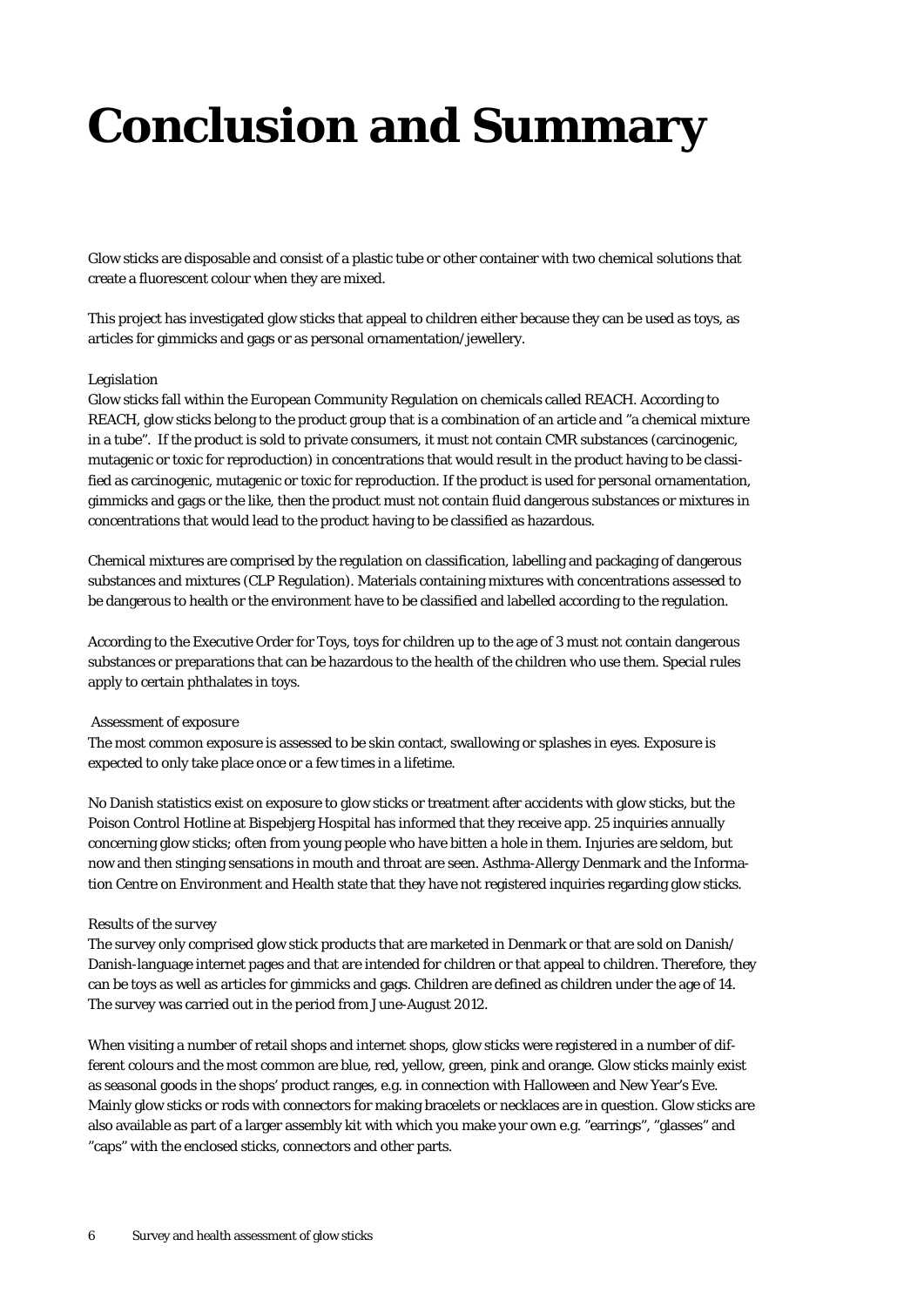Inquiries to manufacturers/importers/distributors showed that a limited number of glow stick manufacturers exist and to a great degree the same products can be purchased e.g. in online stores. Response was received with information about contents from six different manufacturers.

#### *Results of chemical analyses*

15 glow stick products were purchased in physical shops in August 2012 and in online stores from October-December 2012 and subsequently they were analysed. It was assessed that all purchased glow stick products can be used for gimmicks and gags and that they can appeal to children as toys. Prior to chemical analyses, the glow sticks were snapped and the liquid was analysed for selected solvents and oxidizing agents.

Investigations of the purchased glow sticks demonstrated that the liquid volume varied a lot; from less than 100 µl in the smallest glow sticks to app. 90 ml in the largest glow sticks.

Chemical analyses of the liquid in the 15 glow stick products revealed a content of butyl benzoate, 1,2,3 propantriol diacetate, dibutyl phthalate, dimethyl phthalate, tributyl acetyl citrate, tributyl citrate and triethyl citrate. The hydrogen peroxide concentration was between 0.4 and 2.4% in the investigated glow sticks.

Analyses of glow sticks show that 69 – 99% of the contents were composed of the solvents that were analysed for. Added to that comes the analysis for oxidizing agents (hydrogen peroxide) which resulted in the analysis in total accounting for minimum 70% of the chemical substances in glow sticks and in most cases more than 99% of the content. The final per cent consisted of the dye (app. 0.1%), one or several phenyl oxalate esters, e.g. CPPO (1-13.5%) and other chemical substances (<10%), e.g. solvents based on the content description acquired during the survey. Phenyl oxalate ester forms part of the chemical reaction that results in the dye becoming fluorescent.

In connection with six of the glow sticks, the survey did not disclose information about their contents. In seven out of nine cases, where information was available, the information from the survey did not correspond with the solvents identified in the screening analyses.

During the survey, information was collected about expected contents in nine of the 15 analysed products. When comparing the information with the results of the chemical analyses, the information is only roughly correct for two of the glow stick products. In the other glow stick products, considerable amounts were identified of a substance that had not been informed.

The contents were stated on the packaging of one of the glow stick products and they had been confirmed during the chemical analyses. The stated contents did not correspond with the information collected during the survey.

#### *Assessment of results and health hazardous effects*

In one of the products, dibutyl phthalate was found in considerable amounts. That substance must not be used in toys or gimmick and gag articles as according to classification it may damage fertility or the unborn child. The risk arises after repeated or longer exposure. Therefore, glow sticks are not believed to constitute an isolated risk but they contribute to the total exposure.

According to the order on prohibition of phthalates in toys and articles for younger children<sup>1</sup>, dibutyl phthalate has been forbidden in products for children of up to 3 years of age since 2009 (limit value 0.05%). That means that the use of dibutyl phthalate in glow sticks, considered to be toys, is a violation of the law.

<span id="page-6-0"></span> <sup>1</sup> https://www.retsinformation.dk/Forms/R0710.aspx?id=126137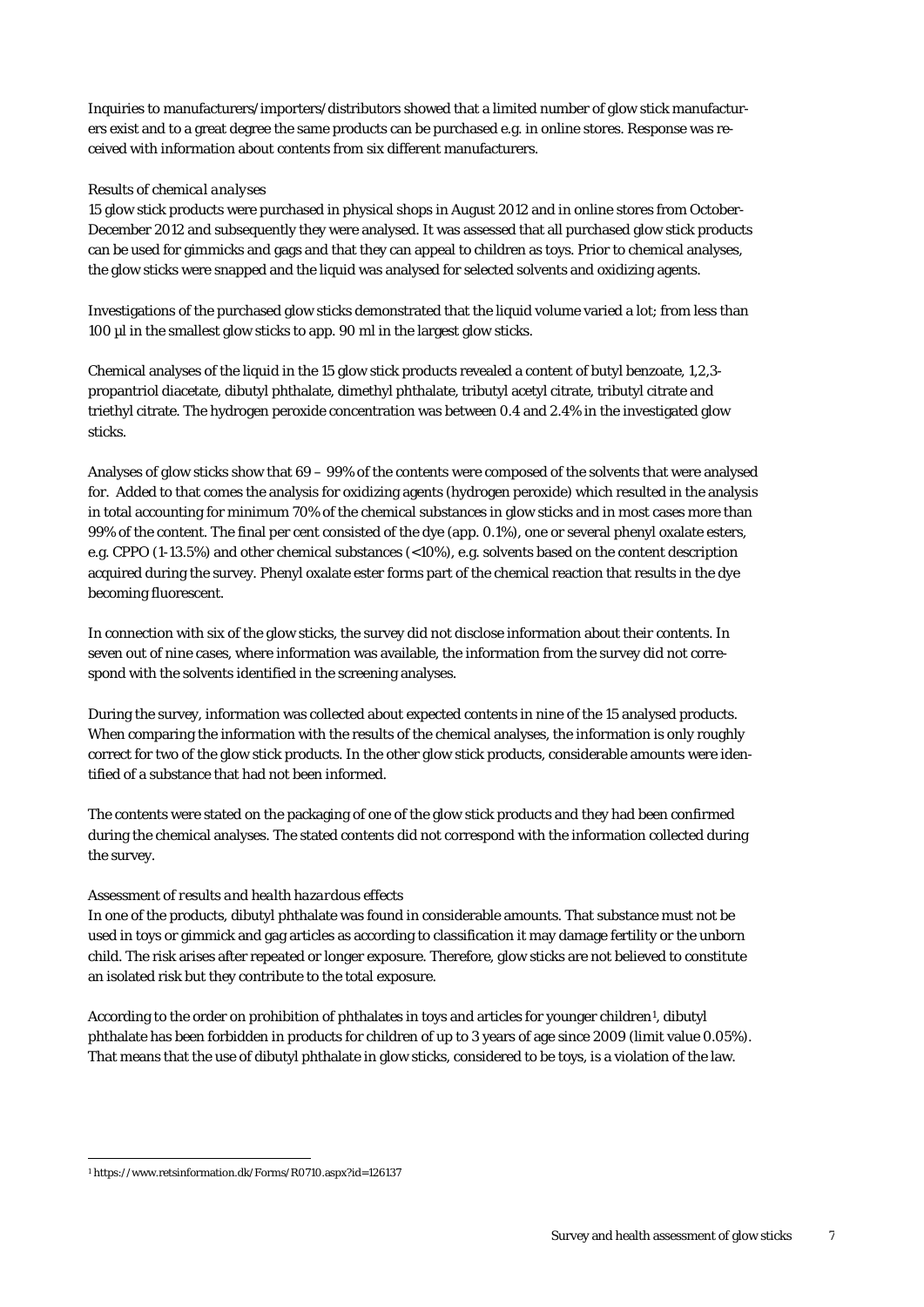Two of the most ordinary solvents found in glow sticks (dimethyl phthalate and butyl benzoate) can when swallowed or when they come into contact with the eyes cause a stinging sensation or discomfort. That is consistent with the descriptions of the symptoms after human exposure to liquid from glow stick products.

An official classification of dimethyl phthalate and butyl benzoate has not been carried out and therefore the classification has to be carried out by the manufacturer/supplier as a so-called self-classification.

Classifications from different suppliers can vary as they might have used different data or have interpreted the data differently. In ECHA's database of reported classifications, dimethyl phthalate is most frequently self-classified as "not dangerous" and butyl benzoate is most frequently self-classified as "dangerous" according to the CLP Regulation of the EU.

In the safety data sheets of the glow stick products, dimethyl phthalate and butyl benzoate are designated "not dangerous" and none of the glow stick products are classified as "dangerous".

Hydrogen peroxide was not demonstrated in concentrations that involved the classification and labelling of the product. Butyl benzoate can have a skin irritating effect and could be the reason for the reported cases of irritated skin.

If dimethyl phthalate and butyl benzoate were not used in glow sticks, the acute effects observed after contact with the content would most likely be reduced significantly.

The analysed products demonstrated a substantial content of triethyl citrate, tributyl citrate, tributyl acetyl citrate and 1,2,3-propantriol diacetate in several of the products. The substances are not classified and do not constitute any known health risks.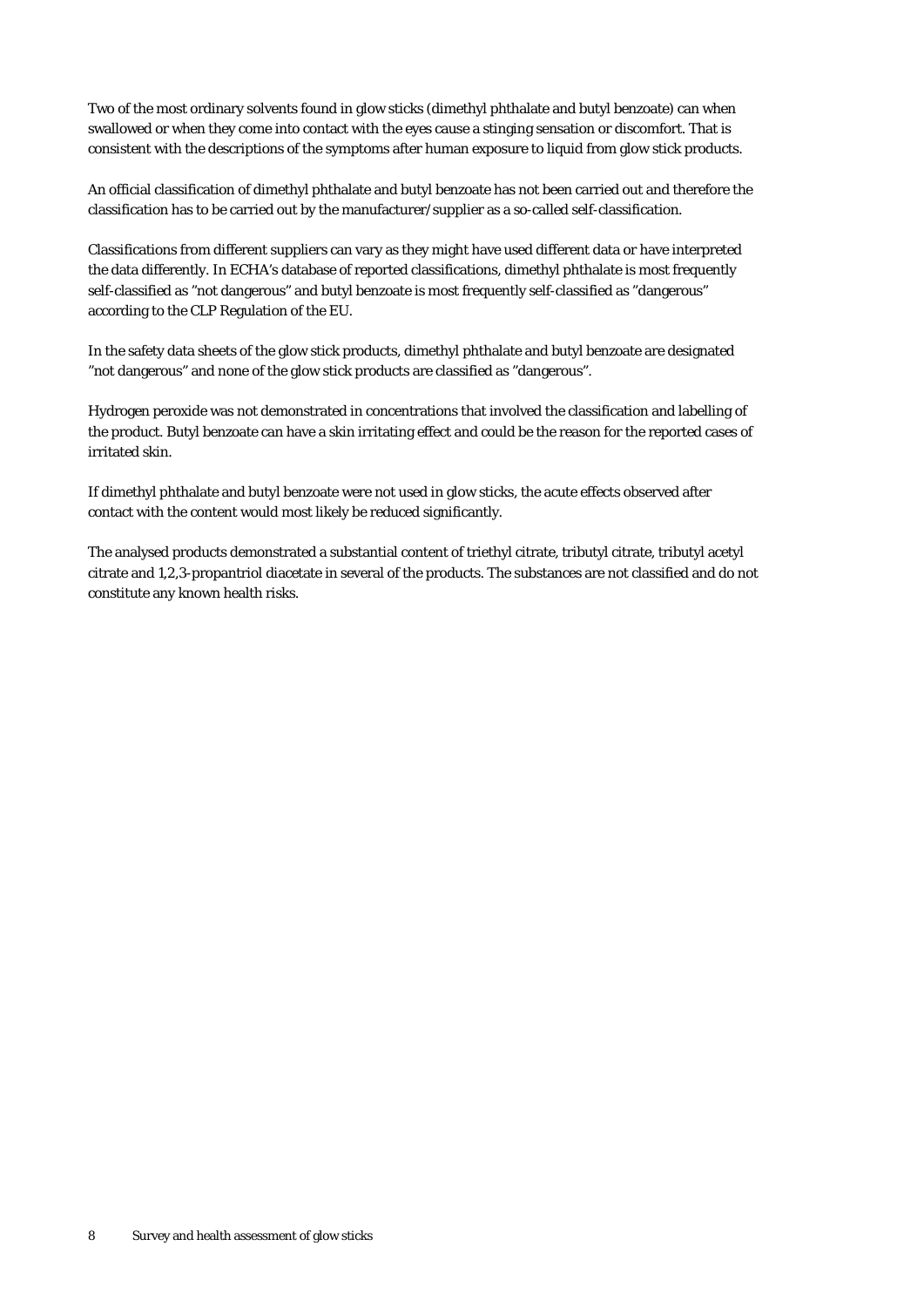# <span id="page-8-0"></span>**Konklusion og sammenfatning**

Knæklys - også kaldet glow sticks - er engangslys, som består af et plastrør eller anden beholder indeholdende to kemiske væsker, der danner en fluorescerende farve, når væskerne blandes.

I nærværende projekt undersøges knæklys som appellerer til børn, enten fordi de kan benyttes som legetøj, som spøg-og-skæmt-artikel eller som dekoration/smykke.

#### *Lovgivning*

Knæklys er omfattet af den europæiske kemikalielovgivning REACH. Produktgruppen knæklys betragtes under REACH som en kombination af en artikel og en "kemisk blanding i en beholder". Hvis produktet sælges til private forbrugere, må det ikke indeholde CMR-stoffer (kræftfremkaldende, mutagene eller reproduktionstoksiske stoffer) i koncentrationer, der medfører, at produktet som helhed skal klassificeres som enten kræftfremkaldende, mutagent eller reproduktionstoksisk. Hvis produktet anvendes til udsmykning, spøg og skæmt o.l., må produktet ikke indeholde flydende farlige stoffer eller blandinger i koncentrationer, der medfører, at produktet som helhed skal klassificeres som farligt.

Kemiske blandinger er omfattet af reglerne for klassificering, mærkning og emballering af farlige stoffer og blandinger (CLP-forordningen). Materialer, der indeholder stofblandinger med koncentrationer, som vurderes farlige for sundhed eller miljø, skal klassificeres og mærkes i henhold til forordningen.

Ifølge Legetøjsbekendtgørelsen må legetøj til børn op til tre år ikke indeholde farlige stoffer eller præparater, der kan skade sundheden for de børn, der bruger det. Der gælder særlige regler for visse ftalater i legetøj.

#### *Vurdering af eksponering*

Den hyppigste eksponering vurderes at være hudkontakt, indtagelse eller stænk i øjnene. Eksponeringen forventes kun at ske en eller få gange i et livsforløb.

Der findes ingen statistikker vedrørende eksponering for knæklys eller behandling efter uheld med knæklys fra Danmark, men Giftlinjen på Bispebjerg Hospital oplyser, at der modtages ca. 25 henvendelser om året vedrørende knæklys, ofte unge mennesker, som bider hul på dem. Der ses meget sjældent skader, men af og til lidt svien i mund og svælg. Astma-Allergi Danmark og Informationscenter for Miljø & Sundhed oplyser, at de ikke har registreret henvendelser vedrørende knæklys.

#### *Resultater af kortlægningen*

Kortlægningen omfatter alene knæklysprodukter, der markedsføres i Danmark, eller som forhandles på danske/dansksprogede internetsider med fokus på produkter, som er tiltænkt børn, eller som appellerer til børn, og derfor kan være både legetøj og spøg og skæmt artikler. Børn er defineret som børn under 14 år. Kortlægningen er gennemført i perioden juni-august 2012.

Ved besøg i en række detailhandelsbutikker og internetbutikker blev knæklys registreret i en del forskellige farver, hvoraf de mest udbredte er blå, rød, gul, grøn, pink og orange. Knæklys findes primært i butikkernes varesortiment som sæsonvare, fx i forbindelse med halloween og nytår. Der er primært tale om knæklysstave eller -pinde, hvor der medfølger samlemuffer til konstruktion af armbånd og halskæder. Knæklys findes også som en del af større samlesæt, hvor man ved hjælp af pinde, medfølgende samlemuffer og andre dele selv fremstiller fx "øreringe", "briller" og "kasketter".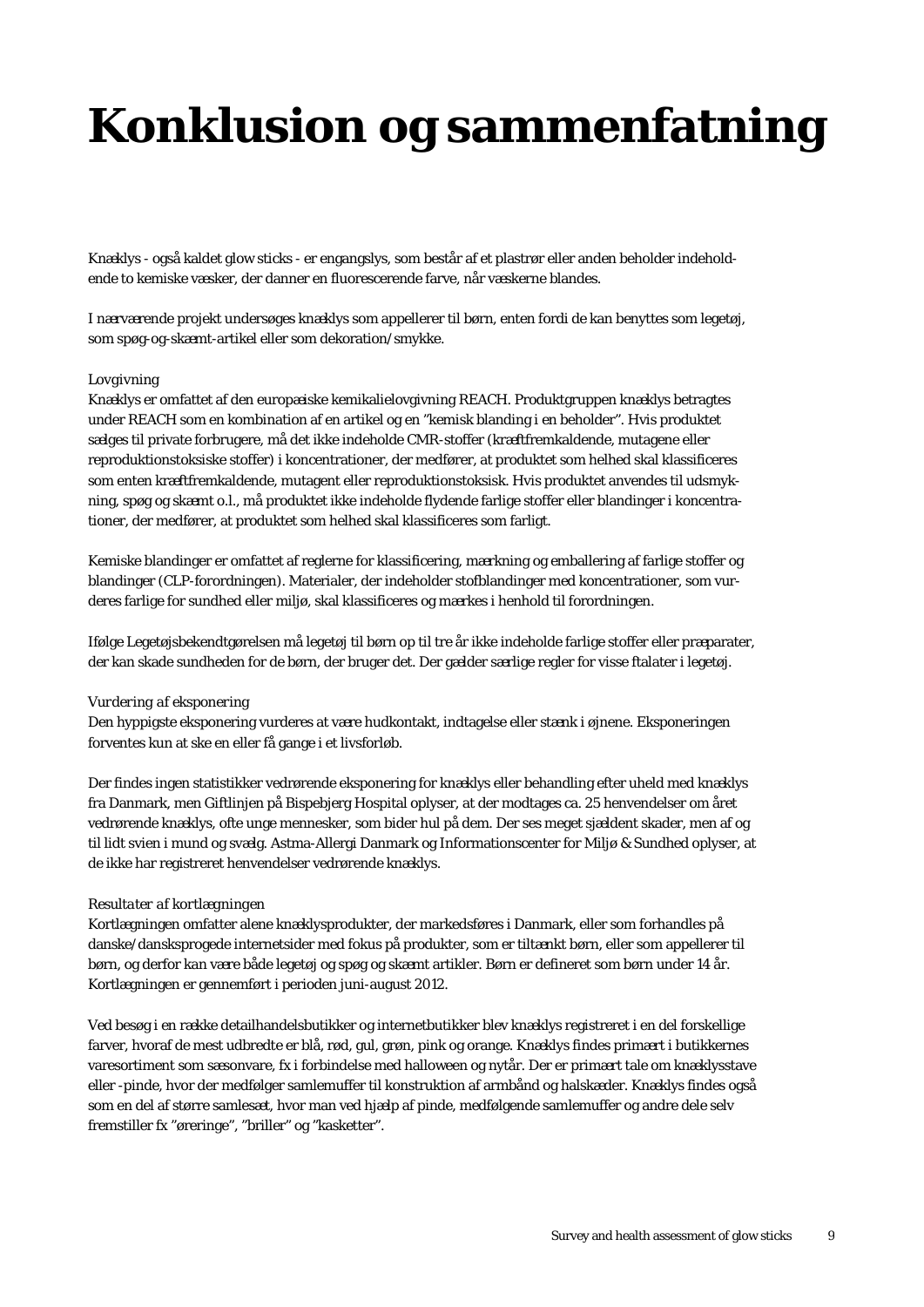Henvendelser til producenter/importører/forhandlere viste, at der er tale om et begrænset antal producenter af knæklys, og det er da også i stort omfang de samme produkter, man kan købe fx i internetbutikker. Der blev modtaget tilbagemeldinger med oplysninger om indholdsstoffer fra seks forskellige producenter.

#### *Resultater af kemiske analyser*

Der blev indkøbt og analyseret 15 knæklysprodukter i fysiske butikker i august 2012 og i netbutikker i oktober- december 2012. Det vurderes, at alle de indkøbte knæklysprodukter kan anvendes til spøg og skæmt, og at de kan appellere til børn som legetøj. Forud for analyserne blev knæklysene knækket, og væsken blev analyseret for udvalgte opløsningsmidler og oxiderende stoffer.

Undersøgelser af de købte knæklys viste, at væskevolumen var meget forskellig; fra under 100 µl i de mindste knæklys til ca. 90 ml i de største knæklys.

Der blev ved kemisk analyse af væsken i de 15 knæklysprodukter påvist indhold af butylbenzoat, 1,2,3 propantrioldiacetat, dibutylftalat, dimethylftalat, tributylacetylcitrat, tributylcitrat og triethylcitrat. Indholdet af hydrogenperoxid var mellem 0,4 og 2,4 % i de undersøgte knæklys.

Analyse af knæklys viser, at 69 – 99 % af indholdet udgøres af de opløsningsmidler, der er blevet analyseret for. Hertil kommer analysen for oxiderende stoffer (hydrogenperoxid), som resulterer i, at der samlet redegøres for minimum 70 % af de kemiske stoffer i knæklysene og i de fleste tilfælde mere end 99 % af indholdet. De sidste procent udgøres af farvestoffet (ca. 0,1 %), en eller flere phenyloxalatestre, fx CPPO (1-13,5 %) og andre kemiske stoffer (<10%) f.eks. opløsningsmidler vurderet ud fra oplysninger fremkommet ved kortlægningen. Phenyloxalatestre indgår i den kemiske reaktion, som medfører at farvestoffet kan fluorescere.

Under kortlægningen blev der indhentet informationer om forventede indholdsstoffer for ni af de 15 analyserede produkter. Ved sammenligning af disse oplysninger med resultaterne af de kemiske analyser er oplysningerne kun tilnærmelsesvis rigtige for to af knæklysprodukterne. I de øvrige knæklysprodukter blev der fundet betydelige mængder af et stof, som ikke var oplyst.

På emballagen til et af knæklysprodukterne var angivet indholdsstoffer, som senere blev påvist ved de kemiske analyser. De angivne indholdsstoffer svarede ikke overens med oplysningerne indhentet fra producenterne.

#### *Vurdering af resultater og sundhedsskadelige effekter*

I et af produkterne blev der fundet dibutylftalat i betydelige mængder. Dette stof må ikke anvendes i legetøj og spøg og skæmt-artikler, da det ifølge klassificeringen kan være skadelig for reproduktionen og kan have effekt på det ufødte barn. Risikoen opstår ved gentagen eller længerevarende eksponering. Knæklys vurderes således ikke at udgøre en isoleret risiko, men bidrager til den samlede eksponering.

I henhold til bekendtgørelse om forbud mod ftalater i legetøj og småbørnsartikler<sup>[2](#page-6-0)</sup> er dibutylftalat siden 2009 forbudt i produkter til børn op til 3 år (grænseværdi 0,05 %). Anvendelsen af dibutylftalat i knæklys, der betragtes som legetøj, er således en overtrædelse af lovgivningen.

To af de mest almindelige opløsningsmidler, der er fundet i knæklys, dimethylftalat og butylbenzoat, kan ved indtagelse eller kontakt med øjnene, give anledning til svien og ubehag. Det passer med de beskrivelser, man kan finde, af symptomer ved eksponering af mennesker med væske fra knæklysprodukter.

Der er ikke foretaget en officiel klassificering af dimethylftalat og butylbenzoat, og klassificeringen skal derfor udføres af producenten/leverandøren i form af en såkaldt selvklassificering.

<span id="page-9-0"></span> <sup>2</sup> https://www.retsinformation.dk/Forms/R0710.aspx?id=126137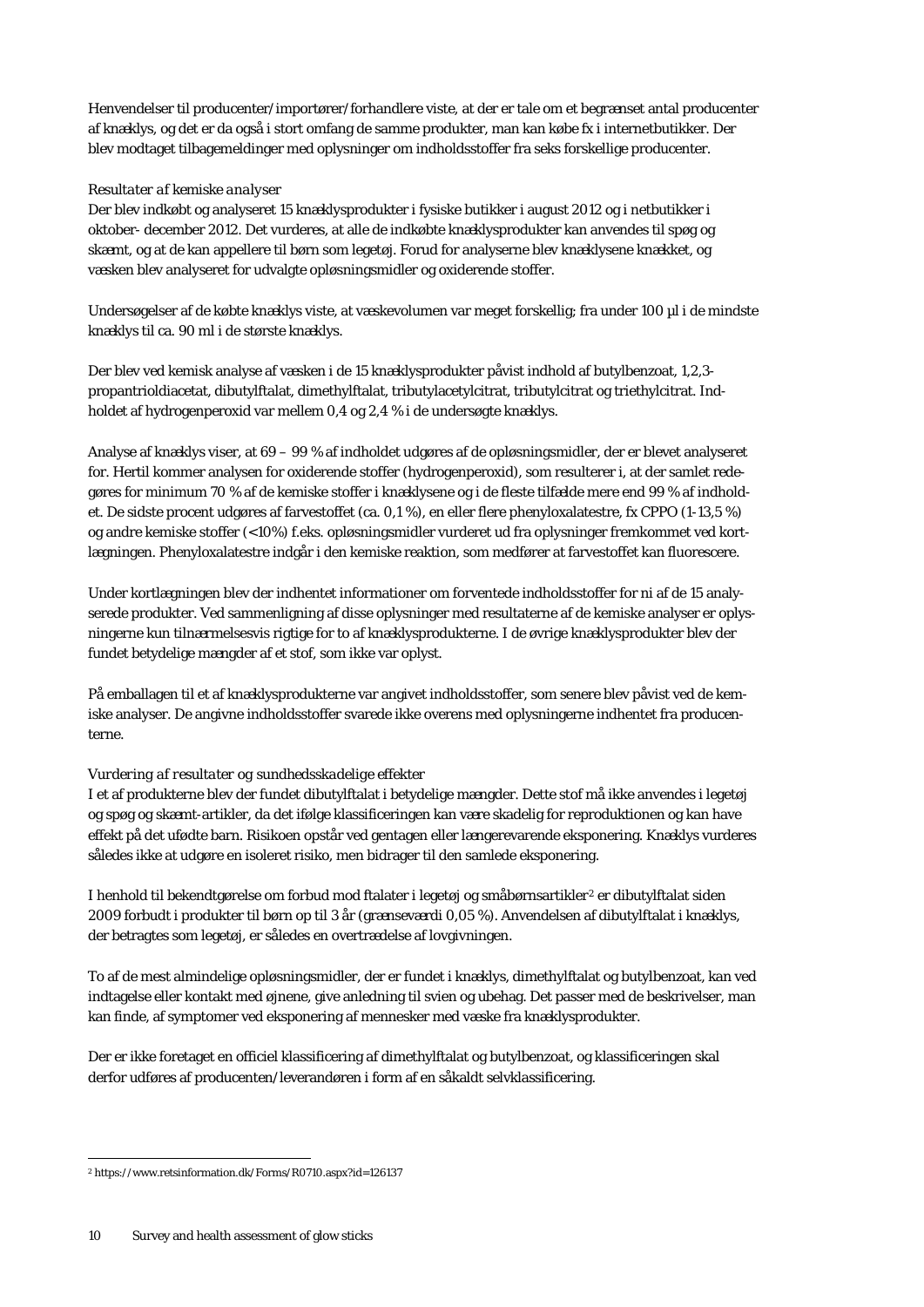Klassificeringer fra forskellige leverandører kan variere, da de kan have anvendt forskelligt datagrundlag eller fortolket data forskelligt. I ECHA's database over indrapporterede klassificeringer, er dimethylftalat hyppigst selvklassificeret som "ikke farlig" og butylbenzoat er hyppigst selvklassificeret som "farlig" i henhold til EU's CLP-forordning.

I sikkerhedsdatabladene for knæklysprodukterne er dimethylftalat og butylbenzoat betegnet "ikke farlige", og ingen af knæklysprodukterne er klassificeret som "farlige".

Hydrogenperoxid blev ikke påvist i koncentrationer, som bevirker, at produkterne skal klassificeres og mærkes.

Butylbenzoat kan have en hudirriterende effekt og kunne være årsag til de tilfælde af irriteret hud, der er rapporteret.

Hvis der ikke blev benyttet dimethylftalat og butylbenzoat i knæklys, ville de akutte effekter ved kontakt med indholdet formentlig kunne reduceres betragteligt.

I de analyserede produkter er der fundet triethylcitrat, tributylcitrat, tributylacetylcitrat og 1,2,3-propantrioldiacetate som en væsentlig bestanddel i flere af produkterne. Disse stoffer er ikke klassificeret og udgør ingen kendte sundhedsfarer.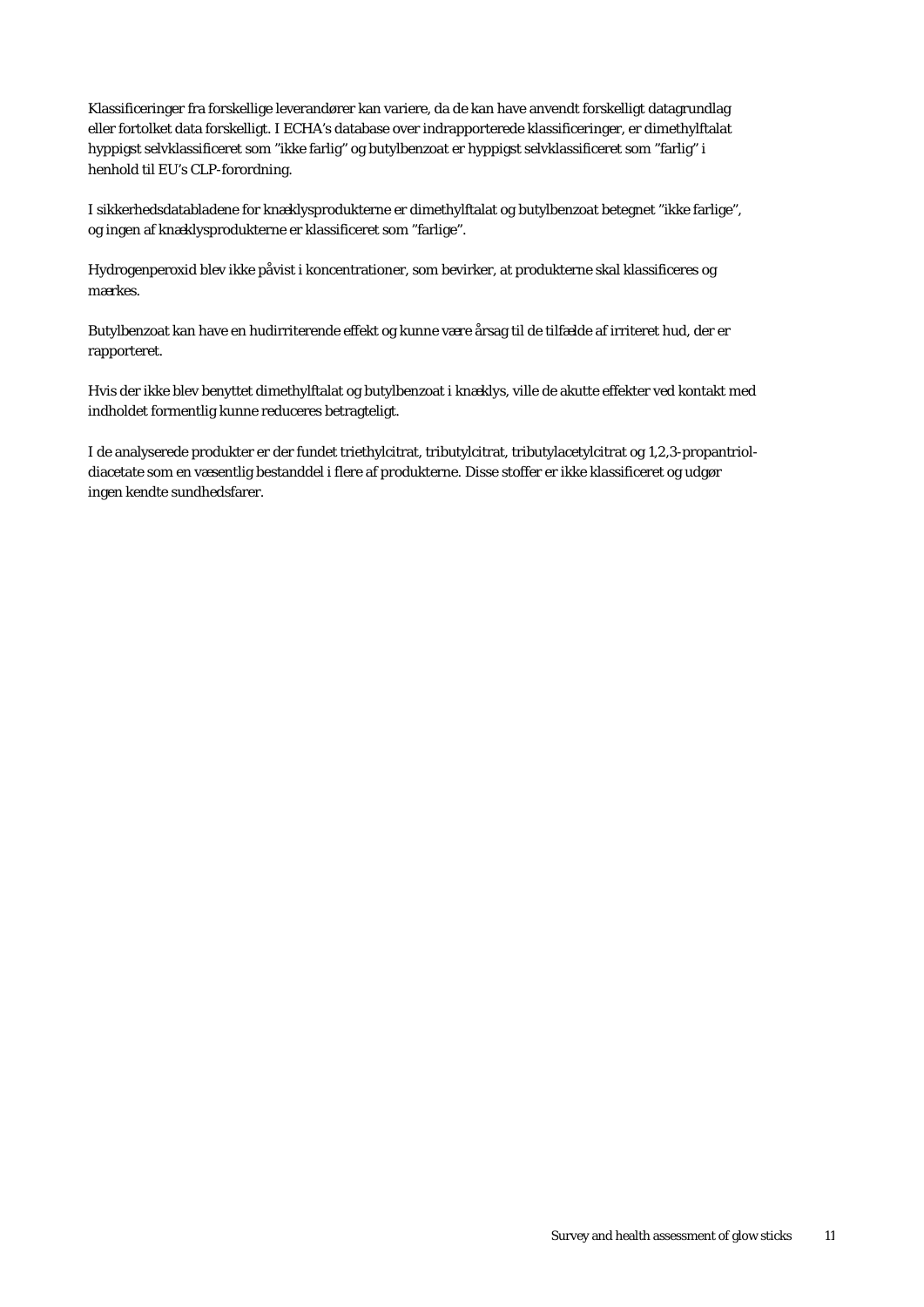# <span id="page-11-0"></span>**1. Background**

#### <span id="page-11-1"></span>**1.1 What glow sticks are used for**

Glow sticks are disposable and consist of a plastic tube or other casing with another plastic tube or glass vial inside of it. The inner and outer tubes contain two chemical solutions that create a fluorescent light when they are combined by bending the plastic tube which makes the inner plastic tube or glass vial break. Glow sticks work by releasing chemical energy, not heat or gases, and therefore they can be used under pressure and batteries are not needed. Most often a glow stick lasts from 6 to 15 hours.

At the end of the 1960s, the chemical process on which the chemical reaction is based and which still is used in glow sticks was described for the first time by the chemist Edwin Chandross of Bell Labs. Several researchers continued Chandross´ work and few years later the first patents were issued on the content in glow sticks. One of the first patents on glow sticks was taken out by the US Navy in 1973[3](#page-9-0).

Glow sticks were quickly introduced to the commercial market especially within recreation and they were later marketed for entertainment and as toys for children. As glow sticks do not release heat and at the same time are inexpensive their use has become widespread not least among children and young people.

Glow sticks are still used for business purposes, e.g. within the shipping trade and military forces and the police use glow sticks in connection with various operations. They e.g. use infrared glow sticks that require special equipment (e.g. night glass) to be seen.

Glow sticks are often used in connection with diving, fishing, orienteering and other recreation pastimes. Conventional glow sticks are especially used for special tasks such as light markers, light sources or as part of a safety procedure.



<span id="page-11-4"></span>**FIGURE 1.1 GLOW STICKS FOR SALE FOR DKK 5 AT A SCOUT CAMP IN THE DANISH TOWN CALLED HOLSTEBRO IN 2012 WHERE MORE THAN 35,000 CHILDREN FROM 6 YEARS OF AGE PARTICIPATED.** 

<span id="page-11-3"></span>Concurrently with the spreading of glow sticks for entertainment and play, the use of glow sticks has changed. Fluorescent swords and luminous bracelets have become popular among children while luminous glasses, straws, glasses and hats have become part of the popular culture among young people. The lastmentioned products are also frequently used at children's birthday parties. The wrong use of glow sticks, e.g. storage in a freezer (in the wrong assumption that they will be reactivated), placing them in drinks or trying

<span id="page-11-2"></span><sup>3</sup> http://scholar.lib.vt.edu/theses/available/etd-5298-191116/unrestricted/cases2.pdf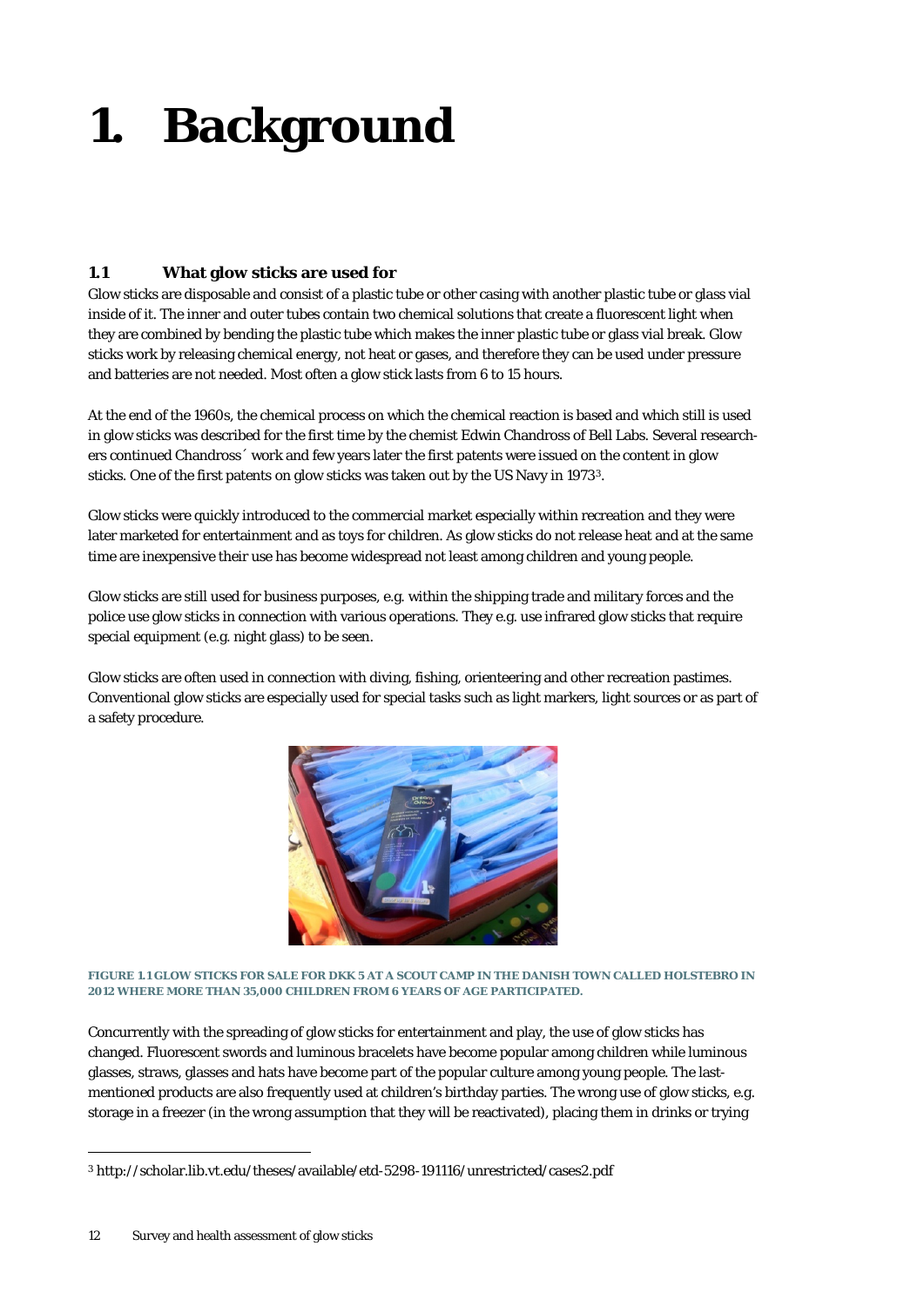to snap them again, increases the risk of puncturing the surrounding containers and with that increases the risk of contact with the chemicals in the tubes. Glow sticks for tongue piercings belong to the more exotic type of applications.

In connection with parties, an erroneous use of glow sticks has often been observed. Deliberately puncturing the glow stick and swallowing the contents are examples of what took place at the Roskilde Festival in 2009 where several people had to be admitted to hospital after swallowing the liquid from glow sticks and applying it to the skin.  $4, 5, 6$  $4, 5, 6$  $4, 5, 6$  $4, 5, 6$  $4, 5, 6$ 

#### <span id="page-12-0"></span>**1.2 Composition and effect**

The two substances in glow sticks contain several different chemical substances with different functions. The one substance is usually contained in a glass vial and it is surrounded by the other substance. The two substances are surrounded by a flexible material, typically a plastic tube. The vial is shattered by snapping the glow stick and then the two substances become mixed. As soon as the glow stick is activated by bending ("snapped" in this project) a chemical reaction takes place between some of the chemical substances in the glow stick which generates the desired fluorescent effect.

The two chemical substances that initiate the process by a chemical reaction are most frequently a diphenyl oxalate ester and peroxide (activator), typically hydrogen peroxide. The two chemical substances are physically separated until the glow stick is snapped. When the two chemical substances are mixed a chemical reaction takes place, releasing energy. The released energy is absorbed by a fluorescent dye and light is released. In addition to the reactive substances other chemical substances are presented as facilitators, including solvents.

An information retrieval identified 18 known diphenyl oxalate esters that are used for chemical luminescence either as pure substances or as mixtures of the various types.[7](#page-12-3) The colour emitted from the glow stick is determined by which fluorescent dye has been used. An information retrieval localized many different fluorescent dyes used in chemiluminescent products.3

In addition, glow sticks contain solvents, e.g. phthalates, to dissolve the reactive chemical substances, to ensure solubility of the other chemical substances (e.g. dyes) and to distribute the solution in the glow stick. Previously, dibutyl phthalate (DBP) or similar phthalates were used as solvent in glow sticks. A leading manufacturer of glow sticks explains that their products now are phthalate-free.<sup>[8](#page-12-4)</sup>

To make a glow stick work, the inner vial (most often of glass) has to be shattered and therefore the outer material is a very flexible plastic container. Softening agents might be added to the plastic material e.g. in the form of phthalates. Assessment and investigation of the outer material does not form part of this project.

<sup>4</sup> Hoffman, R. J., et al. 2002. Pediatric and Young Adult Exposure to Chemiluminescence Glow Sticks. Arch Ped. & Adolesc. Med. 1, 9, 2002.

<span id="page-12-5"></span><span id="page-12-1"></span><sup>5</sup> Garnier, R. et al. 2011. Expositions à des dispositifs luminescents: cas enregistrés par les centres antipoison et de toxicovigilance français. Rapport fait en réponse à la saisine de la Direction générale de la Santé. 2011 <sup>6</sup> http://go.tv2.dk/articlefornoejelse/id-23468465:festivalg%C3%A6ster-drikker-kn%C3%A6klys.html

<span id="page-12-3"></span><span id="page-12-2"></span><sup>7</sup> Patent application number: 20080308776; Chemiluminescent compositions and methods of making and using thereof, Bindra et al. 2008

<span id="page-12-4"></span><sup>8</sup> http://www.cyalume.eu/faq.html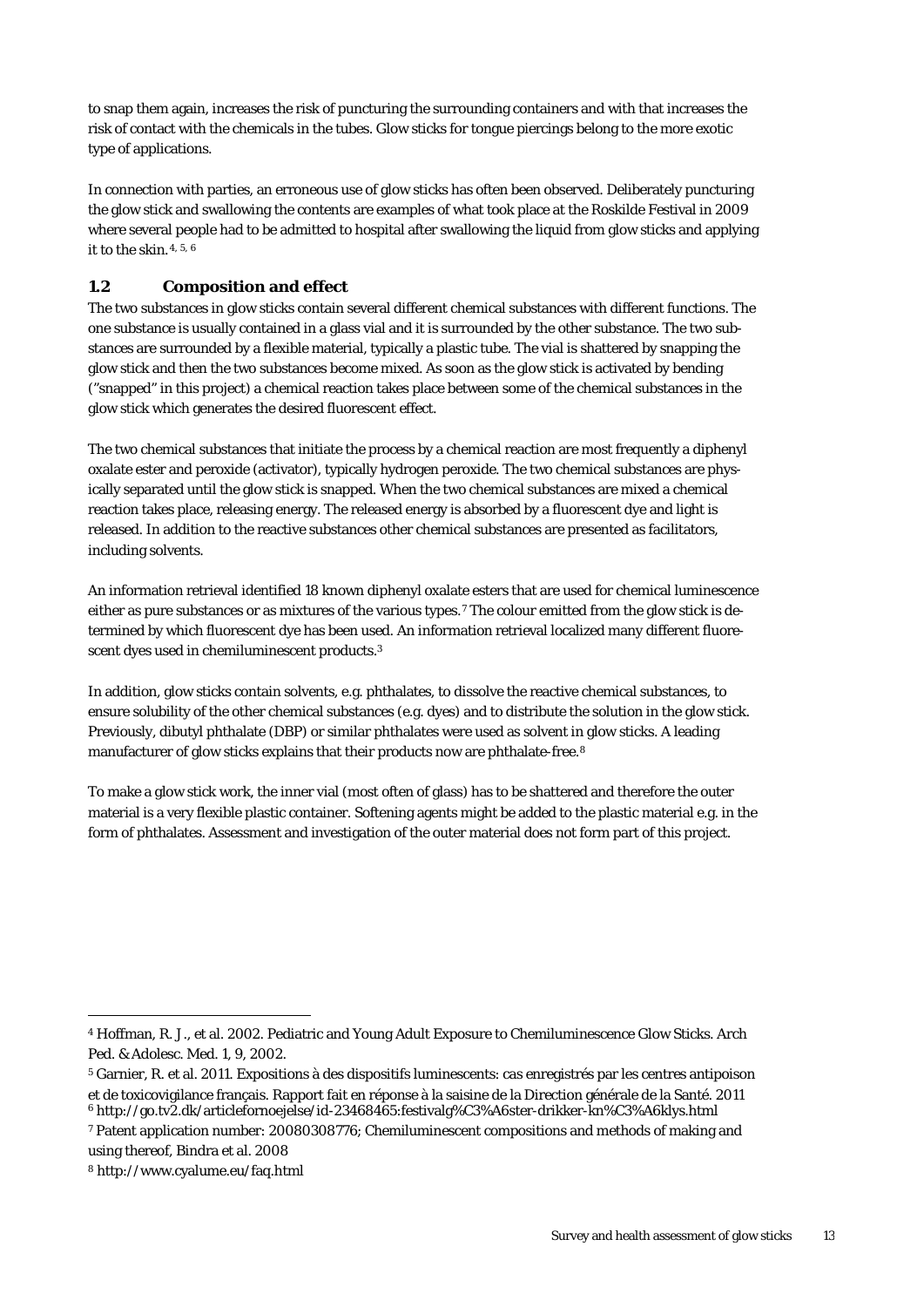#### <span id="page-13-0"></span>**1.3 Description of the chemical reaction**

The chemical reaction in a glow stick takes place as hydrogen peroxide oxidizes a phenyl oxalate ester, yielding partly phenol and partly an unstable by-product called peroxy acid ester (a cyclic dimer of carbon dioxide). The unstable cyclic compound decomposes to carbon dioxide, releasing energy that excites the dye. The excited electrons in the fluorescent dye jump to a higher energy level and then fall back and release light. The process was patented in 1973 [9](#page-12-5) and is called cyalume, see Figure 1.2.



#### **FIGURE 1.2 SCHEMATIC DIAGRAM OF THE CHEMICAL PROCESS IN A GLOW STICK[10](#page-13-1)**

Different types of ester are used as initial substance e.g. substituted with methyl groups making it possible to create different phenols.

An information retrieval identified a number of different fluorescent dyes that can appear in glow sticks, see examples in Table 1.1 example of fluorescent dyes that can appear in glow sticks<sup>[11,](#page-13-2) [12](#page-13-3)</sup>.

| No.                     | <b>Name</b>                                                         | CAS no.          | <b>Colour at</b><br>emission |
|-------------------------|---------------------------------------------------------------------|------------------|------------------------------|
| 1                       | 9,10-diphenylanthracene (DPA)                                       | 1499-10-1        | <b>Blue</b>                  |
| $\mathbf{2}$            | 1-chlor-9,10-diphenylanthracene                                     | 43217-27-2       | Yellow-green                 |
| 3                       | 2-chlor-9,10-diphenylanthracene                                     | 43217-28-3       | Blue-green                   |
| $\overline{\mathbf{4}}$ | 9,10-bis(phenylethynyl) anthracene                                  | $10075 - 85 - 1$ | Yellow-green                 |
| $\overline{\mathbf{5}}$ | 1-chlor-9,10-bis(phenylethynyl) anthracene                          | $41105 - 35 - 5$ | Yellow-green                 |
| $6\phantom{1}6$         | 2-chlor-9,10-bis(phenylethynyl) anthracene                          | 41105-36-6       | Green                        |
| 7                       | 1,8-dichloro-9,10-bis(phenylethynyl) anthracene                     | 51749-83-8       | Yellow                       |
| 8                       | <b>Rubrene</b>                                                      | $517 - 51 - 1$   | Orange-yellow                |
| 9                       | 2,4-di-tert-butylphenyl 1,4,5,8-<br>tetracarboxynaphthalene diamide | $30431 - 54 - 0$ | Red                          |
| 10                      | <b>Rhodamine B</b>                                                  | $81 - 88 - 9$    | Red                          |
| 11                      | 5,12-bis(phenylethynyl)naphthacene                                  | 18826-29-4       | Orange                       |

<sup>9</sup> http://scholar.lib.vt.edu/theses/available/etd-5298-191116/unrestricted/cases2.pdf

<span id="page-13-1"></span><sup>10</sup> http://www.nationmaster.com/encyclopedia/Lightstick

<span id="page-13-2"></span><sup>11</sup> Patent application number: 20080308776; Chemiluminescent compositions and methods of making and using thereof, Bindra et al. 2008

<span id="page-13-4"></span><span id="page-13-3"></span><sup>12</sup> Patent application number20110017091; Combined thermal and Chemiluminescent reaction system; Cranor et al. 2011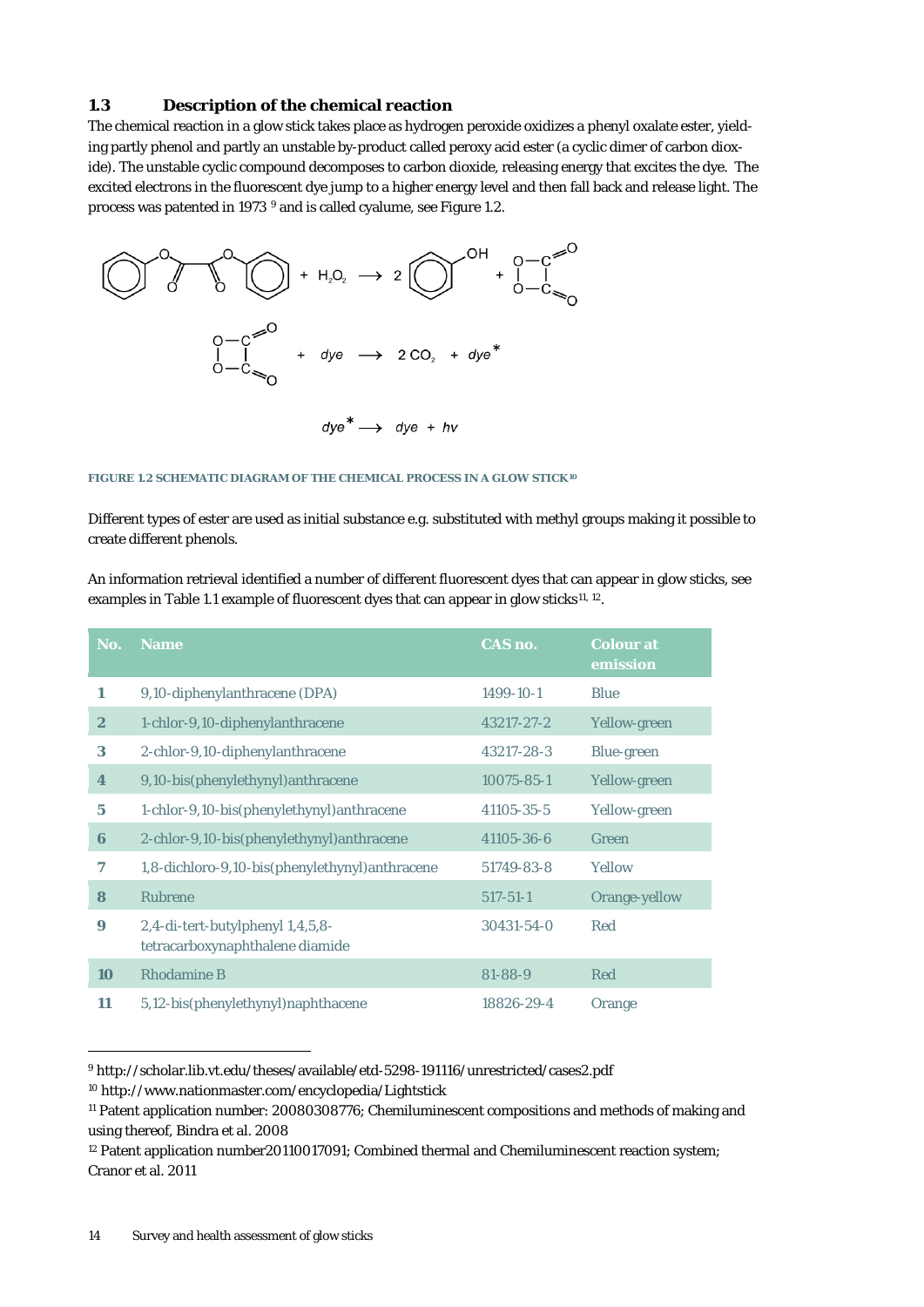| No.       | <b>Name</b>                                                             | CAS no.          | <b>Colour at</b><br>emission |
|-----------|-------------------------------------------------------------------------|------------------|------------------------------|
| <b>12</b> | Violanthrone-79                                                         | $85652 - 50 - 2$ | Orange                       |
| 13        | 16,17-(1,2-ethylenedioxy)violanthrone                                   | ۰                | Red                          |
| 14        | 16,17-dihexyloxyviolanthrone                                            | 25637-03-0       | <b>Infrared</b>              |
| 15        | 16,17-butyloxyviolanthrone                                              | 85652-51-3       | <b>Infrared</b>              |
| <b>16</b> | $N, N'-bis(2,5,-di-tert-butylphenyl)-3,4,9,10-$<br>perylendicarboximide | 83054-80-2       | <b>Infrared</b>              |
| 17        | 1-N,N-dibutylaminoanthracene                                            |                  | <b>Infrared</b>              |
| 18        | 6-methylacridinium iodide                                               | $948 - 43 - 6$   | <b>Infrared</b>              |

**TABLE 1.1 EXAMPLE OF FLUORESCENT DYES THAT CAN APPEAR IN GLOW STICKS**

#### <span id="page-14-0"></span>**1.4 Legislation**

Different rules apply depending on the marketing, appearance and application of the product. General rules apply to articles and chemical products and special rules apply to products that are used for gimmicks and gags and as toys.

In this project, glow sticks intended for children or glow sticks that appeal to children were investigated. The glow sticks can be regarded as gimmick and gag articles and/or toys.

#### <span id="page-14-1"></span>**1.4.1 REACH**

Glow sticks fall within the European Community Regulation on chemicals called REACH (Registration, Evaluation, Authorisation and Restriction of Chemical substances). According to REACH, glow sticks belong to the product group that is a combination of an article and "a chemical mixture in a container".

If the product is sold to private consumers it must not contain CMR substances (carcinogenic, mutagenic or toxic for reproduction) in concentrations that require classification of the product as carcinogenic, mutagenic or toxic for reproduction (cf. REACH, enclosure XVII, no. 28-30). If the product is used for personal ornamentation, gimmicks and gags or the like, then the product must not contain fluid dangerous substances or mixtures in concentrations that require classification of the product as dangerous (cf. REACH enclosure  $XVII, no. 3)$ <sup>[13](#page-13-4)</sup>.

According to REACH, diethylhexyl phthalate, dibutyl phthalate and benzyl butyl phthalate have since 16 January 2007 been forbidden in the EU in toys and articles for children of up to the age of 14 with a limit of 0.1%, while diisononyl phthalate, di-n-octyl phthalate and diisodecyl phthalate have been forbidden in the EU in all toys and articles for children that can be put in the mouth with a limit of 0.1% since 16 January 2007.

#### <span id="page-14-2"></span>**1.4.2 CLP**

Chemical mixtures are comprised by the regulations on classification, labelling and packaging of dangerous substances and mixtures (CLP Regulation). The classification assesses the properties of a substance in relation to environmental, human health and physical dangers. Hazardous substances or mixtures in concentrations that are assessed to be dangerous must be labelled with a danger pictogram as well as hazard and safety sentences according to the labelling rules of the regulation.

<span id="page-14-3"></span> <sup>13</sup> Questions and answers to ECHA help desk (HELPEX ID 11801)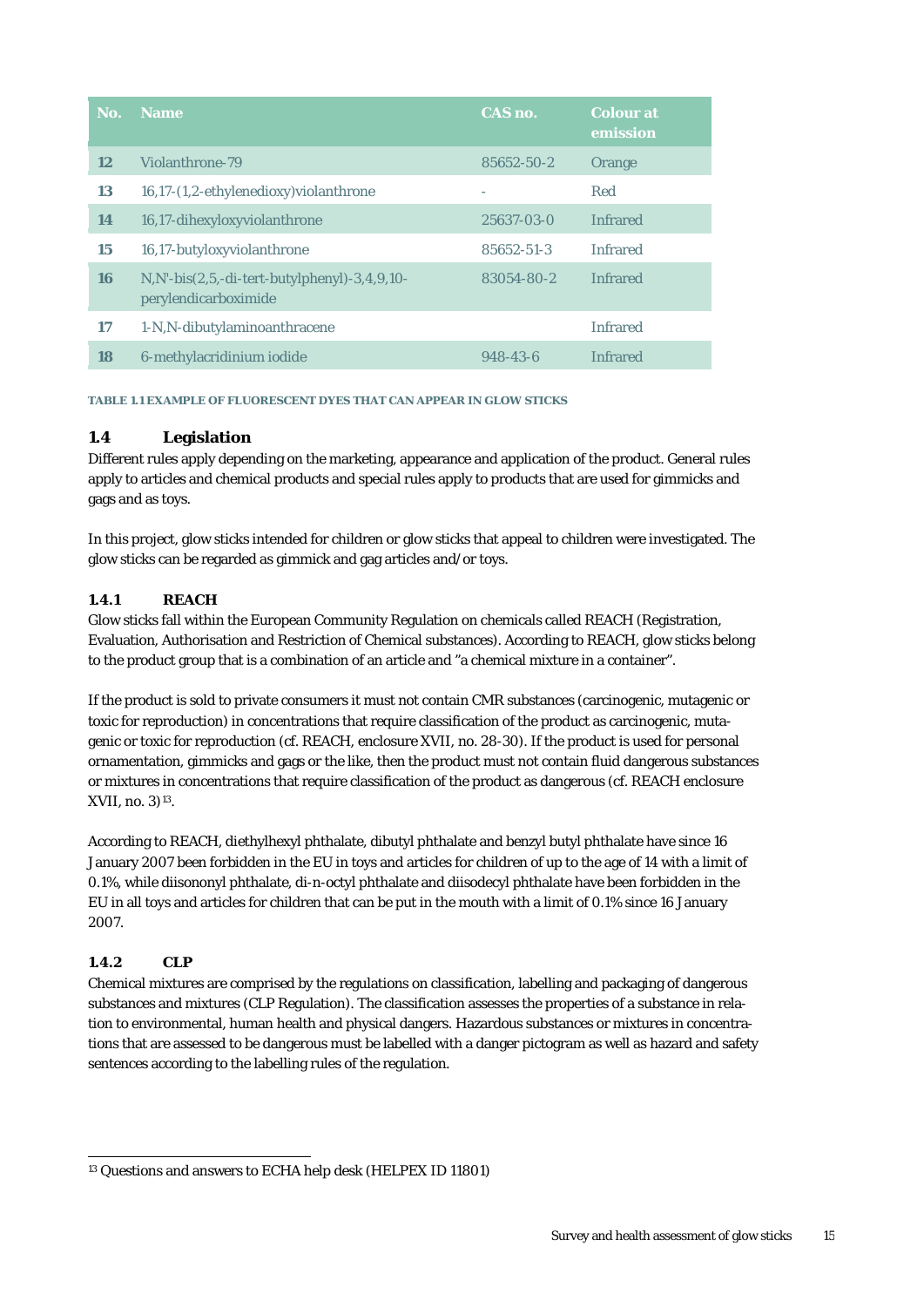The CLP Regulation is being phased in, and therefore transitional rules apply for mixtures until June 2015. During the transitional period, a mixture can be either classified & labelled according to the Executive Order on Classification<sup>[14](#page-14-3)</sup> or according to the CLP Regulation. In connection with mixtures, classification of the individual substances must be stated according to both protocols on the data safety sheet up to June 2015. However, on the label, the mixture (the product) only has to be marked according to one protocol.

#### <span id="page-15-0"></span>**1.4.3 Toys**

According to the Executive Order on Toys[15](#page-15-1), there must be no risk of harmful effects to human health after exposure to the chemical substances and mixtures in the toy. In Denmark, special rules apply to certain phthalates in toys and articles for children (Executive Order 855 of 05/09/2009). Phthalates are forbidden in toys and articles for children less than three years of age with a limit of 0.05%.

After 1 December 2013, dibutyl phthalate, diethylhexyl phthalate, diisobutyl phthalate and benzyl butyl phthalate will be forbidden in consumer products that are stored indoors or that can come into touch with the skin and mucous membranes with a limit value of 0.1%[16](#page-15-2).

 <sup>14</sup> Executive Order No. 1075 of 24/11/2011

<span id="page-15-1"></span><sup>15</sup> Executive Order No. 13 of 10/01/2011

<span id="page-15-2"></span><sup>16</sup> Executive Order No. 1113 of 26/11/2012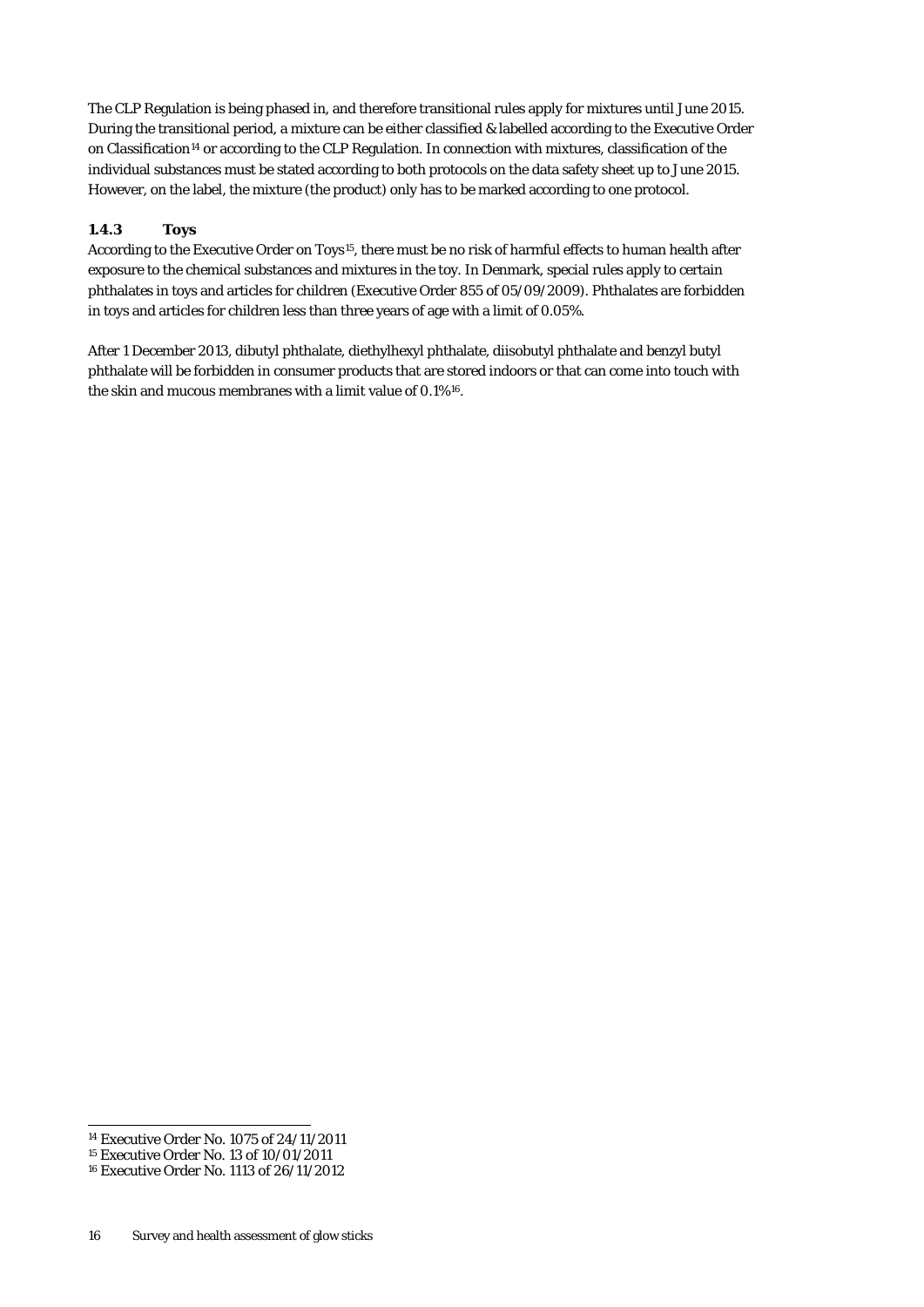## <span id="page-16-0"></span>**2. Survey**

#### <span id="page-16-1"></span>**2.1 Objective of the survey**

The objective of the survey was to identify consumer products on the Danish market within the product group called glow sticks that are aimed at children or that appeal to children and that would be regarded as toys and/or gimmick and gag articles.

#### <span id="page-16-2"></span>**2.2 Delimitation**

The survey only comprised glow stick products that are marketed in Denmark or that are sold on Danish/ Danish-language internet pages.

In addition, the survey is limited to products where two liquids are mixed so a fluorescent liquid is created with an effect that lasts between six and 15 hours.

Focus has solely been on products where children are expected to be the target group. That means products that are intended for children or that appeal to children. Children are defined as children less than 14 years of age in accordance with the Executive Order on safety requirements to toy products<sup>17</sup>.

#### <span id="page-16-3"></span>**2.3 Procedure**

The survey was carried out in the period from June-August 2012.

Visits were paid to a number of retail shops as well as to a number of online stores dealing with glow sticks. In addition, one festival, a scout camp and an amusement park were visited. A written inquiry was sent to a number of Danish chain shops concerning glow stick products for children.

The Poison Control Hotline at Bispebjerg Hospital, Asthma-Allergy in Denmark, the Information Centre on Environment and Health and the Danish Consumer Council were contacted in order to obtain information about whether the organisations have registered inquiries concerning the use of glow sticks or not.

#### <span id="page-16-4"></span>**2.3.1 Shop visits**

A total of 28 shops were visited, including:

- Toy shops
- Bookshops
- Discount shops
- Supermarkets
- Department stores
- DIY centres
- Sports shops
- Joke shops
- Souvenir shops
- Hardware shops.

<span id="page-16-5"></span>Visits were also paid to one festival, a scout camp and an amusement park and advertisements etc. were studied to find shops that sell glow sticks.

<sup>&</sup>lt;sup>17</sup> Executive Order on safety requirements to toy products No. 13 of 10 January 2011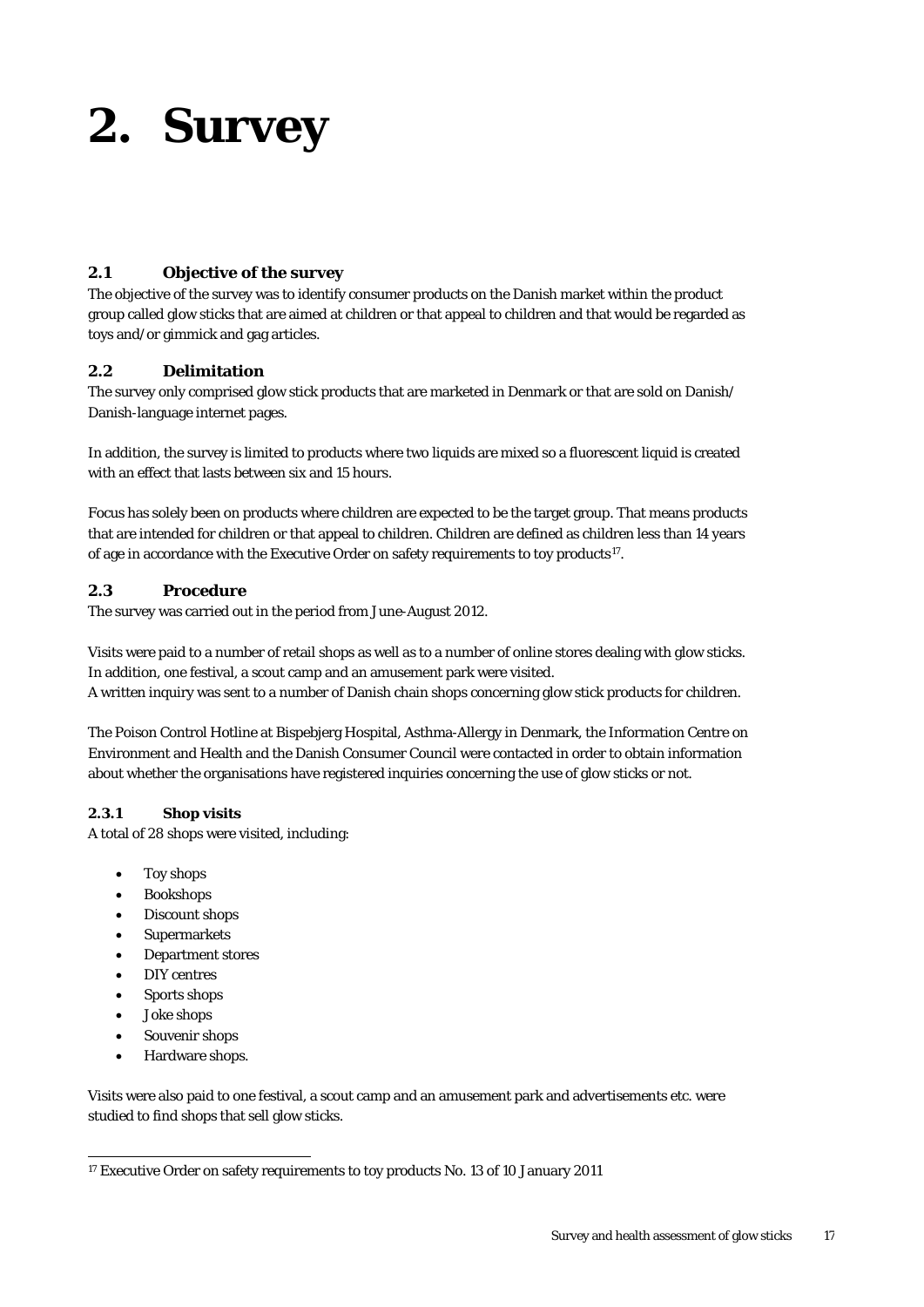#### <span id="page-17-0"></span>**2.3.2 Internet visits**

Searching took place on Google with different search words such as e.g. "Glowsticks", "Glow sticks", "Glow lights", "Halloween", "toys", "children" and combinations thereof.

#### <span id="page-17-1"></span>**2.3.3 Inquiries to manufacturers/importers/distributors**

The manufacturers/importers/distributors of the glow stick products that were registered during shop visits and via internet pages were contacted. Contact consisted of an informative letter and a questionnaire that were prepared in Danish. In two cases, the material was prepared in English so it could be sent to foreign manufacturers.

Four types of inquiries were in question:

- General inquiries to companies that were regarded as possible distributors of glow stick products (see Appendix 1).
- Inquiries to companies whose products were registered in retail shops (see Appendix 2). Material was prepared in Danish and English.
- Inquiries to online stores where the survey demonstrated sale of products aimed at children or that could appeal to children (see Appendix 3).
- Inquiries to manufacturers and importers (see Appendix 4). Material was prepared in Danish and English.

General contact was taken to a number of Danish chain shops.

#### <span id="page-17-2"></span>**2.4 Result of the survey**

#### <span id="page-17-3"></span>**2.4.1 Result of general inquiries**

The general inquiry to a number of national chain shops consisted of an informative letter and a questionnaire. The questionnaire contained questions about whether or not the company sells glow stick products to children. If so, they were asked if seasonal goods are in question, or if the product range is available all year round. In addition, the companies were asked to give information about the manufacturer/importer and if they had specific information about the content of the products, if possible in the form of safety data sheets.

New contact was taken to the companies that did not respond to the first inquiry.

In total, 26 replies to 27 inquiries were received. See Appendix 6 for an outline of the Danish chain shops that were contacted.

27% of the contacted chain shops informed that they sell glow stick products to children, while 73% informed that they do not.

Out of the seven companies that informed that they sell glow stick products to children, two companies (corresponding to 29%) informed that glow stick products are a fixed part of their product range. The other five companies (corresponding to 71%) informed that glow stick products only periodically form part of their product range – for instance in connection with Halloween and New Year's Eve.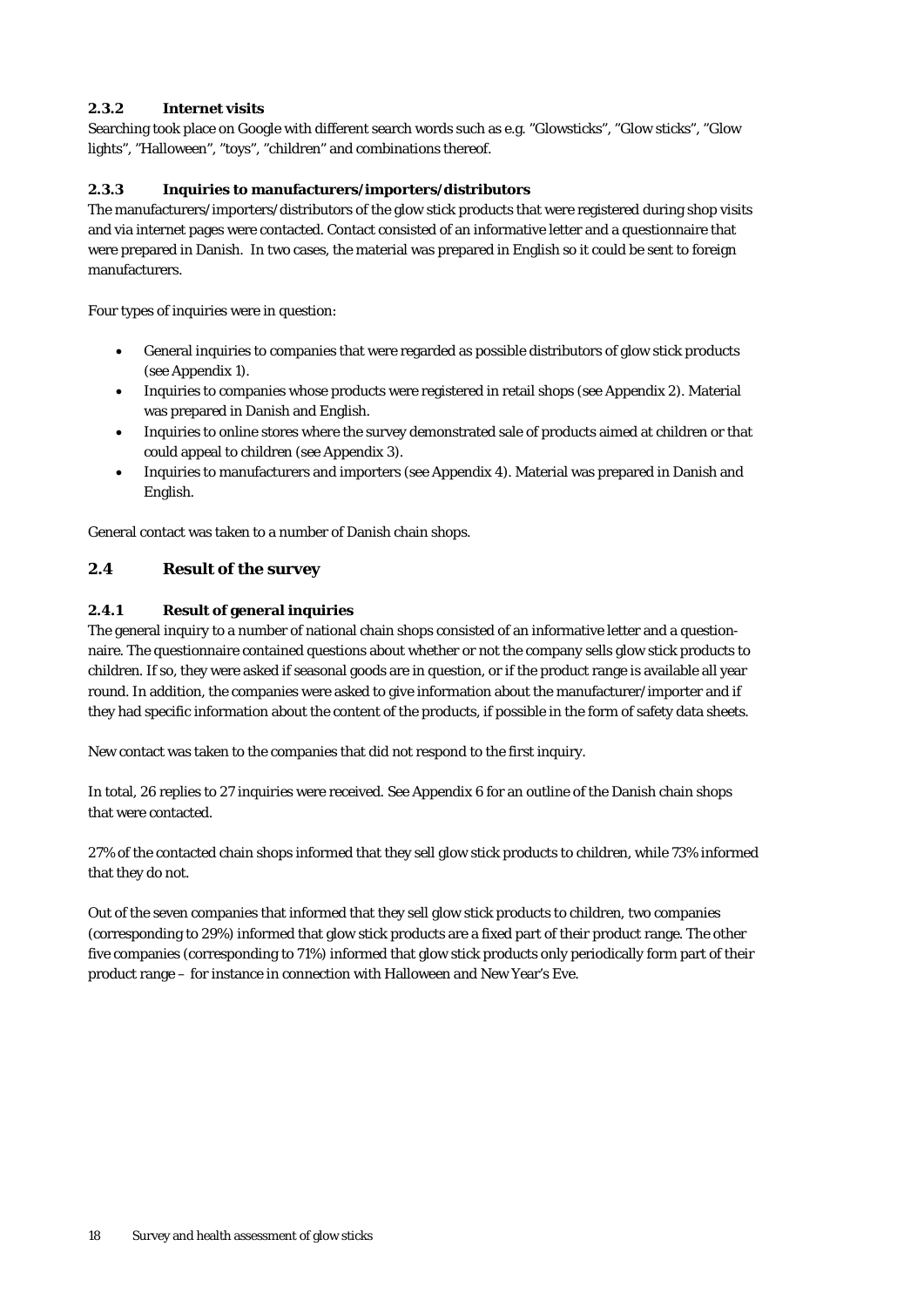#### <span id="page-18-0"></span>**2.4.2 Result of retail shop visits**

Only a few of the retail shops that were visited, sold glow stick products during the survey period (June-August).

A total of 28 retail shops, booths at a festival, a scout camp and a shop in an amusement park were visited and glow stick products were only registered at nine places.

Glow stick products were registered the following places:

- Bookshop
- Souvenir shop
- Supermarket
- Discount shops
- DIY centre
- Joke shops
- Scout camp
- Amusement park.

In several of the shops that were visited, the staff said that they currently did not sell glow stick products and that glow stick products typically form part of the product range during Halloween and New Year's Eve.

Some of the visited retail shops formed part of a chain. Although several shops within a specific chain were visited, they are only registered as one shop in the specification.

The glow stick products that were registered when visiting the retail shops were mainly rods or sticks with connectors for making bracelets or necklaces and larger assembly kits with which you make your own e.g. "earrings", "glasses" and "caps" with the enclosed sticks, connectors and other parts.

As part of the survey, selected shops, where glow sticks were registered, were subsequently contacted in writing. The shops received an informative letter and a questionnaire. A new inquiry was sent to the companies that did not respond to the first inquiry.

Contact was taken to a total of four shops and two shops replied.

One shop said that glow sticks for children form part of the fixed product range whereas the other said the products only periodically form part of the product range.

Glow stick products were not registered at the festival that was visited, but one product was registered at the scout camp and the amusement park, respectively.

#### <span id="page-18-1"></span>**2.4.3 Result of survey via internet pages**

During the survey via internet pages, a number of websites offering glow stick products were registered. However, mainly the same type of products were in question, e.g. bracelets, glasses, straws etc.

The registered online stores were contacted with a questionnaire. Also in these cases, contact was once again taken to the shops that did not respond to the first inquiry.

Contact was taken to 28 online stores and nine shops replied. Among them, 33% said that glow stick products for children do form part of the fixed product range, while 67% said that they do not form part of the fixed product range.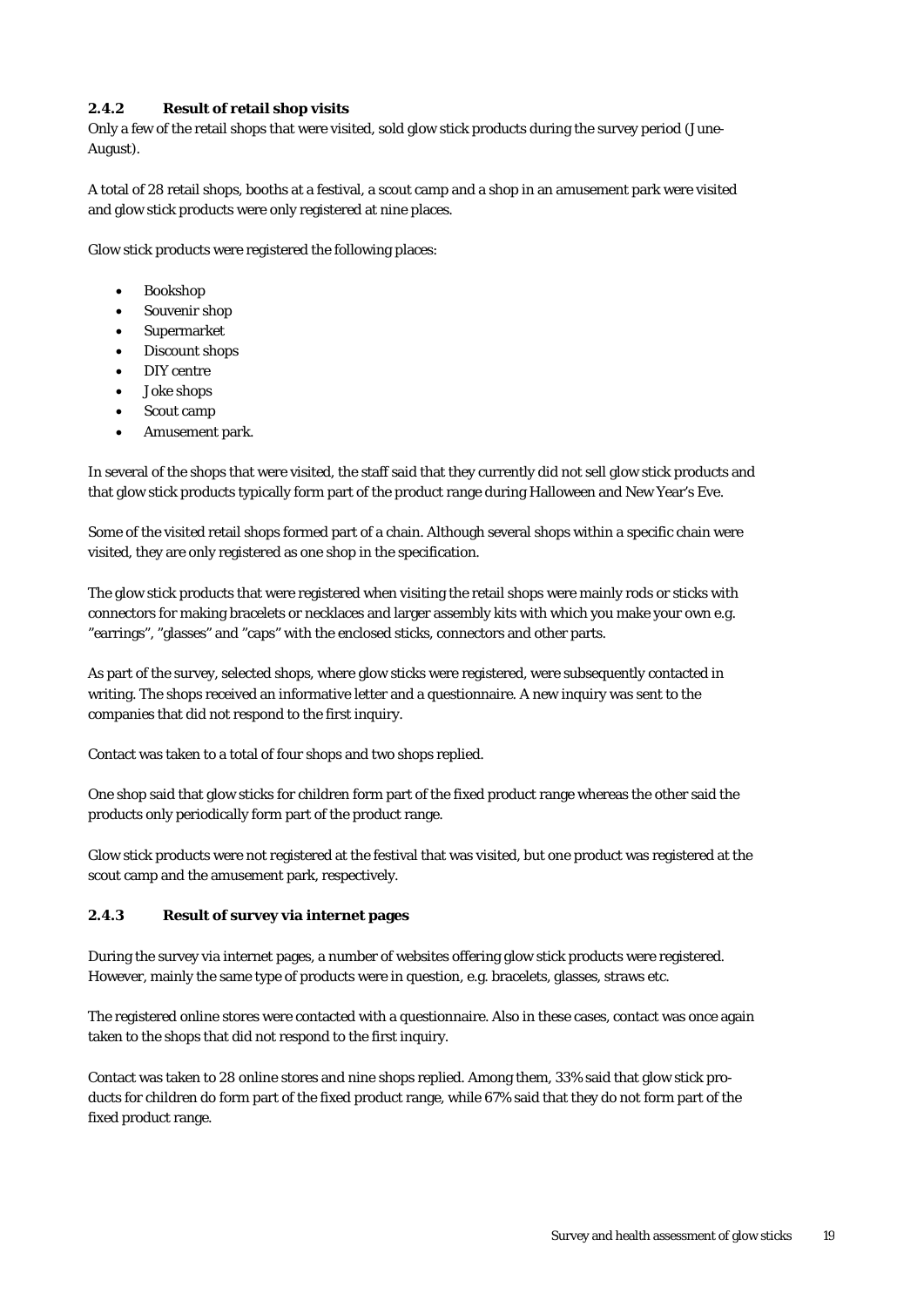#### <span id="page-19-0"></span>**2.4.4 Result of inquiries to manufacturers/importers**

The manufacturers/importers, which partly appeared through general inquiries, inquiries to retail shops and online stores and partly appeared from the information on the product itself, were contacted.

The informative letter and questionnaire were sent to 10 manufacturers/importers and five of them answered the inquiry. 80% said that glow sticks for children form part of their fixed product range, while 20% said the products only periodically form part of the product range.

#### <span id="page-19-1"></span>**2.4.5 Result of inquiry about composition and content**

Inquiries to manufacturers/importers/distributors resulted in responses with information about contents from six different manufacturers.

The responses confirm that glow sticks consist of two liquids that are separated until the product is snapped. Some manufacturers call the two liquids for activator and colour solution, respectively, and the activator contains hydrogen peroxide. According to information about the content in glow sticks that appeared during the survey, there are in addition to variation in dyes also differences in the solvent composition in the liquid in the glass vial and the liquid surrounding the vial, respectively.

7 different glow stick manufacturers were identified, but glow sticks were also found where information about the manufacturer could not be obtained.

#### <span id="page-19-2"></span>**2.4.6 Result of inquiries to organisations**

In order to find out if the organisations have registered inquiries regarding the use of glow sticks, the Poison Control Hotline, Asthma-Allergy Denmark, the Information Centre on Environment and Health and the Danish Consumer Council were contacted.

Three of the four organisations responded to the inquiry.

The Poison Control Hotline states that they annually receive app. 25 inquiries that concern glow sticks. Usually, young people who bite a hole in the product are in question. Injuries arising in that connection are rarely reported; however, sometimes a stinging sensation has been reported in mouth and throat.

On the website of the Poison Control Hotline – end of August – glow sticks were mentioned on the list of most read pages. On the website of the Poison Control Hotline, the following text about glow sticks appears: "Risk: Plastic tubes that become luminescent when the tube is snapped. Originally fishing equipment but has been used as glow sticks at discos. The content is i.a. a small amount of fluorescent liquid and hydrogen peroxide. Can give stomach/bowel irritation after swallowing. Precautions: After swallowing: Drink some kind of fluid." [18](#page-16-5)

Asthma-Allergy Denmark informs that they have not registered inquiries concerning glow sticks. The same goes for the Information Centre on Environment and Health.

<span id="page-19-3"></span><sup>18</sup> http://www.bispebjerghospital.dk/cgi-

bin/MsmGo.exe?grab\_id=0&page\_id=916&query=kn%C3%A6klys&hiword=KN%C3%A6KLYDE%20kn%C 3%A6klys%20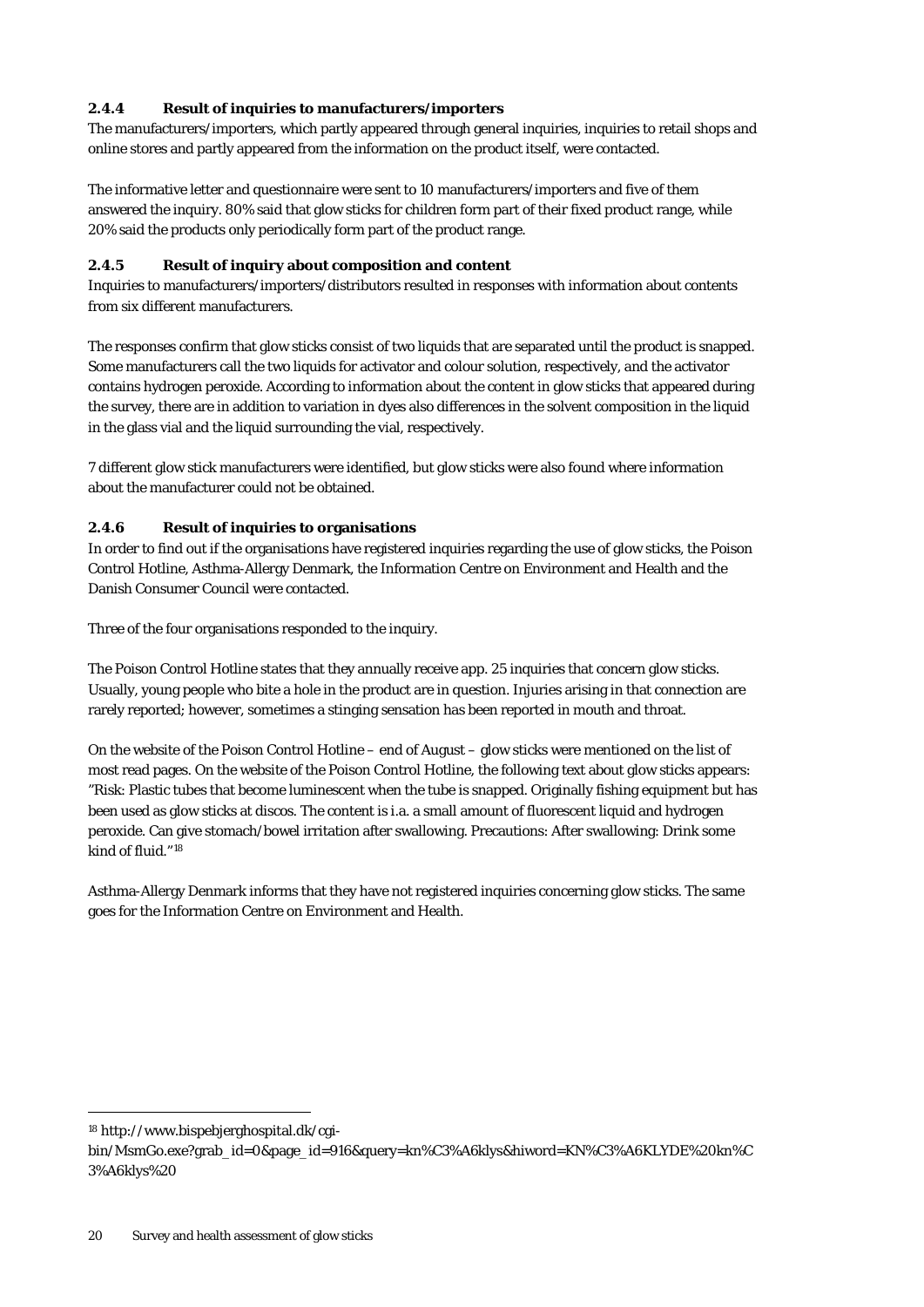#### <span id="page-20-0"></span>**2.5 Total result of the survey**

Glow sticks were registered in a number of different colours. The most common are blue, red, yellow, green, pink and orange.

Inquiries to retail shops showed that glow sticks mainly are available in the product range of the shops as seasonal goods, e.g. in connection with Halloween and New Year's Eve.

The survey demonstrated that glow sticks for children or glow sticks that appeal to children to a great extent are the same product. There is mainly talk of sticks or rods where connectors are included so bracelets and necklaces can be made. Glow sticks also exist as part of larger assembly kits with which it is possible to make your own "earrings", "glasses" or "caps" by using the enclosed sticks, connectors and other parts.

Inquiries to manufacturers/importers/distributors showed that there is talk of a limited number of manufacturers of glow sticks and to a great extent the same products can e.g. be purchased in online stores.

Inquiries to manufacturers/importers/distributors resulted in responses with information about contents from six different manufacturers.

The Poison Control Hotline informed that they receive app. 25 inquiries a year concerning glow sticks. Asthma-Allergy Denmark and the Information Centre on Environment and Health stated that they have not registered inquiries regarding glow sticks.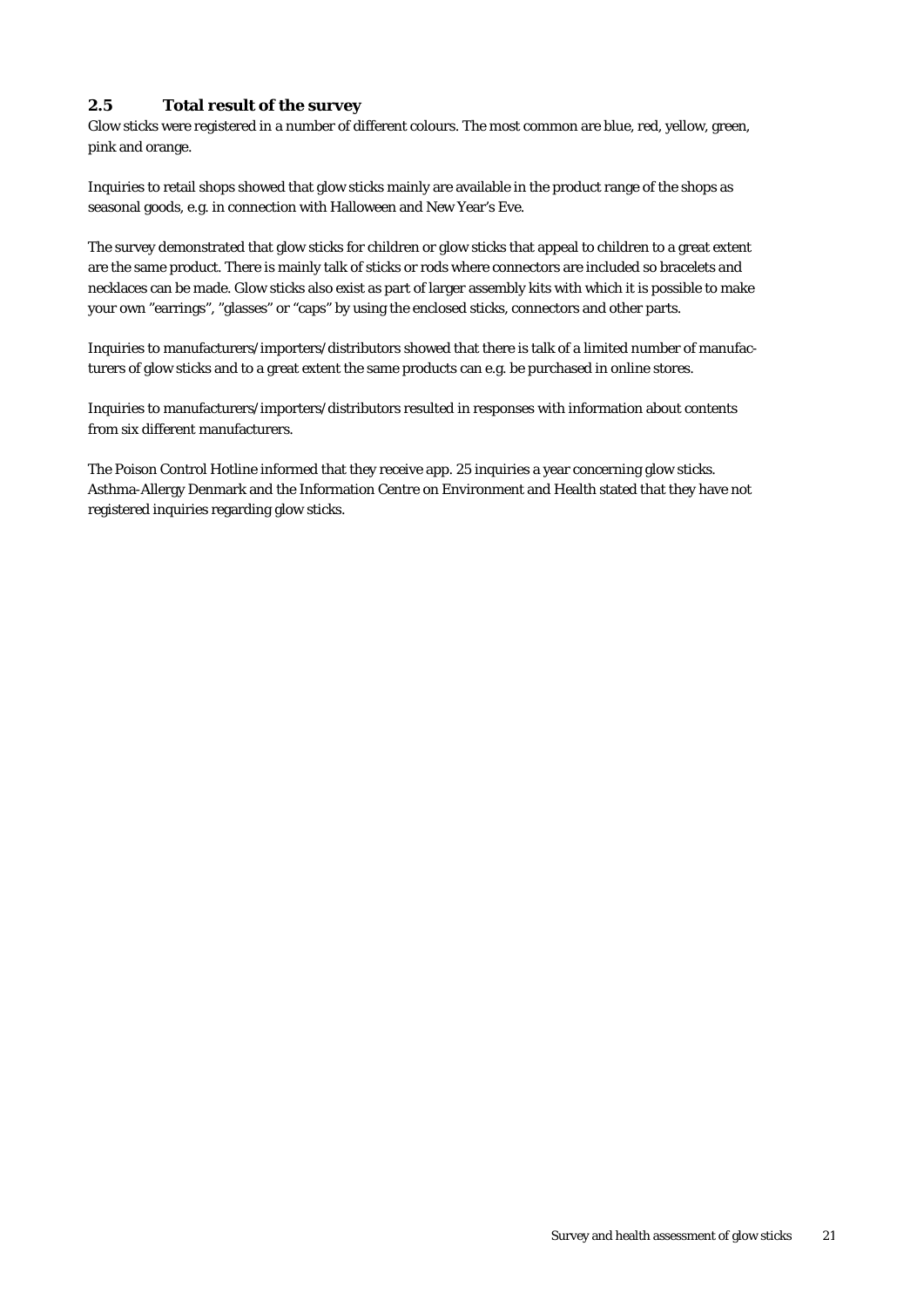## <span id="page-21-0"></span>**3. Exposure**

#### <span id="page-21-1"></span>**3.1 Citizen inquiries regarding glow sticks**

An assessment of realistic worst case exposure scenarios for children's use of glow sticks was carried out. The assessment comprises descriptions of reported cases of exposure.

No Danish statistics exist regarding exposure to glow sticks or treatment after accidents with glow sticks, but the Poison Control Hotline at Bispebjerg Hospital has informed that app. 25 inquiries are received annually concerning glow sticks; often from young people who have bitten a hole in them. Injuries are seldom, but now and then stinging sensations in mouth and throat are seen. In that connection, the internal guidelines of the Poison Control Hotline refer "toxicological" to hydrogen peroxide.[19](#page-19-3)

Asthma-Allergy Denmark and the Information Centre on Environment and Health state that they have not registered inquiries regarding glow sticks.

A French report estimated the number of reported contacts with luminescent products over a 12-year period from 1999 – [20](#page-21-2)10<sup>20</sup>. In total, 2.029.714 exposed persons in France were registered. The number of registrations per year increased exponentially during that period. There is an obvious hyper-frequency in connection with summer, Christmas and weekends. Children from 1-4 years and 5-9 years constitute app. 50% and 37%, respectively, of all cases. In 2.979 of the cases (app. 1.5‰), symptoms were registered. 85% were categorised as oral exposure, 13% as eye exposure and 5% as skin exposure.

In an American report on exposure to glow sticks<sup>21</sup> (registered at a poison centre in the US), oral intake amounted to 91.5% of the cases, eye exposure to 7.6% and skin contact to 0.9%. 96 out of 118 cases were children from 0 – 12 years. The patients only developed symptoms if they had been exposed to the liquid in glow sticks.

The inferior number of cases with registered symptoms indicates that people seek help when they suspect that the liquid might be hazardous to health, more often than because they have experienced certain symptoms. It is easy to imagine that especially parents to younger children become worried. That probably partly explains the high frequency of children in the statistics of inquiries to poison centres/casualty wards. Children probably frequently appear in the statistics as glow sticks appeal to children and there is a great risk that they might use glow sticks incorrectly.

<span id="page-21-4"></span><sup>19</sup> http://www.bispebjerghospital.dk/giftlinjen/forside/

<span id="page-21-2"></span><sup>20</sup> Garnier, R. et al. 2011. Expositions à des dispositifs luminescents: cas enregistrés par les centres antipoison et de toxicovigilance français. Rapport fait en réponse à la saisine de la Direction générale de la Santé. 2011

<span id="page-21-3"></span><sup>21</sup> Hoffman, R. J., et al. 2002. Pediatric and Young Adult Exposure to Chemiluminescence Glow Sticks. Arch Ped. & Adolesc. Med. 1, 9, 2002.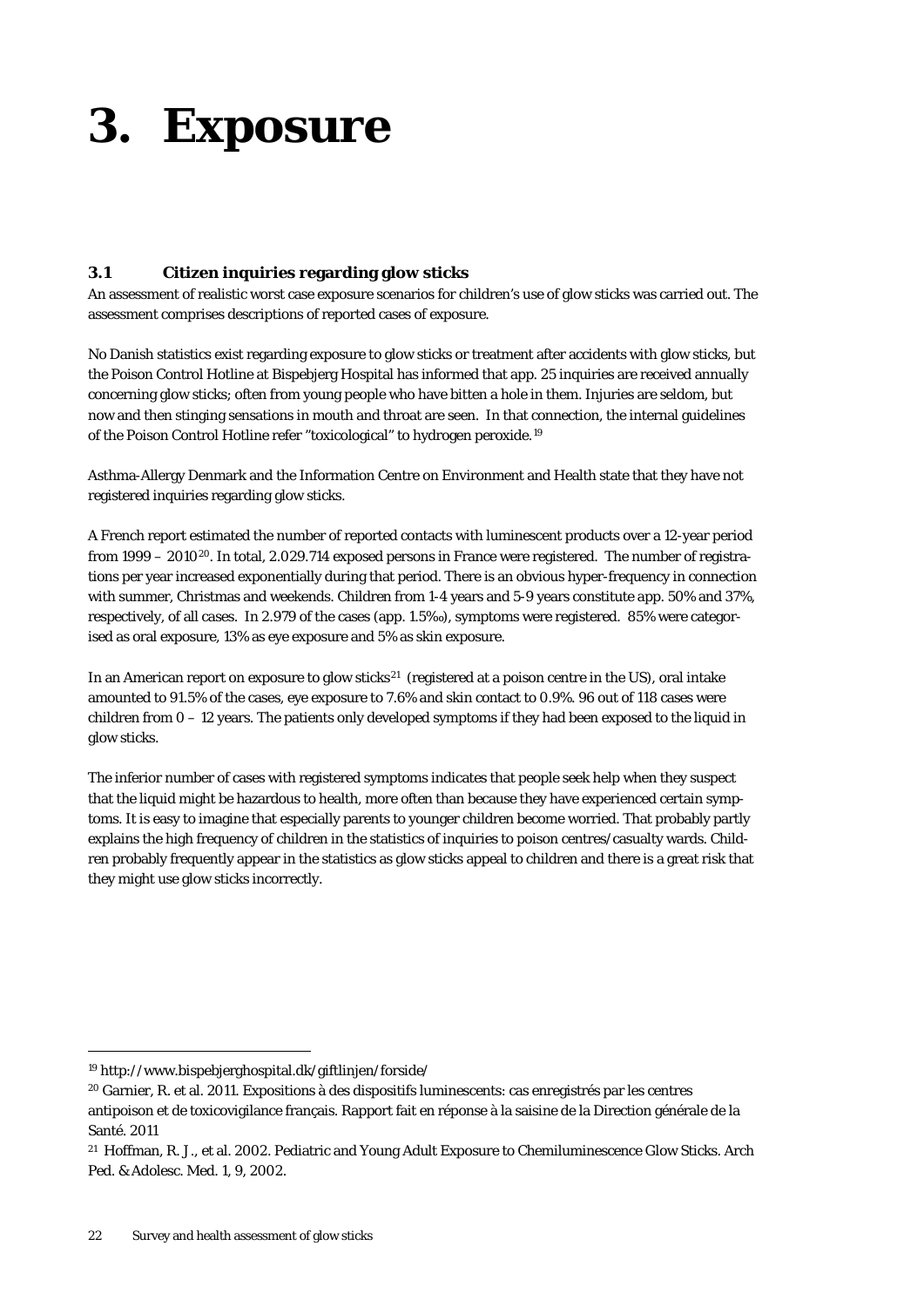#### <span id="page-22-0"></span>**3.2 Ways of exposure when using glow sticks**

On the basis of the above registered citizen inquiries and a general reflection on how glow sticks can be expected to be used by children, the following are examples of situations where there is risk of exposure to the contents:

- 1. During snapping when the outer material breaks and the liquid splashes onto the skin and in the eyes. It is assumed that only a small part of the liquid comes into contact with the skin or eyes.
- 2. After snapping and while the product is luminous the outer material might break due to unintentional and inappropriate use, e.g. by biting or hitting against a sharp object. It is assumed that the worst case scenario would be the risk of swallowing the entire content or getting the entire content on the skin or possibly splashes in the eyes.
- 3. After snapping and while the product is luminous, when a hole intentionally is cut in the product in order to pour the contents onto the skin, clothes or something else. It is assumed that the worst case scenario would be that the entire content is swallowed or comes into contact with the skin.
- 4. When the product, after snapping and while it is luminous is put in the freezer (e.g. due to the incorrect impression that the reaction can be stopped) and then once again trying to snap it, risking damage to the outer material. The worst case scenario corresponds to item 3.

Assessment of exposure from the outer material and assessment of the risk of exposure to glass fragments from the glass vial do not form part of this project.

In the following, various types of exposure are studied.

#### <span id="page-22-1"></span>**3.2.1 Dermal exposure**

When breaking the containers with the chemical, the liquid will often run out onto the skin and clothes.

In cases where exposure takes place due to accidents or unintentional use, the max. dose is assessed to correspond to the total volume of liquid in a glow stick. Repeated exposure within a shorter period of time is considered less likely.

#### <span id="page-22-2"></span>**3.2.2 Eye exposure**

Eye exposure can arise due to splashes when breaking the container or if the glow stick is carried on the head or face (e.g. caps and glasses). In case of accidents or unintentional use, maximum exposure is assumed to constitute a sub-amount of the volume of the glow stick. Repeated exposure within a shorter period of time is considered to be less likely.

#### <span id="page-22-3"></span>**3.2.3 Oral exposure**

Oral exposure arises due to intentional or unintentional ingestion of the liquid from a product that e.g. has been opened or cracked or in some other way leaks.

It is assumed that the worst case scenario in connection with unintentional ingestion is when the entire volume of liquid from a glow stick is swallowed. Repeated exposure during unintentional ingestion within a shorter period of time is considered to be less likely.

#### <span id="page-22-4"></span>**3.2.4 Inhalation**

Exposure via inhalation is assumed to constitute an inferior risk due to the physical-chemical properties of the involved chemicals and due to the use of the products. No cases of exposure via inhalation have been described in literature.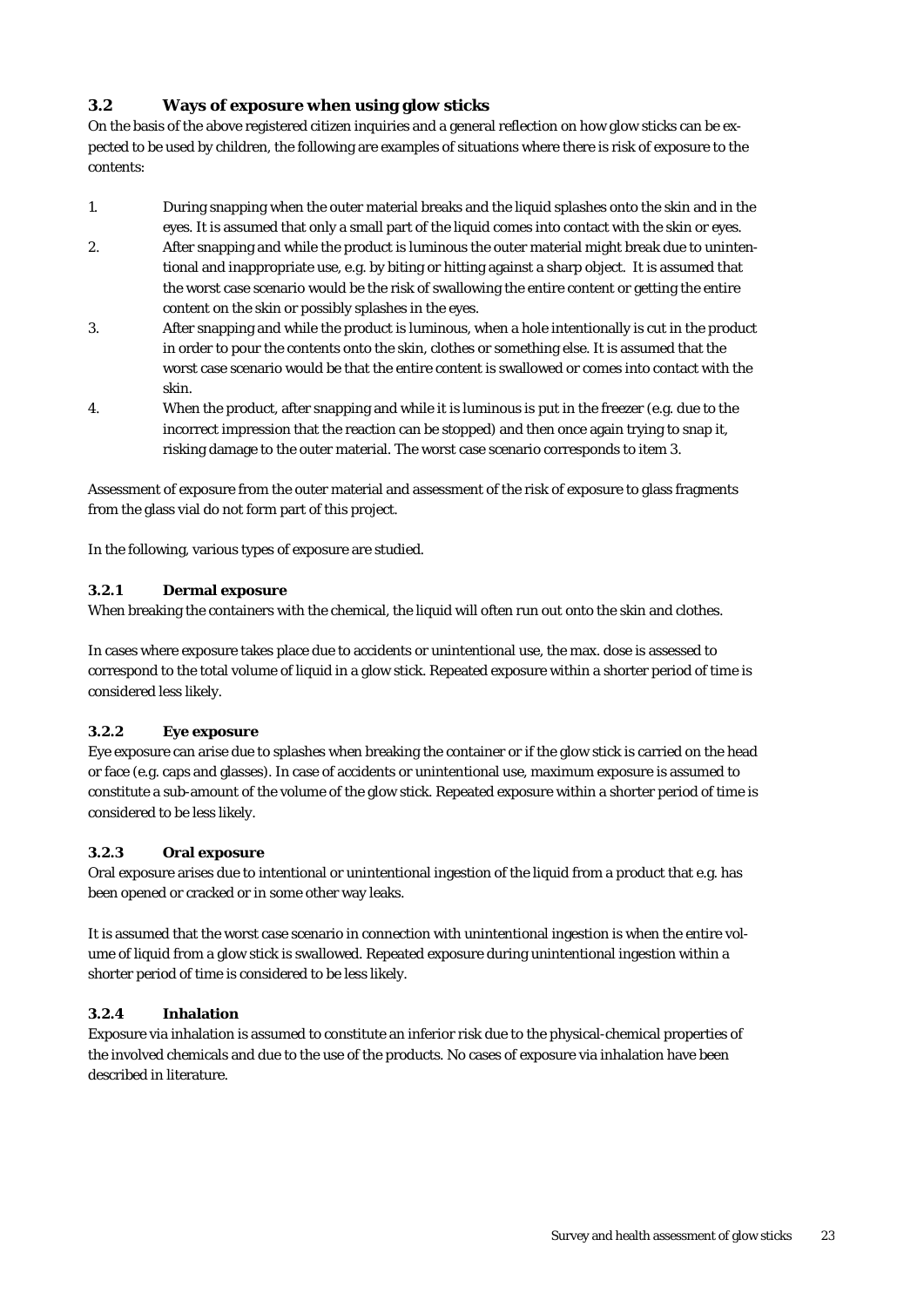## <span id="page-23-0"></span>**4. Health assessment of contents**

#### <span id="page-23-1"></span>**4.1 Classification procedure**

The regulation called REACH<sup>[22](#page-21-4)</sup> (Registration, Evaluation, Authorisation and Restriction of Chemical substances) and the regulation called CLP<sup>[23](#page-23-4)</sup> (Classification, Labelling and Packaging) require that the chemical companies submit information on the substances they manufacture or import. That includes information on the hazard properties of the substances that constitute a risk to human health or the environment and on the possible (self)-classification of the substance according to the CLP Regulation.

As classification is based on toxicological investigations, uncertainty and judgement can be attached to the process due to different investigation results, different interpretations as well as different access to data. Several thousand companies, called notifiers, might have forwarded notifications. A number of substances have a harmonised classification that appears from enclosure VI of the CLP Regulation (List of Harmonized Classifications). Harmonised classification is obligatory at Community level and cannot be deviated from. Other substances are self-classified by the companies that market the substances. The companies must self-classify and report (notify) their self-classification to the European Chemicals Agency  $(ECHA)^{24}$ . In connection with substances that solely are self-classified this report states the classification that most companies (notifiers) have informed.

<span id="page-23-3"></span>It is necessary to note that the most frequent self-classification not necessarily is the most correct, but a more thorough investigation of all information on the health effects of the substances is not within the framework of this project. Information on the reported self-classifications and on substances with harmonised classification appears in the database *The Classification and Labelling Inventory* which is accessible on ECHA's website. [24](#page-23-3)

In the CLP Regulation, the health effects are divided into danger classes and they have been assigned general concentration limits. Specific concentration limits might have been set for substances with harmonised classification and they have to be used instead of the generic concentration limits.<sup>24</sup> In connection with substances that do not appear in the ECHA database, safety data sheets were requested from larger chemical distributors and information was looked for on the Danish Environmental Protection Agency's guideline for self-classification of hazardous substances.

#### <span id="page-23-2"></span>**4.2 Classification of contents in glow sticks**

Table 4.1 gives information about names and content concentrations in glow sticks. The information was received during the survey in connection with inquiries for composition and content. The shown classifications are stated in accordance with the CLP Regulation. The classification procedure with source reference is described in chapte[r 4.1.](#page-23-1)

<sup>&</sup>lt;sup>22</sup> REGULATION (EC) No 1907/2006 OF THE EUROPEAN PARLIAMENT AND OF THE COUNCIL of 18 December 2006 concerning the Registration, Evaluation, Authorisation and Restriction of Chemicals (REACH), establishing a European Chemicals Agency, amending Directive 1999/45/EC and repealing Council Regulation (EEC) No 793/93 and Commission Regulation (EC) No 1488/94 as well as Council Directive 76/769/EEC and Commission Directives 91/155/EEC, 93/67/EEC, 93/105/EC and 2000/21/EC <sup>23</sup> REGULATION (EC) No 1272/2008 OF THE EUROPEAN PARLIAMENT AND OF THE COUNCIL

<span id="page-23-4"></span>of 16 December 2008 on classification, labelling and packaging of substances and mixtures, amending and repealing

<span id="page-23-6"></span>Directives 67/548/EEC and 1999/45/EC, and amending Regulation (EC) No 1907/2006

<span id="page-23-5"></span><sup>24</sup> http://echa.europa.eu/web/guest/information-on-chemicals/cl-inventory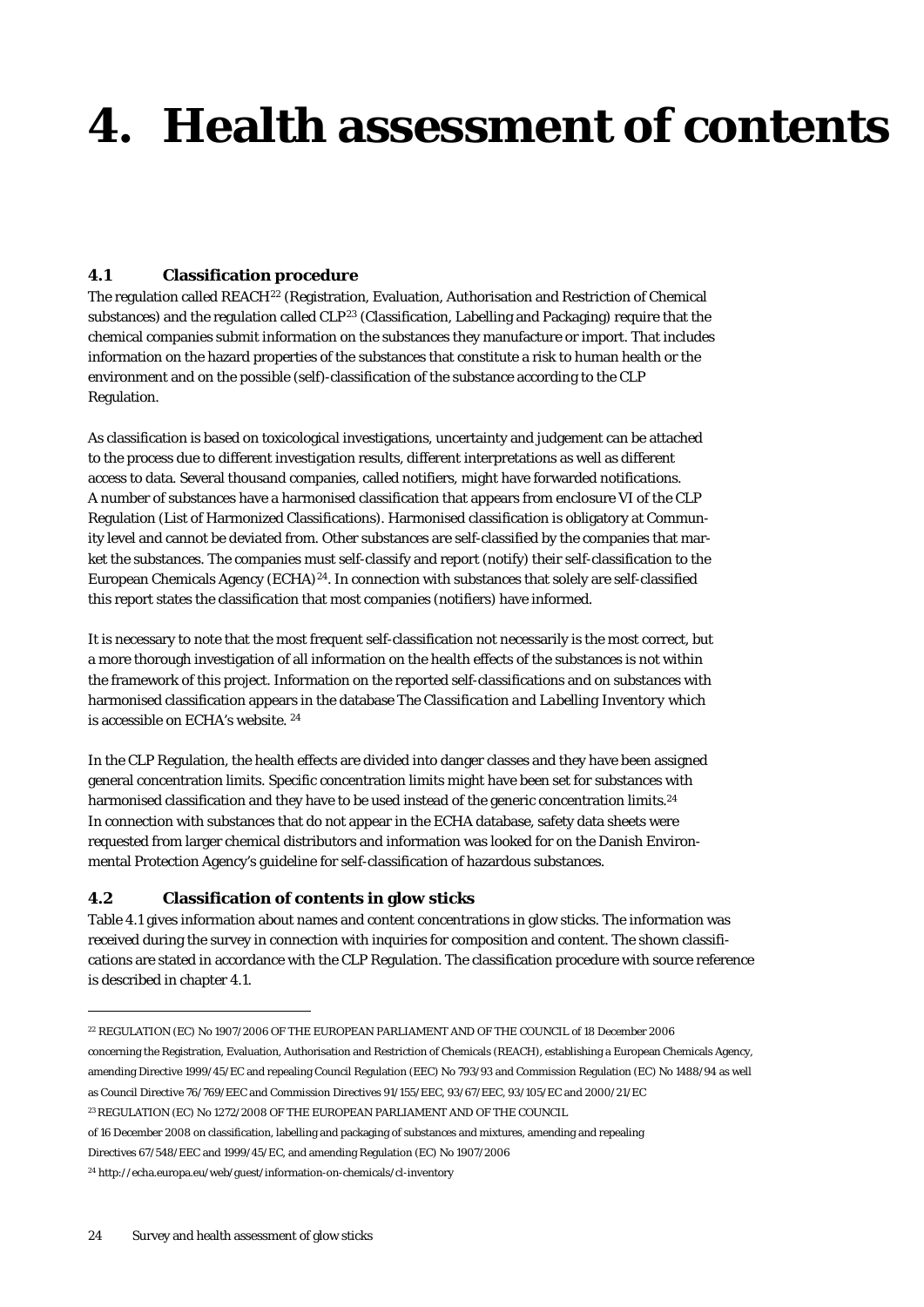Hydrogen peroxide has specific concentration limits for when the substance will generate classification of a mixture. The lower classification limit is when the mixture is  $5-8%$ , which will result in classification and labelling for irritation of the eyes. In connection with the other contents, the general concentration limits apply[.24](#page-23-3)

| CAS no.        | <b>Substance</b>                                                           | <b>Concen-</b><br>tration (%) | <b>Source of</b><br>classification <sup>1)</sup> | <b>Danger</b><br><b>class</b>                                          | H sentence <sup>2)</sup>   |
|----------------|----------------------------------------------------------------------------|-------------------------------|--------------------------------------------------|------------------------------------------------------------------------|----------------------------|
| $54 - 21 - 7$  | <b>Sodium salicylate</b>                                                   | $0 - 0.005$                   | <b>Self-classified</b>                           | Acute tox 4,<br>eye irrit 2                                            | H302, H319                 |
| $75 - 65 - 0$  | 2-Methyl-2-<br>propanol (tert-<br>butyl-alcohol)                           | $0-2$                         | <b>Harmonised</b>                                | Flam. liq.<br>2, eye irrit 2,<br>acute tox 4,<br>stot see 3            | H225, H319,<br>H332, H335  |
| $77-90-7$      | <b>Tributyl acetyl</b><br>citrate                                          | $0 - 40$                      | Self-classified*                                 | Not classified*                                                        |                            |
| $77 - 93 - 0$  | <b>Triethyl citrate</b>                                                    | $0 - 70$                      | Self-classified                                  | Not classified*                                                        |                            |
| 128-37-0       | 2,6-di-terbutyl-p-<br>cresol                                               | $0 - 0.015$                   | Self-classified                                  | Not classified*<br>aquatic acute<br>1 aquatic                          | <b>H400</b><br><b>H410</b> |
|                |                                                                            |                               |                                                  | chronic 1                                                              |                            |
| $131 - 11 - 3$ | <b>Dimethyl phtha-</b><br>late                                             | $0 - 99$                      | Self-classified                                  | Not classified*                                                        |                            |
| 136-60-7       | <b>Butyl benzoate</b>                                                      | $0 - 45$                      | Self-classified                                  | <b>Skin irrit 2 eye</b><br>irrit <sub>2</sub>                          | H315, H319                 |
| 7722-84-1      | <b>Hydrogen-</b><br>peroxide                                               | $0.05 - 1.2$                  | <b>Harmonised</b>                                | Ox. liq. 1 eye<br>irrit $2(5-8%)$<br>skin corr. 1a,<br>acute tox 4     | H271, H302,<br>H314, H332  |
| 30431-54-0     | <b>CPPO: Bis(3,4,6-</b><br>trichlor-2-<br>carbopentoxy-<br>phenyl) oxalate | $0-13.5$                      | Self-classified                                  | acute tox 4.<br>acute tox 4,<br>acute tox 4                            | H302, H312,<br>H332        |
| 75203-51-9     | <b>CPPO: Bis(2,4,5-</b><br>trichlor-6-<br>carbopentoxyphe<br>nyl) oxalate  | $1 - 13.5$                    |                                                  | <b>Substance</b><br>does not<br>appear in<br><b>ECHS's</b><br>database |                            |

<span id="page-24-0"></span>**TABLE 4.1 CLASSIFICATION OF CONTENTS AND SOURCES OF CLASSIFICATION**

1. Source of classification:

Self-classification: Most frequently applied self-classification according to ECHA's Classification and Labelling Inventory.

\* According to the ECHA database, most companies that have reported the substance have stated "not classified".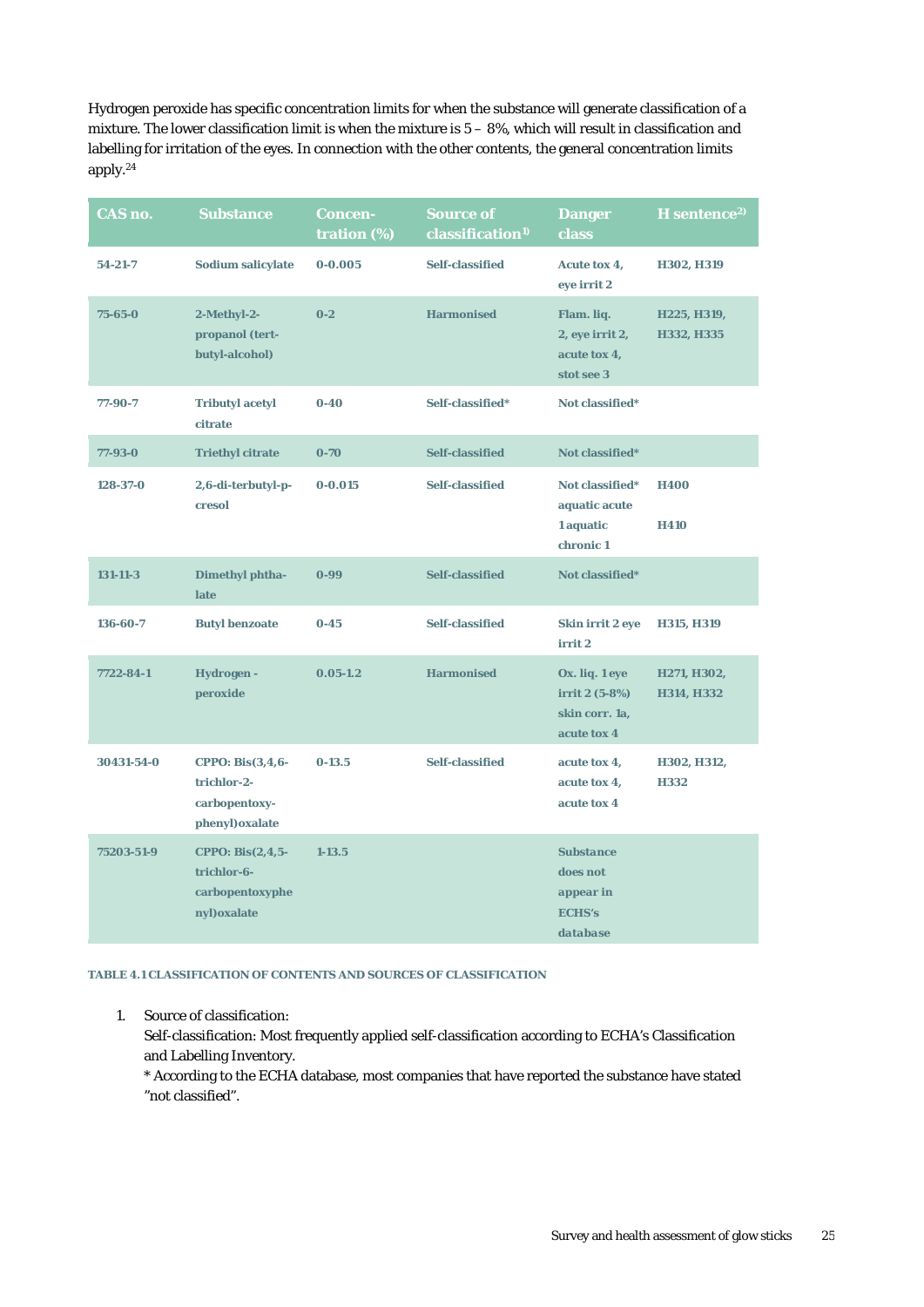2. H sentence: H225 Highly flammable liquid and vapour; H271 May cause fire or explosion; strong oxidizer; H302 Dangerous to ingest; H312 Dangerous during skin contact; H314 Causes severe burns of skin and eye damages, H315 Causes skin irritation; H319 Causes serious eye irritation; H332 Dangerous to inhale; H335 Can cause irritation of the respiratory passages; H400 Very toxic to aquatic life; H410 Very toxic to aquatic life with long lasting effects.

According to the possible types of exposure described in paragraph 3.2, the realistic worst case scenario is that the contents are swallowed, poured onto the skin or splashed into the eyes. A realistic scenario would be exposure to glow stick liquid only once or a few times in a lifetime. Therefore, long-term exposure is not assessed. With a starting point in the worst case scenario, contents with high concentrations or with known acute toxicological effects were decided to be the focus of this survey.

On the basis of the above criteria, the following five substances were assessed to be the most interesting substances due to their expected concentrations in glow sticks or their toxicological profile (see [Table 4.1](#page-24-0) and Appendix 8):

- Butyl benzoate
- Dimethyl phthalate
- Hydrogen peroxide
- Tributyl acetyl citrate
- Triethyl citrate.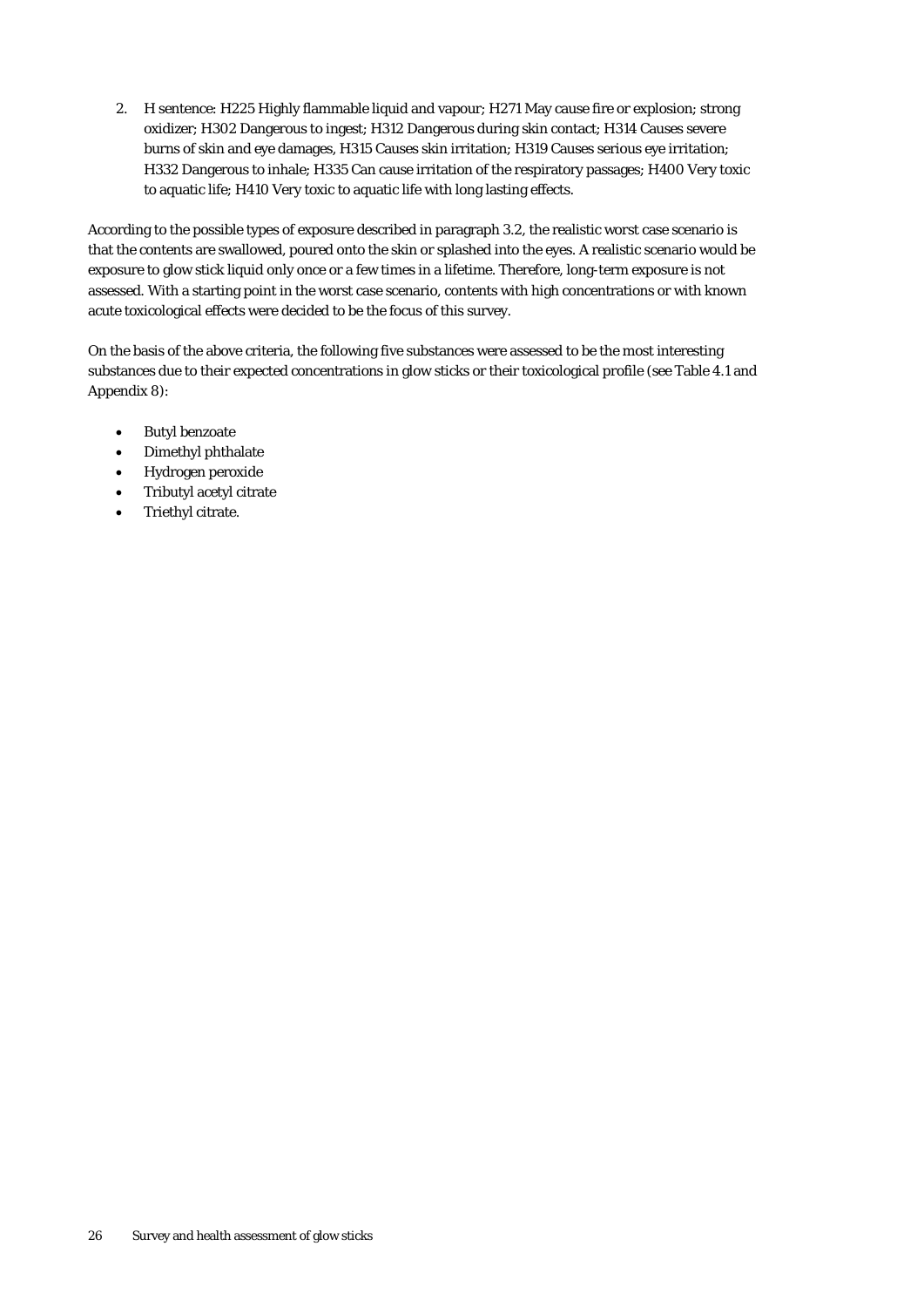## <span id="page-26-0"></span>**5. Choice of glow sticks for analyses**

#### <span id="page-26-1"></span>**5.1 Criteria for purchase of products**

In consultation with the Danish Environmental Protection Agency the following criteria were chosen for choice of glow sticks that were to be purchased and analysed (order of priority):

- Different manufacturers
- Glow sticks from physical shops as well as online stores
- Different designs that appeal to children
- Different sizes in order to estimate the volume of the liquid
- Larger products e.g. rods due to an expected high volume of chemicals constituting a high exposure risk.
- Different colours.

#### <span id="page-26-2"></span>**5.2 Outline of purchased glow sticks**

Information on the purchased glow sticks appears from Table 5.1. Purchase of glow sticks mainly took place in physical shops in August 2012 and in online stores in October-December 2012.

| <b>Product</b><br>no. | <b>Product</b><br>description                        | <b>Type of shop</b> | No. of<br>glow sticks<br>in package | <b>Price</b>     | CE<br>marked | <b>Not</b><br>recom-<br>mended<br>for age |
|-----------------------|------------------------------------------------------|---------------------|-------------------------------------|------------------|--------------|-------------------------------------------|
| 1                     | <b>Mask: Plastic</b><br>mask and glow<br>sticks      | Discount shop       | $\overline{4}$                      | <b>11.84 DKK</b> | yes          | $0 - 3$                                   |
| $\boldsymbol{2}$      | <b>Bracelet with</b><br>plastic connectors           | <b>Bookshop</b>     | 12                                  | <b>16.66 DKK</b> | yes          | $0 - 3$                                   |
| 3                     | Stick with string                                    | DIY centre          | 1                                   | <b>9.95 DKK</b>  | no           | Child's head<br>with line<br>through      |
| $\overline{4}$        | <b>Bracelet with</b><br>plastic connectors           | Joke shop           | 15                                  | <b>29.50 DKK</b> | yes          | $0 - 3$                                   |
| 5                     | <b>Earrings: Plastic</b><br>piece and glow<br>sticks | Discount shop       | 20                                  | <b>30 DKK</b>    | yes          | $0 - 4$                                   |
| $6\phantom{1}6$       | <b>Sticks with string</b>                            | DIY centre          | $\mathbf{1}$                        | <b>9.95 DKK</b>  | yes          | $0 - 5$                                   |
| 7                     | <b>Sticks</b>                                        | Online store        | 4                                   | 54.95 DKK        | yes          | $0 - 3$                                   |
| 8                     | Mouth cover:<br>Plastic piece and<br>glow sticks     | <b>Online store</b> | $\mathbf{1}$                        | <b>12.50 DKK</b> | yes          | $0 - 5$                                   |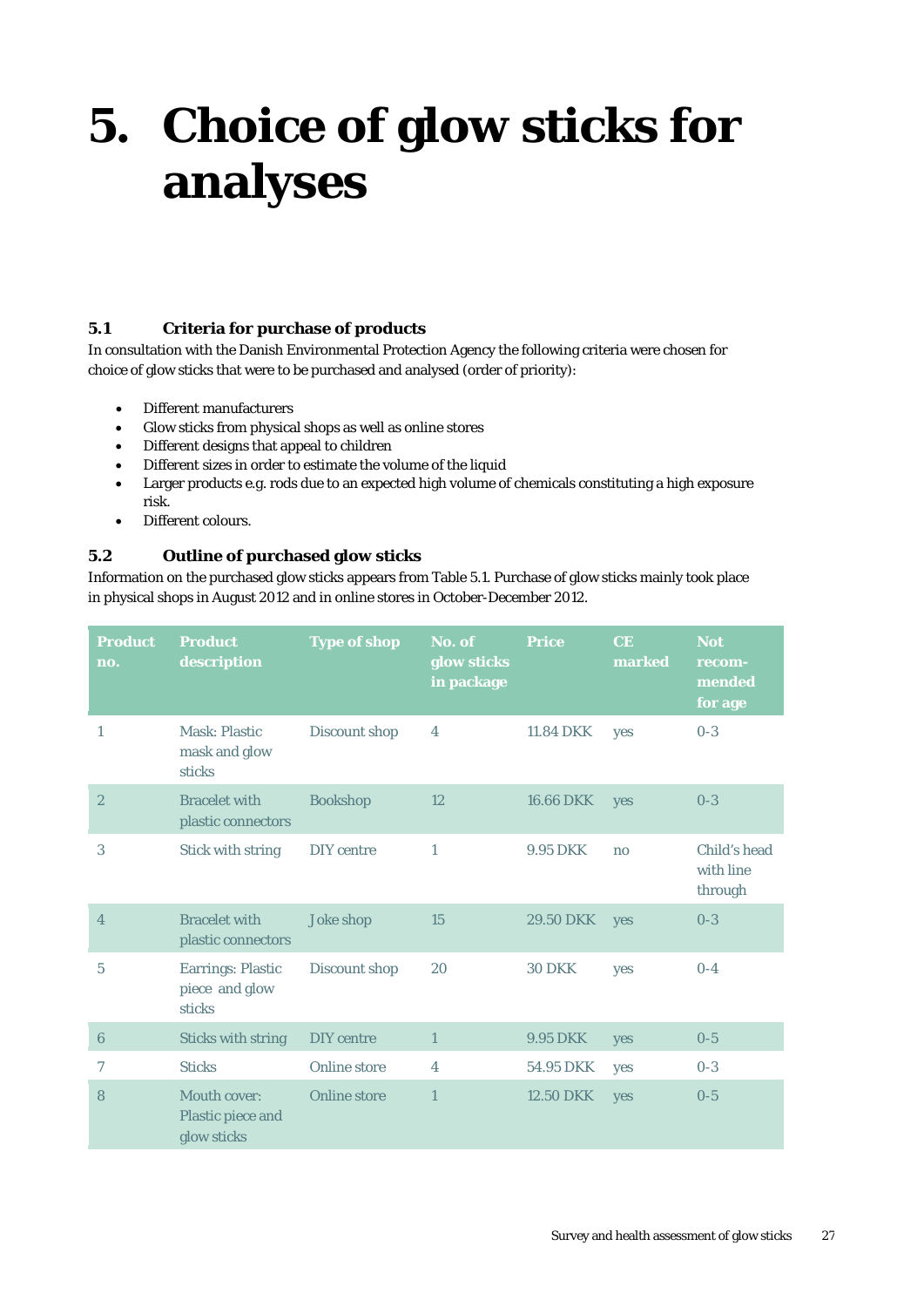| <b>Product</b><br>no. | <b>Product</b><br>description                               | <b>Type of shop</b> | No. of<br>glow sticks<br>in package | <b>Price</b>    | CE<br>marked | <b>Not</b><br>recom-<br>mended<br>for age |
|-----------------------|-------------------------------------------------------------|---------------------|-------------------------------------|-----------------|--------------|-------------------------------------------|
| 9                     | <b>Glasses: Plastic</b><br>side bars and<br>glow sticks     | <b>Online store</b> | 4                                   | <b>9.50 DKK</b> | yes          | $0 - 3$                                   |
| 10                    | Giant glow rod                                              | <b>Online store</b> | $\mathbf{1}$                        | <b>25 DKK</b>   | no           | $0 - 5$                                   |
| 11                    | <b>Whistle: Plastic</b><br>piece, glow sticks<br>and string | <b>Online store</b> | $\mathbf{1}$                        | 5 DKK           | yes          | $0 - 3$                                   |
| 12                    | Straw: plastic<br>pipe with glow<br>sticks                  | <b>Online store</b> | $6\phantom{1}6$                     | 6 DKK           | yes          | $0 - 3$                                   |
| 13                    | <b>Clapping hands:</b><br>glow sticks with<br>plastic hand  | <b>Online store</b> | 12                                  | <b>10 DKK</b>   | yes          | $0 - 3$                                   |
| 14                    | <b>Sticks</b>                                               | <b>Online store</b> | 10                                  | <b>70 DKK</b>   | yes          | $0 - 5$                                   |
| 15                    | <b>Bracelet with</b><br>plastic connectors                  | <b>Online store</b> | 50                                  | <b>79 DKK</b>   | no           | <b>Not</b><br>declared                    |

**TABLE 5.1 OUTLINE OF PURCHASED GLOW STICKS**

Some of the products had different colours in the same package.

#### <span id="page-27-0"></span>**5.3 Labelling of packaging**

Appendix 9 states the registered text and labelling of packaging from the glow sticks. One product (no. 15) had no text on the packaging.

It is immediately assessed that all the purchased glow stick products can be used for gimmick and gag articles and that they can appeal to children as toys. However, the assessment of the Danish Safety Technology Authority determines if the glow sticks are toys. 13 of the products had a label stating that they are not recommended for children of a certain age (eight are advised against under 3 years, one is advised against under 4 years and four are advised against for children under 5 years of age). One product has a pictogram in the shape of a child's head with a line through.

On all 14 products with text on the packaging it was stated that contact should be avoided with eyes and skin and that contact can result in irritation. Furthermore, on 13 products it was written that the content must not be eaten or swallowed. On several of the products it was written that they must not be exposed to light or high temperatures.

On one product (no. 2) it was written which chemical substances the product contains. However, the information did not correspond with the information that appeared during the survey after communication with distributors and manufacturers.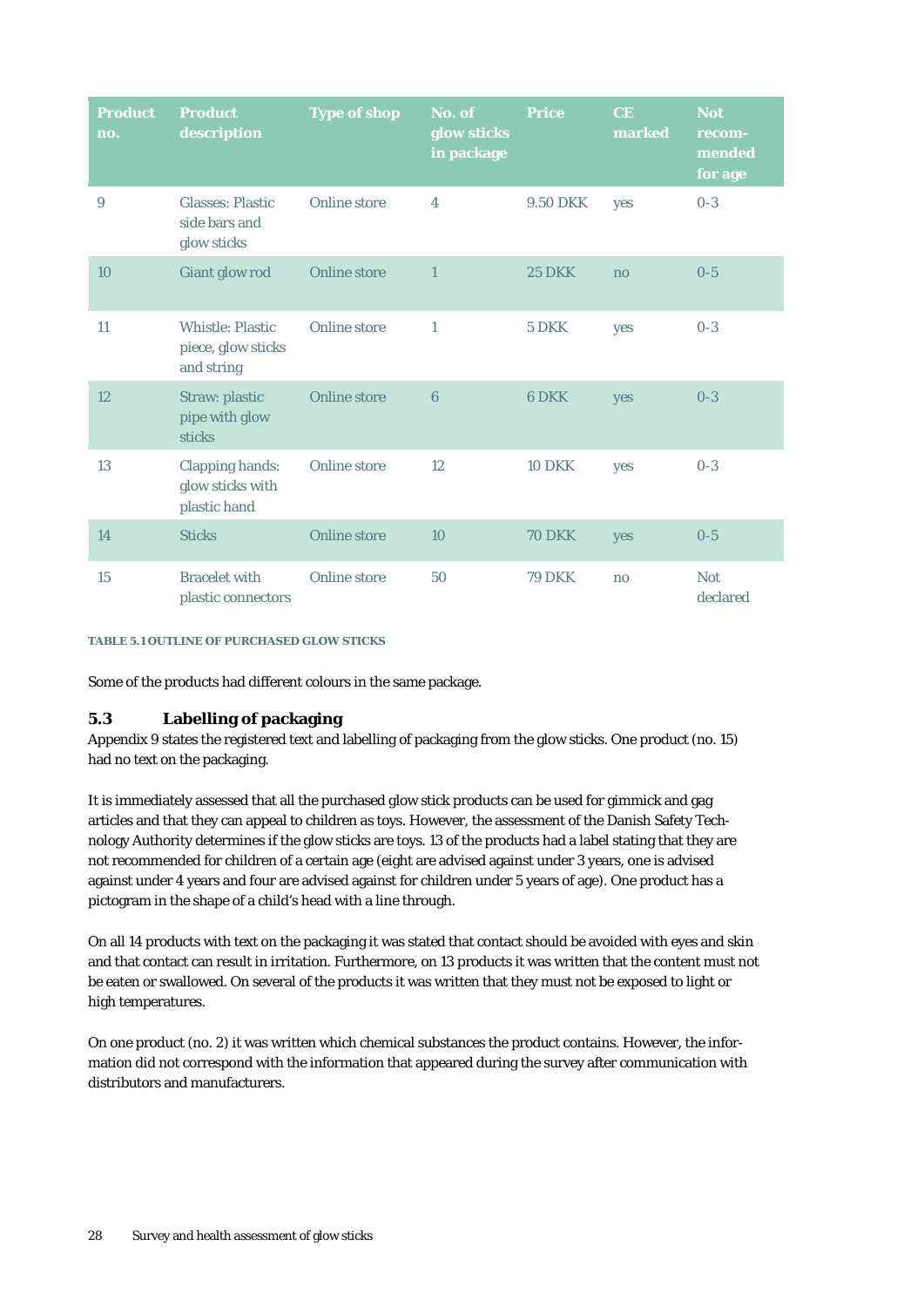# <span id="page-28-0"></span>**6. Chemical analyses**

#### <span id="page-28-1"></span>**6.1 Choice of chemical analyses**

On the basis of information on expected contents in glow sticks and the classification of the substances (see Chapte[r 4](#page-23-0) and Appendix 8) it was in consultation with the Danish Environmental Protection Agency decided to analyse glow sticks for the following four solvents that were expected to be present in high concentrations (see Appendix 7 and 8):

- Butyl benzoate
- Dimethyl phthalate
- Triethyl citrate
- Tributyl acetyl citrate.

A decision was made to start with a GC-MS screening analysis to investigate if other chemical substances were present in high concentrations that would be relevant to include in the subsequent quantitative analyses.

In addition, it was decided to carry out an analysis for hydrogen peroxide before the product is snapped, to investigate if the content corresponds with the information that appeared during the survey of an expected content from 0.05-1.2%. The applied analysis was not specific as it analyses for all oxidizing agents. However, as all the information received during the survey states that the glow sticks contain hydrogen peroxide it is assumed that the substance is the most applied oxidizing agent in glow sticks.

The GC-MS screening did not identify or quantify phenyl oxalate esters, e.g. CPPO. For that purpose HPLC has to be used and in consultation with the Danish Environmental Protection Agency it was decided that it should not form part of this project. Concentrations of phenyl oxalate esters were expected to be low (0- 13.5% according to information from the survey, see Appendix 7), compared with the other solvents chosen for analysis, and phenyl oxalate esters will react with hydrogen peroxide when snapped and be converted to other chemical substances, see [Figure 1.2](#page-11-4).

#### <span id="page-28-2"></span>**6.2 Criteria for sampling sub-samples for analyses**

Practical experience in the project demonstrated that the products glow quickly after snapping as the two substances are mixed and luminosity declines after some hours. A momentary reaction takes place and it reaches its maximum after a rather short time. Then the fluorescent reaction decreases until the glow stick cannot fluoresce several hours later.

During the quick initial reaction, there is a risk of contact with chemical substances from both liquids and with new chemical compounds that are produced through the chemical reaction after snapping. However, the reaction phase is estimated to constitute a small risk due to the short duration.

It is assessed that the solvents selected for analysis do not form part of the chemical reaction and they are only to a limited degree photochemically degradable and therefore the solvents are stable for more than 24 hours.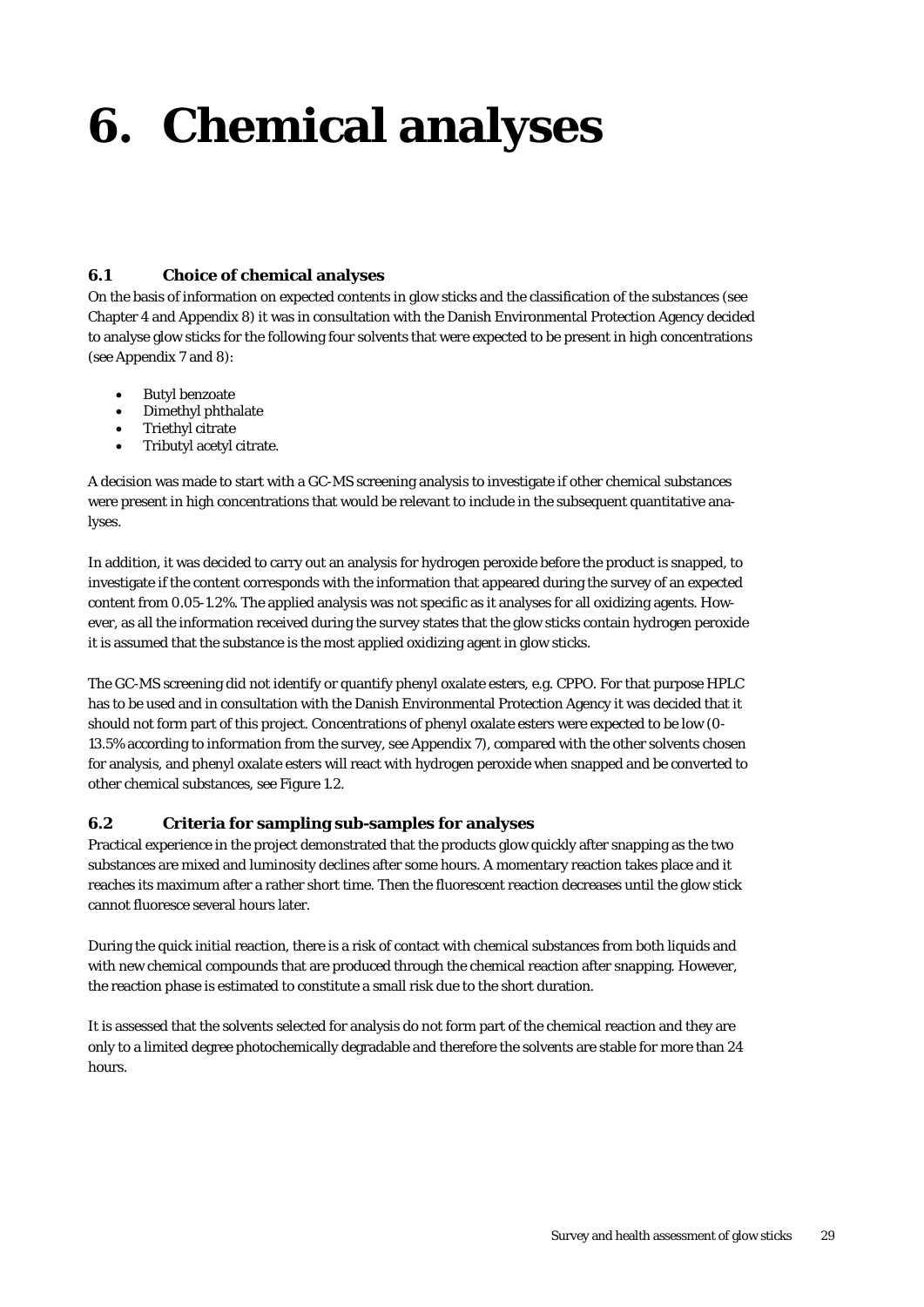The glow sticks were snapped at least 24 hours before sub-samples were taken for analyses. That time span was chosen to ensure that all reactions in the glow sticks had ended.

As the chemical substances selected for analyses are solvents it was assumed that glow stick products in the same product package would contain the same solvents irrespective of colour.

In order to carry out the analysis for hydrogen peroxide, it was necessary to open the product without breaking the inner vial that starts the chemical reaction. Therefore, it was not possible to carry out the analysis on all products. Products with small dimensions could not be analysed.

#### <span id="page-29-0"></span>**6.3 Applied analysis methods**

The following chapters describe the analysis methods that were used for analysing the content of glow sticks.

#### <span id="page-29-1"></span>**6.3.1 Method for determining content of oxidizing agents**

Hydrogen peroxide was determined through a titration analysis. The applied analysis is not specific as it analyses for all oxidizing agents.

The applied method is the standard method ISO 6353/2-1983 (E) R 14 Hydrogen peroxide.

0.20 g liquid was weighed and mixed with 50 ml water and 20 ml sulphuric acid solution (16%). Titration took place with a 0.1 mol/l potassium permanganate solution till the colour turned pink.

The content of hydrogen peroxide was calculated on the basis of the applied amount of potassium permanganate solution as 1.00 ml of a 0.1 mol/l potassium permanganate solution corresponds to 1.7007 mg hydrogen peroxide.

#### <span id="page-29-2"></span>**6.3.2 GC-MS screening method**

High concentrations of solvents in the purchased glow sticks were initially determined through a GC-MS screening and identification was carried out by comparing the mass spectrum with a NIST MS library. The applied screening method made it possible to identify volatile organic chemical substances that appeared in concentrations exceeding app. 5% as the samples were diluted before analysis.

The glow sticks were snapped and after at least 24 hours a sub-sample amount of the liquid was diluted with dichlormethane. Deuterium marked dimethyl phthalate was added as internal standard. Subsequently, a GC-MS screening was carried out.

The conditions of the GC-MS screening are stated in Table 6.1.

| <b>Equipment</b>         | Agilent GC (7890A) with MSD (5975C)         |
|--------------------------|---------------------------------------------|
| Column                   | Zebron ZB-5 MS 30 m x $0.25$ mm x $0.25$ µm |
| <b>Injector</b>          | Split $25:1$ , $275$ degrees                |
| <b>Oven settings</b>     | 40-320 °C, 20 °C per min.                   |
| <b>Mass spectrometer</b> | Scan-mode, $m/z$ 40-290                     |

**TABLE 6.1 GC-MS CONDITIONS**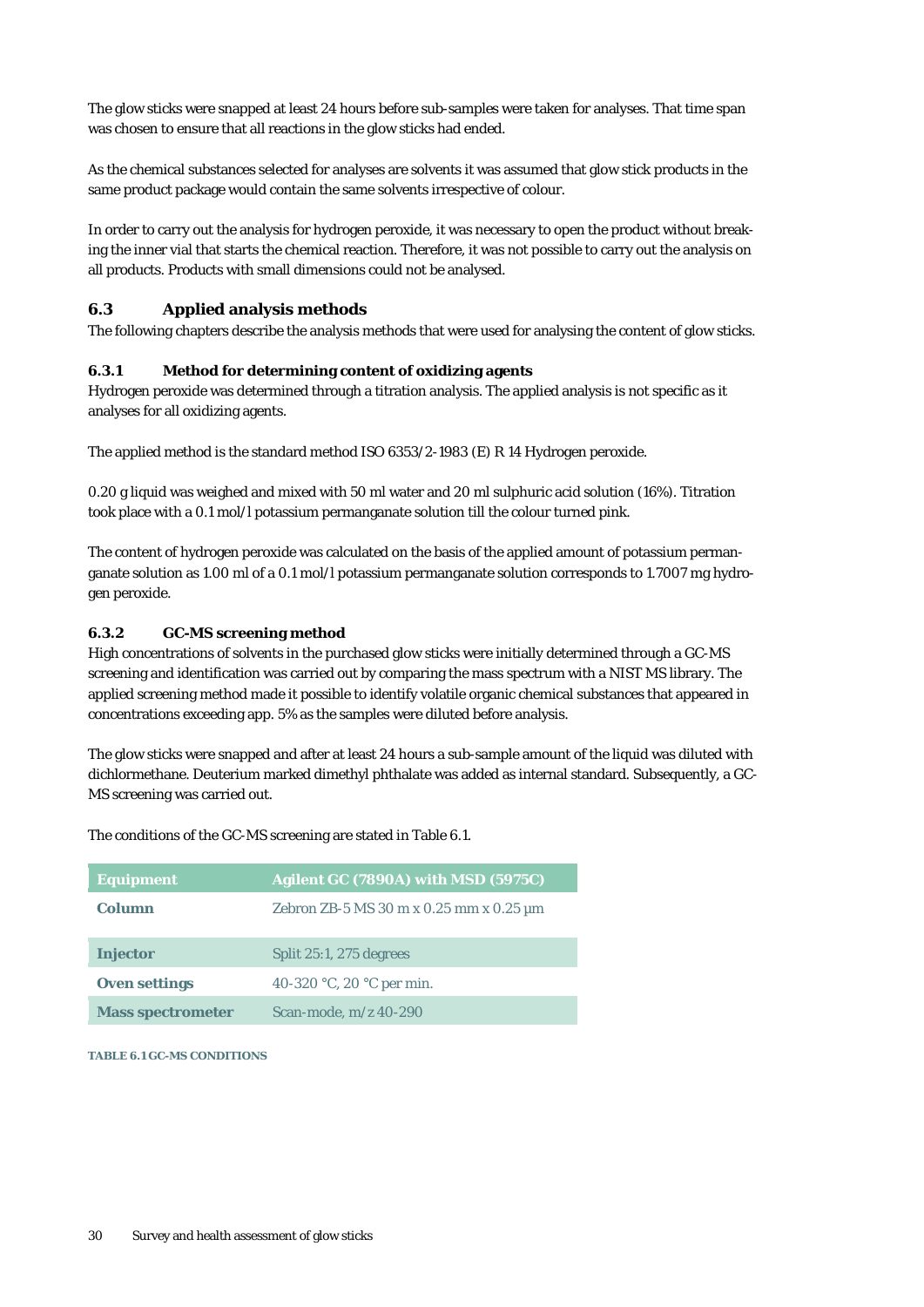#### <span id="page-30-0"></span>**6.3.3 GC-MS quantitative method**

After the glow stick content had been screened, a number of chemical substances were selected and the contents were quantified against external reference standards of the selected substances.

Two of each glow stick product was snapped (analysis in duplicate). 24 hours after the glow sticks had been snapped a sub-sample was taken of each glow stick and it was diluted with dichlormethane. Deuterium marked dimethyl phthalate was added as internal standard. Subsequently, a GC-MS screening was carried out. The conditions of the GC-MS quantification are stated in Table 6.2.

| <b>Equipment</b>         | Agilent GC (7890A) with MSD (5975C)         |
|--------------------------|---------------------------------------------|
| Column                   | Zebron ZB-5 MS 30 m x $0.25$ mm x $0.25$ µm |
| <b>Injector</b>          | Splitless, 275 degrees                      |
| Oven program             | 40-320 °C, 20 °C per min.                   |
| <b>Mass spectrometer</b> | SIM-mode, m/z 40-290                        |

#### **TABLE 6.2 GC-MS CONDITIONS**

#### <span id="page-30-1"></span>**6.3.4 Method validation of GC-MS quantitative method**

A validation of the applied method for quantification was carried out.

In connection with the screening analyses as well as the quantitative analyses, a reference standard was included for all investigated chemical substances to carry out identification with retention time and mass spectra in addition to comparison of the mass spectrum with NIST MS library. The reference standards were prepared on the basis of chemicals purchased from Sigma-Aldrich.

Deuterium marked dimethyl phthalate was added as internal standard to compensate for possible variations in the GC-MS analysis.

Linearity of the measurement area was investigated by analysing the reference standard on two different days and at least at 5 different concentration levels.

Blank specimens were included in all analyses and no blank values were demonstrated for any of the analysed reference standards.

The detection limit was not investigated. That was irrelevant as all the investigated chemical substances exist in concentrations that by far exceed the detection limit of the equipment.

In connection with the quantitative analyses it was necessary to dilute between 2500-12500 times. Six subsamples were taken of a glow stick where the necessary dilutions were carried out and subsequently analysed by GC-MS. With a starting point in the relative standard deviations, the repeatability of the method was calculated to 11%.

A recovery investigation was carried out by spiking six sub-samples of a glow stick with 1,2,3-propantriol diacetate, tributyl acetyl citrate and dimethyl phthalate. The recovery averages appear in Table 6.3. The results are within  $100\% \pm 11\%$ .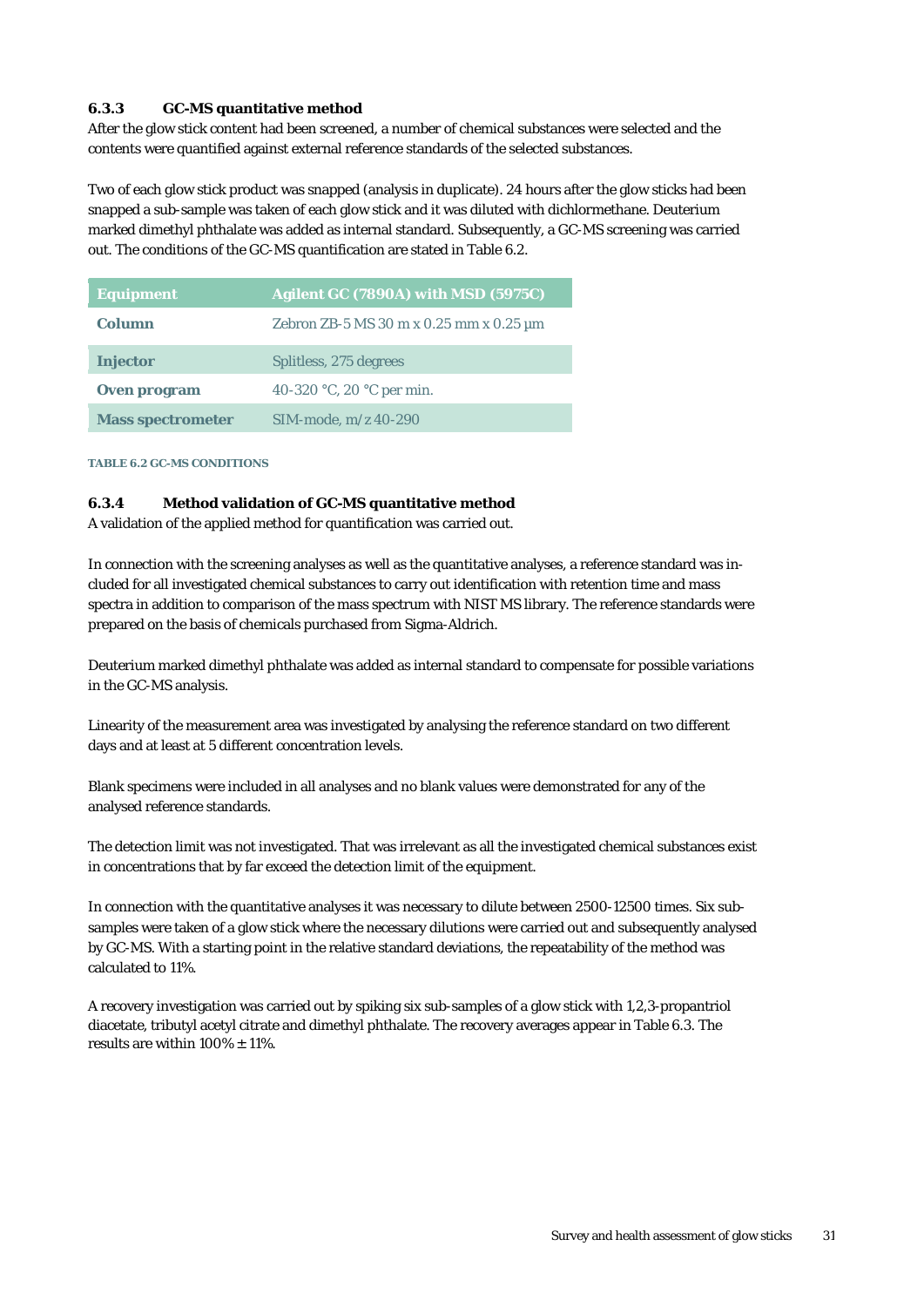| <b>Name</b>                     | <b>Recovery</b> (%) |
|---------------------------------|---------------------|
| 1,2,3-propanetriol<br>diacetate | 109                 |
| <b>Dimethyl phthalate</b>       | 104                 |
| <b>Tributyl acetyl citrate</b>  | 98                  |

**TABLE 6.3 RESULTS OF RECOVERY, QUANTITATIVE GC-MS METHOD**

#### <span id="page-31-0"></span>**6.4 Results of chemical analyses**

In the following, the analysis results of the chosen glow sticks are described.

#### <span id="page-31-1"></span>**6.4.1 Visual observations of glow sticks**

All of the glow sticks consisted of two tubes, where one tube was located inside the other tube. The inner tube contained a coloured liquid while the outer tube contained a clear liquid.

The length of the glow sticks was measured. The colour before snapping and the colour after snapping (time: 0-hours) and after app. 24 hours (time: 24-hours) was recorded. The results appear in Table 6.4. If the same colours were recorded at 0-hours and 24-hours, then that indicates that the colour remained unchanged after 24 hours.

When removing a sub-sample for analysis the total volume of the liquids in both tubes from the glow sticks was estimated. The total liquid volume in the glow sticks turned out to be very different; from less than 100 µl in the smallest glow stick to app. 90 ml in the largest glow stick. It was estimated that 5-10% of the liquid was left either on the inside of the outer material or on piece of broken glass which has not been included. The results appear in Table 6.4.

| Product no.             | <b>Colour before</b><br>snapping | <b>Colour immediately after</b><br>snapping (0-hours) and<br>after app. 1 day (24-hours) | <b>Length</b><br>(mm) | <b>Total</b><br>liquid<br>volume |
|-------------------------|----------------------------------|------------------------------------------------------------------------------------------|-----------------------|----------------------------------|
| 1                       | <b>Yellow</b>                    | 0-h: Yellow<br>24-h: Yellow                                                              | $152 \text{ mm}$      | $0.4$ ml                         |
| $\mathbf{2}$            | Orange                           | 0-h: Orange<br>24-h: Orange                                                              | $200 \text{ mm}$      | $0.6$ ml                         |
| 3                       | <b>Clear</b>                     | 0-h: Blue (strong)<br>24-h: Clear                                                        | $200 \text{ mm}$      | $4.8$ ml                         |
| $\overline{\mathbf{4}}$ | Orange                           | 0-h: Orange<br>24-h: Orange                                                              | $200 \text{ mm}$      | $0.4$ ml                         |
| 5                       | Pink                             | 0-h: Pink (weak)<br>$24-h$ : Pink                                                        | $125 \text{ mm}$      | $0.4$ ml                         |
| 6                       | <b>Yellow with red</b><br>traces | 0-h: Green (strong)<br>24-h: Green/yellow                                                | $122 \text{ mm}$      | 8 <sub>ml</sub>                  |
| 7                       | Green/yellow                     | 0-h: Yellow/green (weak)<br>24-h: Yellow/green                                           | 150 mm                | $3 \text{ ml}$                   |
| 8                       | <b>Yellow</b>                    | 0-h: Yellow (weak)<br>24-h: Yellow                                                       | <b>40 mm</b>          | $< 100 \mu l$                    |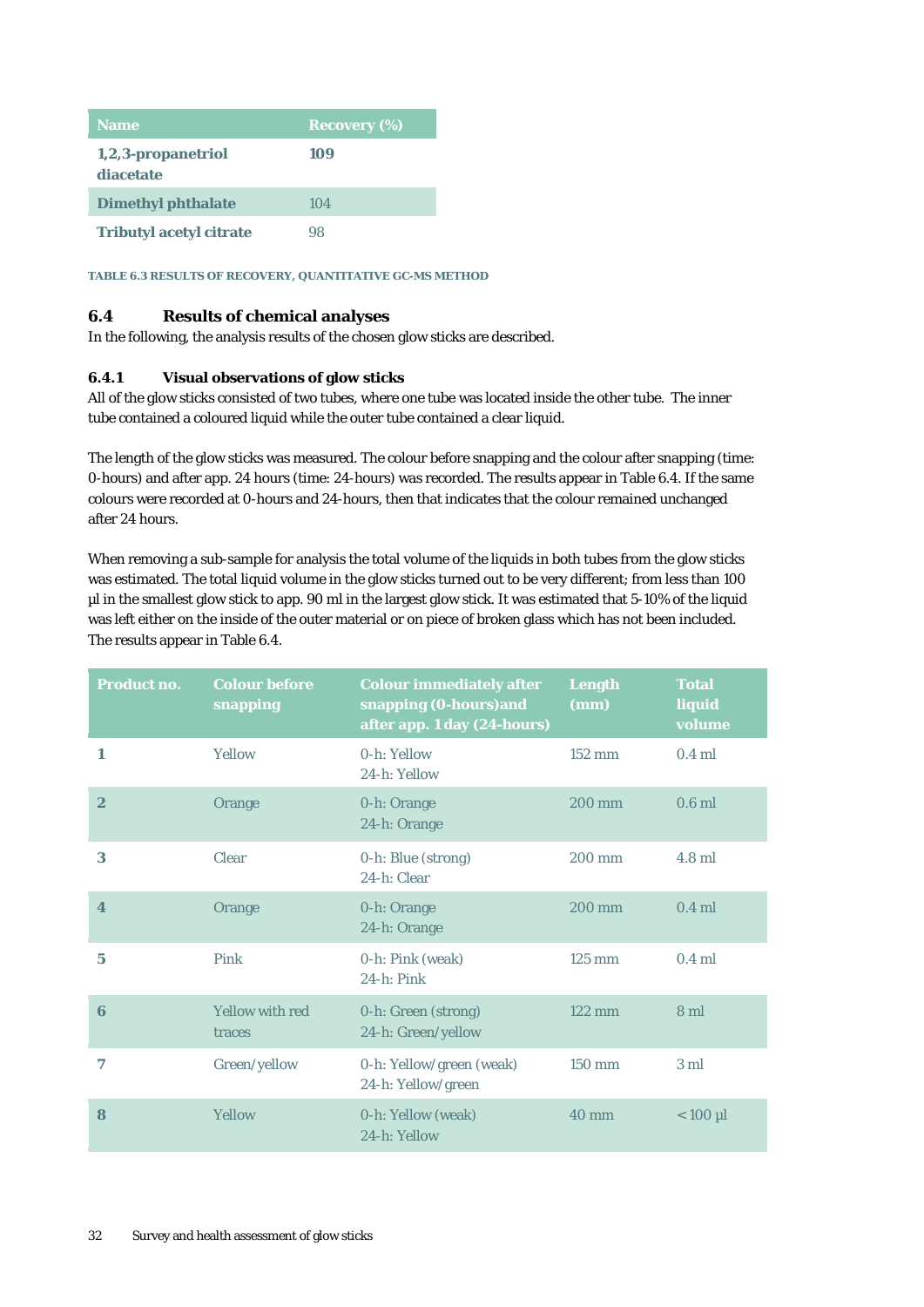| Product no. | <b>Colour before</b><br>snapping | <b>Colour immediately after</b><br>snapping (0-hours) and<br>after app. 1 day (24-hours) | <b>Length</b><br>(mm) | <b>Total</b><br>liquid<br>volume |
|-------------|----------------------------------|------------------------------------------------------------------------------------------|-----------------------|----------------------------------|
| 9           | Green/yellow                     | 0-h: Green<br>24-h: Green                                                                | 203 mm                | $0.6$ ml                         |
| 10          | Clear with yellow<br>glow        | 0-h: Blue<br>24-h: Clear                                                                 | $295 \text{ mm}$      | $90$ ml                          |
| 11          | Red                              | 0-h: Red<br>24-h: Red                                                                    | $100 \text{ mm}$      | 5 <sub>ml</sub>                  |
| 12          | Yellow                           | 0-h: Yellow<br>24-h: Yellow                                                              | 40 mm                 | $100$ $\mu$                      |
| 13          | Red                              | $0-h: Pink$<br>24-h: Red                                                                 | 198 mm                | $8.5$ ml                         |
| 14          | Red                              | $0-h:Red$<br>24-h: Red                                                                   | $295 \text{ mm}$      | $20 \text{ ml}$                  |
| 15          | Orange                           | 0-h: Orange<br>24-h: Orange                                                              | 200 mm                | $0.6$ ml                         |

<span id="page-32-1"></span>**TABLE 6.4 COLOUR, MEASUREMENT AND LIQUID VOLUME OF GLOW STICKS FOR SCREENING ANALYSIS**

#### <span id="page-32-0"></span>**6.4.2 Results of concentration of oxidizing agents**

The concentration of oxidizing agents found in the outer tube of the glow stick during titration is stated in Table **6.5**. The RSD % is the relative standard deviation calculated on the basis of the analyses in duplicate. The applied analysis is not specific as it analyses for all oxidizing agents, but with a starting point in the information that appeared in the survey it is anticipated that hydrogen peroxide is in question.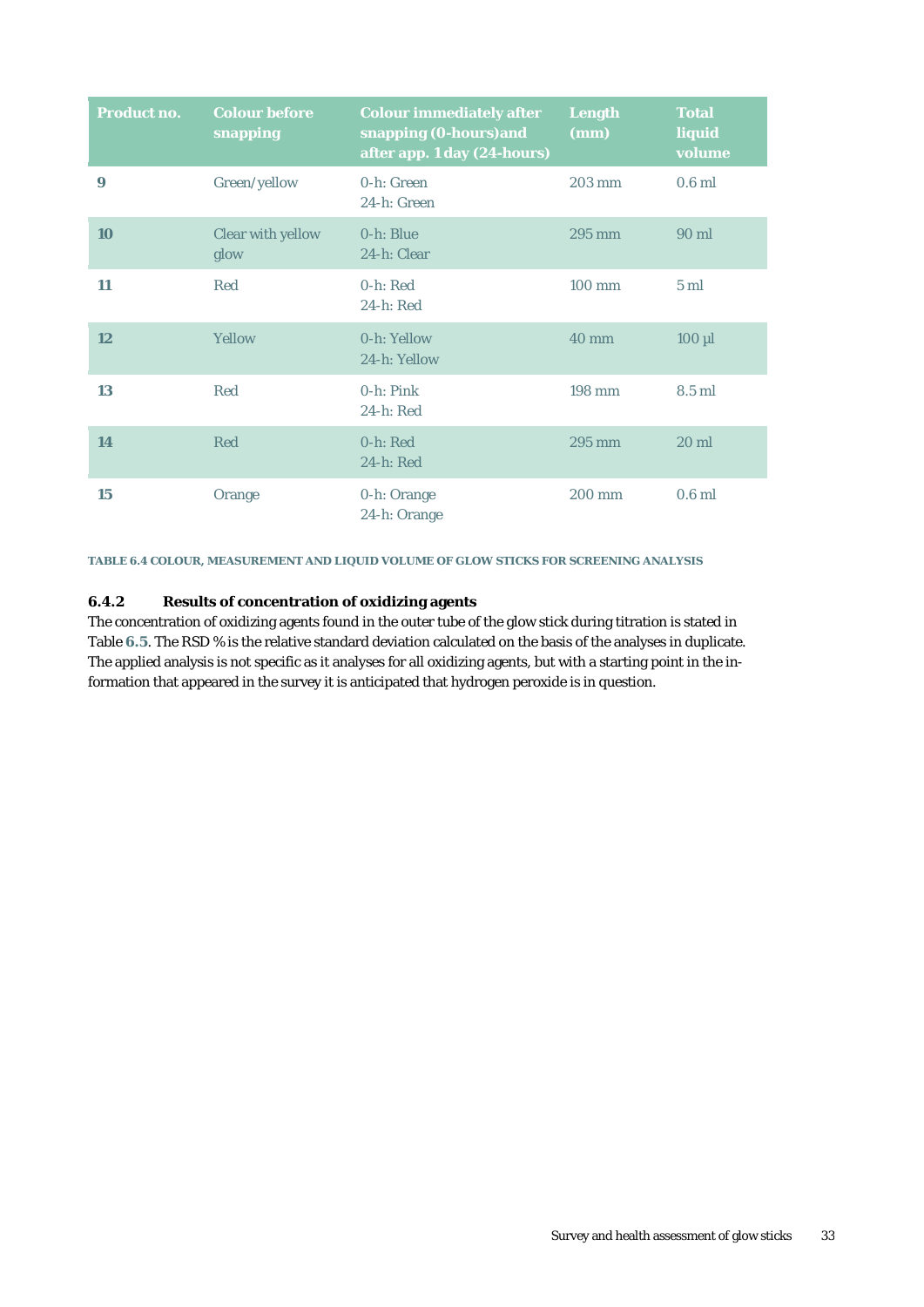| <b>Product</b><br>no.   | <b>Single analysis</b><br>% H <sub>2</sub> O <sub>2</sub> | <b>Average</b><br>% H <sub>2</sub> O <sub>2</sub> | RSD%    |
|-------------------------|-----------------------------------------------------------|---------------------------------------------------|---------|
| $\mathbf{1}$            | 0.41<br>0.3                                               | 0.40                                              | 5.3     |
| $\boldsymbol{2}$        | 0.37<br>0.38                                              | 0.37                                              | 1.9     |
| 3                       | 1.10<br>1.12                                              | 1.11                                              | 1.2     |
| $\overline{\mathbf{4}}$ | 0.97<br>0.96                                              | 0.96                                              | $1.0\,$ |
| $\mathbf 5$             | 0.90<br>0.89                                              | 0.89                                              | 0.66    |
| $\bf{6}$                | 2.21<br>2.15                                              | 2.18                                              | 1.9     |
| 7                       | 0.90<br>0.87                                              | 0.88                                              | 2.4     |
| $\overline{\mathbf{9}}$ | 2.29<br>2.42                                              | 2.36                                              | 4.0     |
| 10                      | 2.06<br>2.08                                              | 2.07                                              | 0.51    |
| 11                      | 1.23<br>1.24                                              | 1.24                                              | 0.49    |
| 13                      | 1.03<br>1.07                                              | 1.05                                              | 2.4     |
| 14                      | 2.08<br>2.08                                              | 2.08                                              | 0.05    |
| 15                      | 1.26<br>1.28                                              | 1.27                                              | $1.2\,$ |

**TABLE 6.5 RESULTS OF CONCENTRATION OF OXIDIZING AGENTS IN GLOW STICKS**

Two types of glow sticks (no. 8 and 12) had very small dimensions and correspondingly small liquid volumes which made it impossible to remove enough content to carry out the titration.

In all cases, the oxidizing agents were found in the clear liquid in the outer tube of the glow stick. Three products (no. 4, 11 and 12) were investigated to find out if the clear liquid contained water. A Karl-Fischer titration determined the water content to less than 1.5% for all three glow sticks. In addition, the liquids were investigated by GC-FID for content of alcohols. No alcohols were demonstrated in the clear liquid in the three glow sticks that were investigated.

The results show that the concentration of oxidizing agents (probably hydrogen peroxide) is between 0.4 and 2.4%. According to the table in Appendix 7, the manufacturers stated a content of between 0.5 and 1.2%.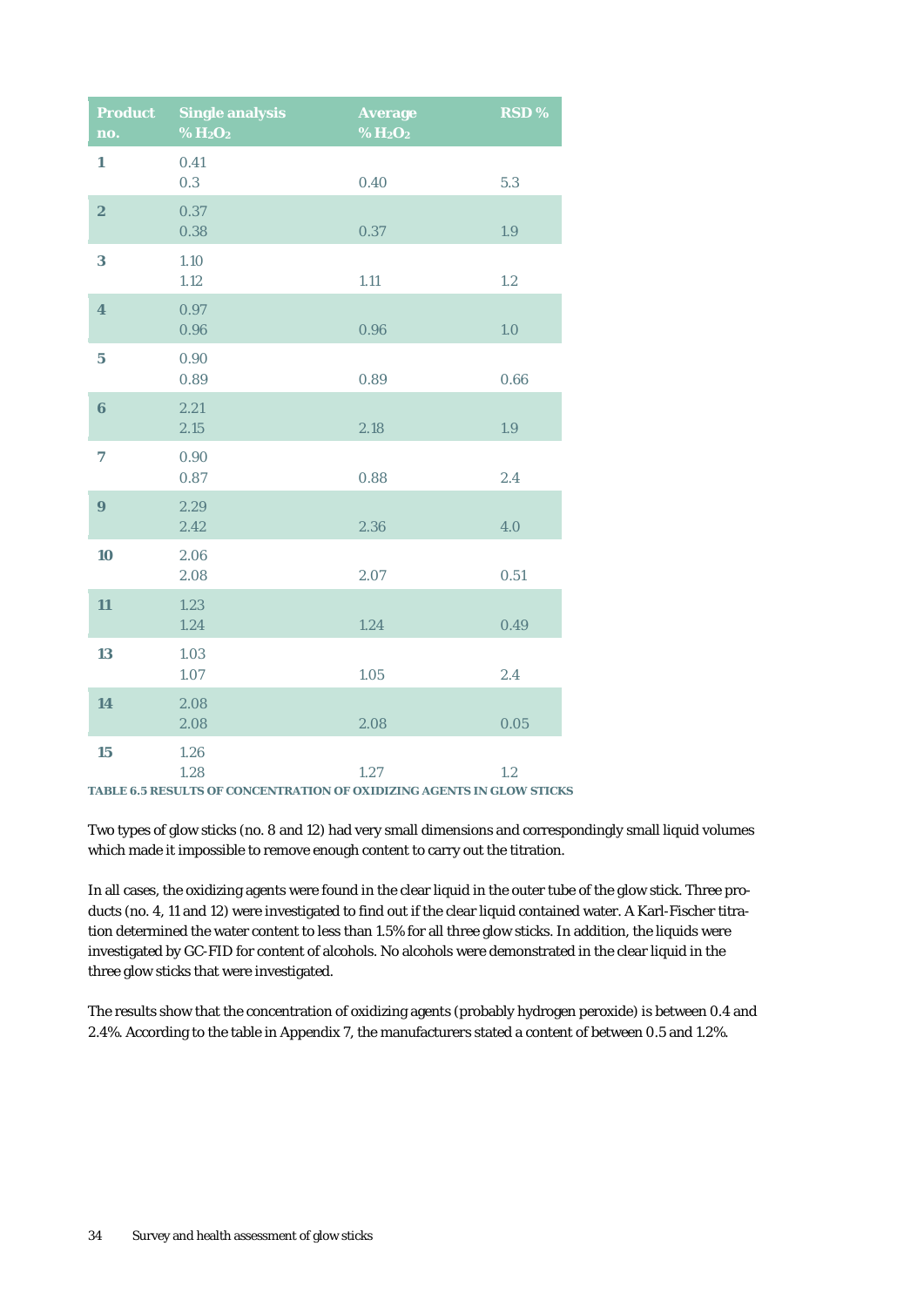#### <span id="page-34-0"></span>**6.4.3 Results of screening analysis of glow sticks**

The screening analyses identified the solvents that were in concentrations exceeding 5%. From [Table 6.4](#page-32-1) it appears which colour of each type of glow stick was analysed.

In table 6.6 the identified solvents are compared with the solvents, which the manufacturers had given information about during the survey. There was agreement in two cases and in seven cases there were differences. In six cases there was no information (stated as "not relevant").

| <b>Product</b><br>no.   | <b>Information about</b><br>contents from<br>manufacturers                       | <b>Identified solutions</b><br>via screening analysis                    | <b>Agreement</b> |
|-------------------------|----------------------------------------------------------------------------------|--------------------------------------------------------------------------|------------------|
| 1                       | 85-95% Dimethyl phthalate                                                        | Tributyl citrate<br>1,2,3-propanetriol<br>diacetate                      | N <sub>0</sub>   |
| $\boldsymbol{2}$        | 90% Dimethyl O-phthalate                                                         | Dimethyl phthalate<br><b>Tributyl acetyl citrate</b>                     | No               |
| 3                       | 22.5% Butyl benzoate<br>46% Dimethyl phthalate<br>22.5% Tributyl o-acetylcitrate | <b>Butyl benzoate</b><br>Dimethyl phthalate<br>Tributyl acetyl citrate   | <b>Yes</b>       |
| $\overline{\mathbf{4}}$ | <b>None</b>                                                                      | Dimethyl phthalate<br><b>Tributyl acetyl citrate</b>                     | Not relevant     |
| $\overline{5}$          | 90-99% Dimethyl phthalate                                                        | Dimethyl phthalate                                                       | <b>Yes</b>       |
| 6                       | 22.5% Butyl benzoate<br>46% Dimethyl phthalate<br>22.5% Tributyl o-acetylcitrate | <b>Butyl benzoate</b><br>Dimethyl phthalate<br>Tributyl acetyl citrate   | <b>Yes</b>       |
| 7                       | <b>None</b>                                                                      | Dimethyl phthalate<br>Tributyl acetyl citrate                            | Not relevant     |
| 8                       | <b>None</b>                                                                      | <b>Butyl benzoate</b><br>Dimethyl phthalate                              | Not relevant     |
| 9                       | <b>None</b>                                                                      | Dimethyl phthalate                                                       | Not relevant     |
| 10                      | 30-40% Tributyl acetyl citrate                                                   | Dimethyl phthalate<br><b>Tributyl acetyl citrate</b>                     | No               |
| 11                      | 50-70% Triethyl citrate                                                          | Dimethyl phthalate<br>Tributyl acetyl citrate                            | No               |
| 12                      | 50-70% Triethyl citrate                                                          | Dimethyl phthalate<br><b>Triethyl citrate</b><br>Tributyl acetyl citrate | N <sub>o</sub>   |
| 13                      | 50-70% Triethyl citrate                                                          | Dimethyl phthalate<br>Tributyl acetyl citrate<br><b>Triethyl citrate</b> | No               |
| 14                      | 50-70% Triethyl citrate                                                          | Dimethyl phthalate<br>Tributyl acetyl citrate                            | N <sub>o</sub>   |
| 15                      | <b>None</b>                                                                      | <b>Butyl benzoate</b><br>Dimethyl phthalate<br>Dibutyl phthalate         | Not relevant     |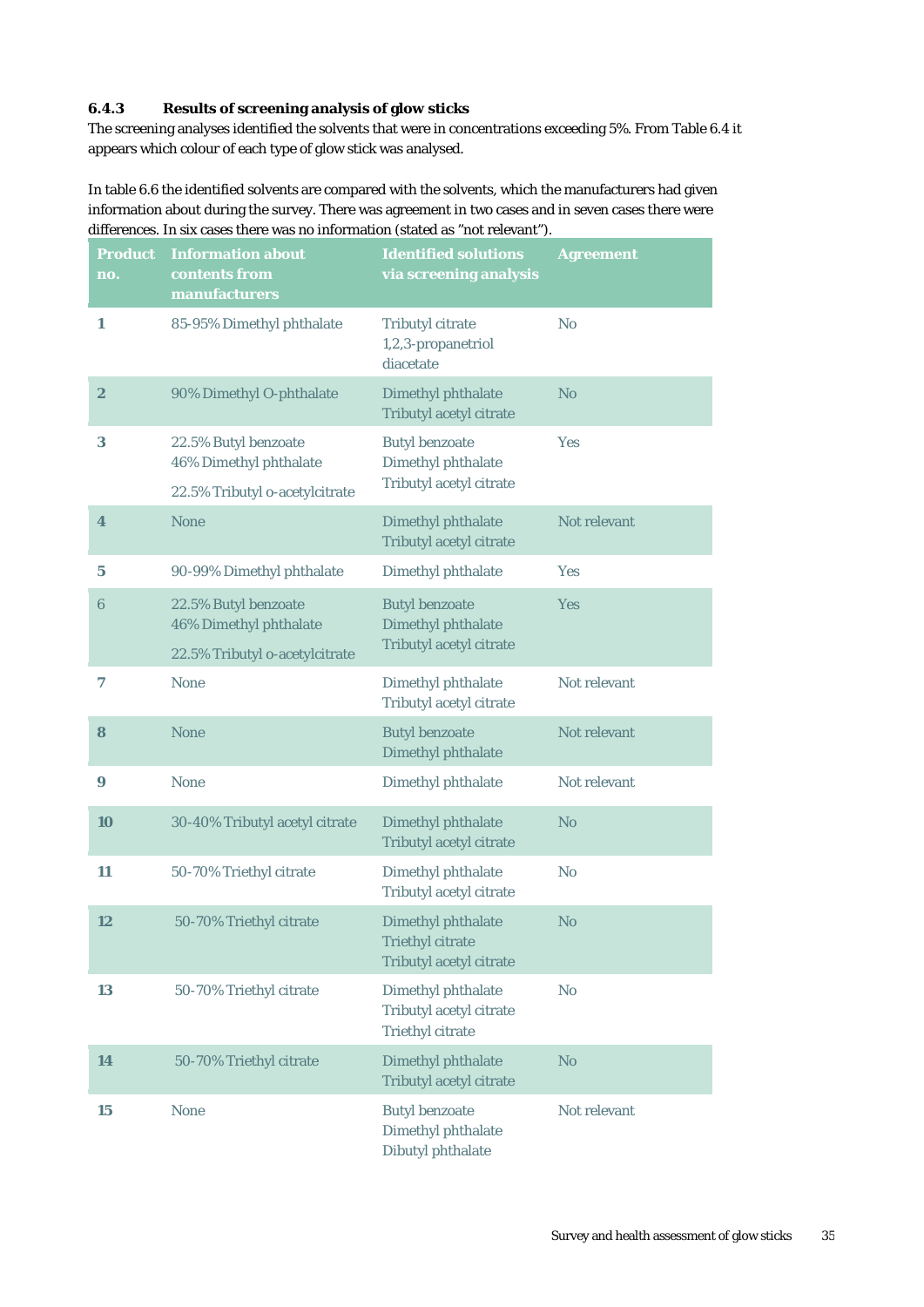#### **TABLE 6.6 RESULTS FROM GC-MS SCREENING OF GLOW STICKS**

Based on the results of the screening analyses it was decided that the solvents in Table 6.7 should be quantified.

| <b>Name</b>                  | CAS no.        |
|------------------------------|----------------|
| <b>Butyl</b> benzoate        | $136 - 60 - 7$ |
| 1,2,3-propanetriol diacetate | 29860-16-0     |
| Dibutyl phthalate            | $84 - 74 - 2$  |
| Dimethyl phthalate           | $131 - 11 - 3$ |
| Tributyl acetyl citrate      | $77 - 90 - 7$  |
| <b>Tributyl citrate</b>      | $77 - 94 - 1$  |
| <b>Triethyl citrate</b>      | $77 - 93 - 0$  |

#### **TABLE 6.7 SOLVENTS CHOSEN FOR QUANTIFICATION**

#### <span id="page-35-0"></span>**6.4.4 Results of quantitative analyses**

The results of the quantitative analyses for the chosen solvents are stated in Appendix 10 and the average of the results of the analyses in duplicate are shown in Table 6.8 where they are compared with the information about contents (obtained from the manufacturers during the survey).

| Pro-<br>duct<br>no. | <b>Information about</b><br>contents from survey                                   | <b>Colour</b><br>after<br>snapping       | <b>Quantified substances</b>                                                | <b>Amount of</b><br>solvents |
|---------------------|------------------------------------------------------------------------------------|------------------------------------------|-----------------------------------------------------------------------------|------------------------------|
| $\mathbf{1}$        | 85-95% Dimethyl<br>phthalate                                                       | Yellow                                   | 40% Tributyl citrate<br>56% 1,2,3-propanetriol diacetate                    | 96%                          |
| $\overline{2}$      | 90% Dimethyl-O-phthalate                                                           | Orange                                   | 49% Dimethyl phthalate<br>39% Tributyl acetyl citrate                       | 88%                          |
| 3                   | <b>None</b>                                                                        | <b>Blue</b>                              | 14% Butyl benzoate<br>49% Dimethyl phthalate<br>20% Tributyl acetyl citrate | 83%                          |
| $\overline{4}$      | <b>None</b>                                                                        | Orange                                   | 83% Dimethyl phthalate<br>21% Tributyl acetyl citrate                       | 104%                         |
| $\overline{5}$      | 90-99% Dimethyl<br>phthalate                                                       | Pink                                     | 83% Dimethyl phthalate                                                      | 83%                          |
| $6\phantom{1}$      | 22.5% Butyl benzoate<br>46% Dimethyl phthalate<br>22.5% Tributyl acetyl<br>citrate | Blue <sup>1</sup><br>Green <sup>1)</sup> | 17% Butyl benzoate<br>43% Dimethyl phthalate<br>26% Tributyl acetyl citrate | 86%                          |
| $\tau$              | <b>None</b>                                                                        | <b>Light blue</b>                        | 67% Dimethyl phthalate<br>15% Tributyl acetyl citrate                       | 82%                          |
| $8a^2$              | <b>None</b>                                                                        | Yellow                                   | 17% Butyl benzoate<br>56% Dimethyl phthalate<br>16% Dibutyl phthalate       | 89%                          |
| 8b <sup>2</sup>     | <b>None</b>                                                                        | Yellow                                   | 30% Butyl benzoate<br>56% Dimethyl phthalate                                | 86%                          |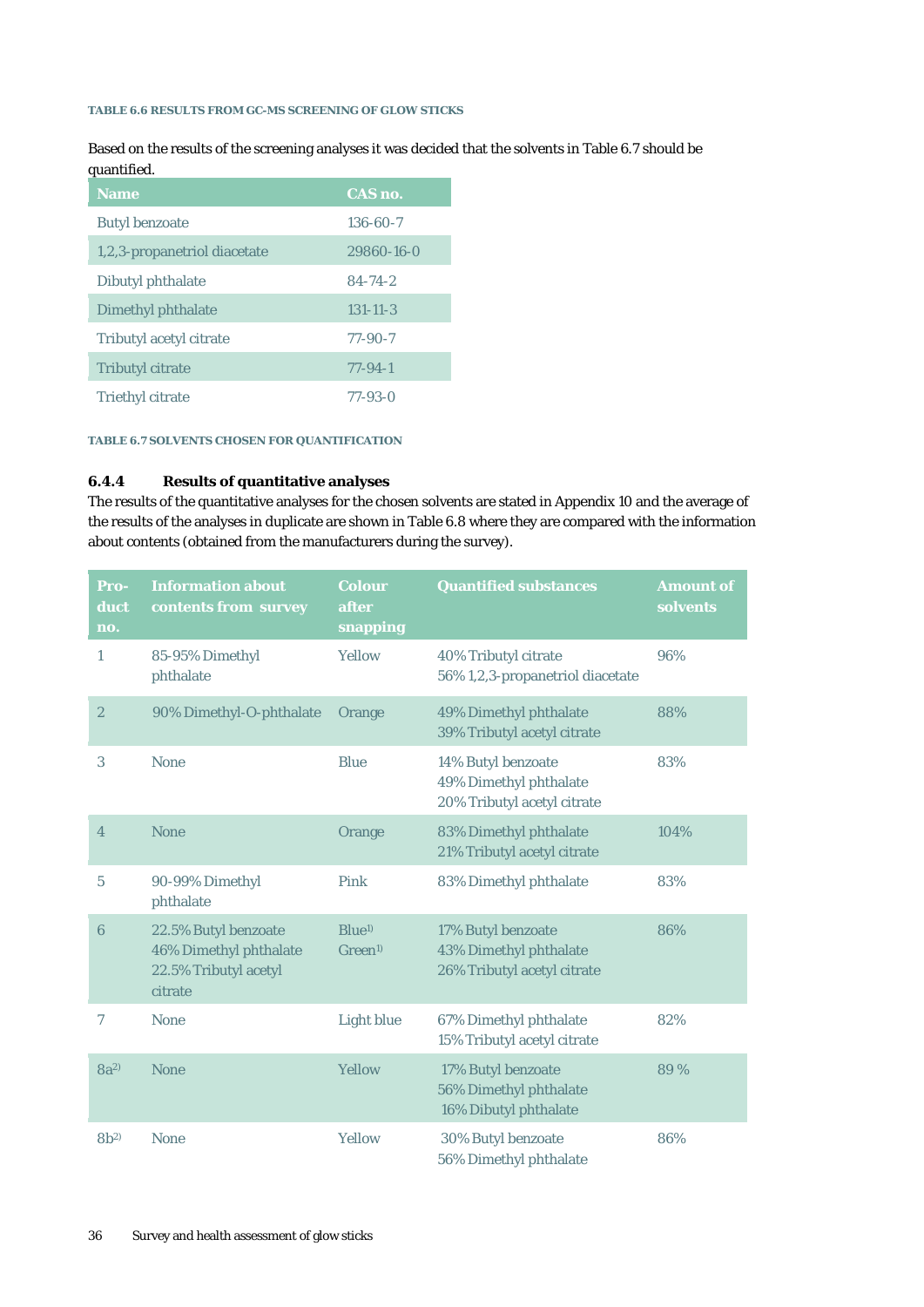| Pro-<br>duct<br>no. | <b>Information about</b><br>contents from survey | <b>Colour</b><br>after<br>snapping | <b>Quantified substances</b>                                                  | <b>Amount of</b><br>solvents |
|---------------------|--------------------------------------------------|------------------------------------|-------------------------------------------------------------------------------|------------------------------|
|                     |                                                  |                                    | 0% Dibutyl phthalate                                                          |                              |
| 9                   | <b>None</b>                                      | Green                              | 79% Dimethyl phthalate                                                        | 79%                          |
| 10                  | 30-40% Tributyl acetyl<br>citrate                | <b>Blue</b>                        | 58% Dimethyl phthalate<br>11% Tributyl acetyl citrate                         | 69%                          |
| 11                  | 50-70% Triethyl citrate                          | Light blue <sup>2)</sup>           | 87% Dimethyl phthalate<br>18% Tributyl acetyl citrate                         | 105%                         |
| 12                  | 50-70% Triethyl citrate                          | Yellow                             | 35% Dimethyl phthalate<br>55% Triethyl citrate<br>16% Tributyl acetyl citrate | $106\%^{3}$                  |
| 13                  | 50-70% Triethyl citrate                          | <b>Light blue</b>                  | 38% Dimethyl phthalate<br>13% Tributyl acetyl citrate<br>40% Triethyl citrate | 91%                          |
| 14                  | 50-70% Triethyl citrate                          | Green                              | 67% Dimethyl phthalate<br>13% Tributyl acetyl citrate                         | 80%                          |
| 15                  | <b>None</b>                                      | Orange                             | 4% Butyl benzoate<br>30% Dimethyl phthalate<br>45% Dibutyl phthalate          | 79%                          |

#### <span id="page-36-1"></span>**TABLE 6.8 RESULTS OF QUANTITATIVE ANALYSES**

Notes to [Table 6.8:](#page-36-1)

All glow sticks with blue colour had no colour before snapping. The other glow sticks had a pale shade of the colour they obtained after snapping. Results greater than 100% are due to the analysis uncertainty of the method of app. 11%. As there is a content of hydrogen peroxide, dye and phenyl oxalate esters, e.g. CPPO, it must be expected that the solvents amount to app. 99%.

1) Two different colours were analysed as two were not available in the same colour. Within the analysis uncertainty of the method the same concentration of solvents was demonstrated in the two glow sticks. 2) For product no. 8, different solvents were demonstrated in various examples of the same type of glow stick, during screening as well as during the quantitative analyses.

3) 24 hours after snapping, the two glow sticks had different colours (clear and light yellow, respectively). Within the measuring uncertainty of the method, the same concentration of solvents was demonstrated in the two glow sticks.

#### <span id="page-36-0"></span>**6.5 Comparison of results of chemical analyses**

Investigations of the purchased glow sticks demonstrated that the liquid volume differed a lot; from less than 100 µl in the smallest glow sticks to app. 90 ml in the largest glow sticks.

The following solvents were demonstrated in the glow sticks:

- Butyl benzoate
- 1,2,3-propantriol diacetate
- Dibutyl phthalate
- Dimethyl phthalate
- Tributyl acetyl citrate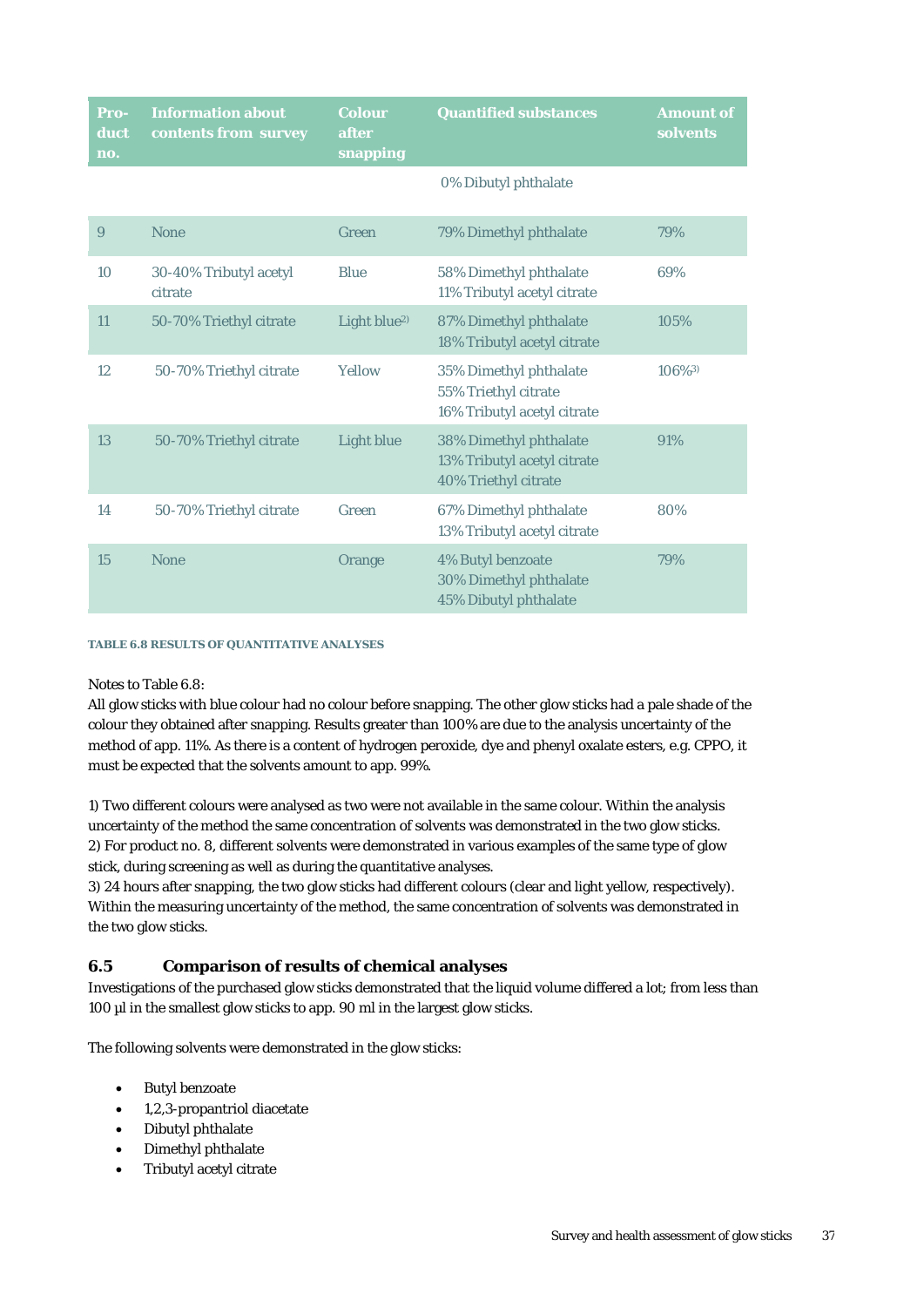- Tributyl citrate
- Triethyl citrate.

The analyses show that the solvents constitute between 69% and 99% of the content in glow sticks.

The content of hydrogen peroxide was between 0.4 and 2.4% in the investigated glow sticks. In all cases, hydrogen peroxide existed in the clear liquid in the outer tube of the glow stick.

In connection with six of the glow sticks (product no. 3, 4, 7, 8, 9 and 15), there was no information on their content from the survey. In seven (product no. 1, 2, 10, 11, 12, 13 and 14) out of nine, where information existed, the information from the survey did not correspond with the identified solvents from the chemical analyses.

According to the survey, glow sticks no. 10-14 come from the same manufacturer, but they were purchased in two different online stores. The results show that the same manufacturer can use different solvents depending on which type of glow stick is being sold.

When analysing glow stick product no. 8 (mouth cover with yellow light), different solvents were demonstrated in the different versions of the product. That might be because the purchased products were manufactured on two different dates which cannot be traced via the packaging.

In connection with glow stick product no. 6, 7, 11, 13 and 14, different colours were analysed during the screening analyses and the quantitative analyses. Only in one case (product no. 13), a difference was found in the concentration of each solvent used in connection with different colours as the screening indicated a much higher content of dimethyl phthalate and a lower content of triethyl citrate than demonstrated during the quantitative analyses.

On the label of glow stick product no. 2, a content of i.a. dimethyl phthalate, tributyl citrate and tributyl acetyl citrate was stated, but only dimethyl phthalate and tributyl acetyl citrate were demonstrated. The package contains several colours so it cannot be excluded that other colours contain tributyl citrate.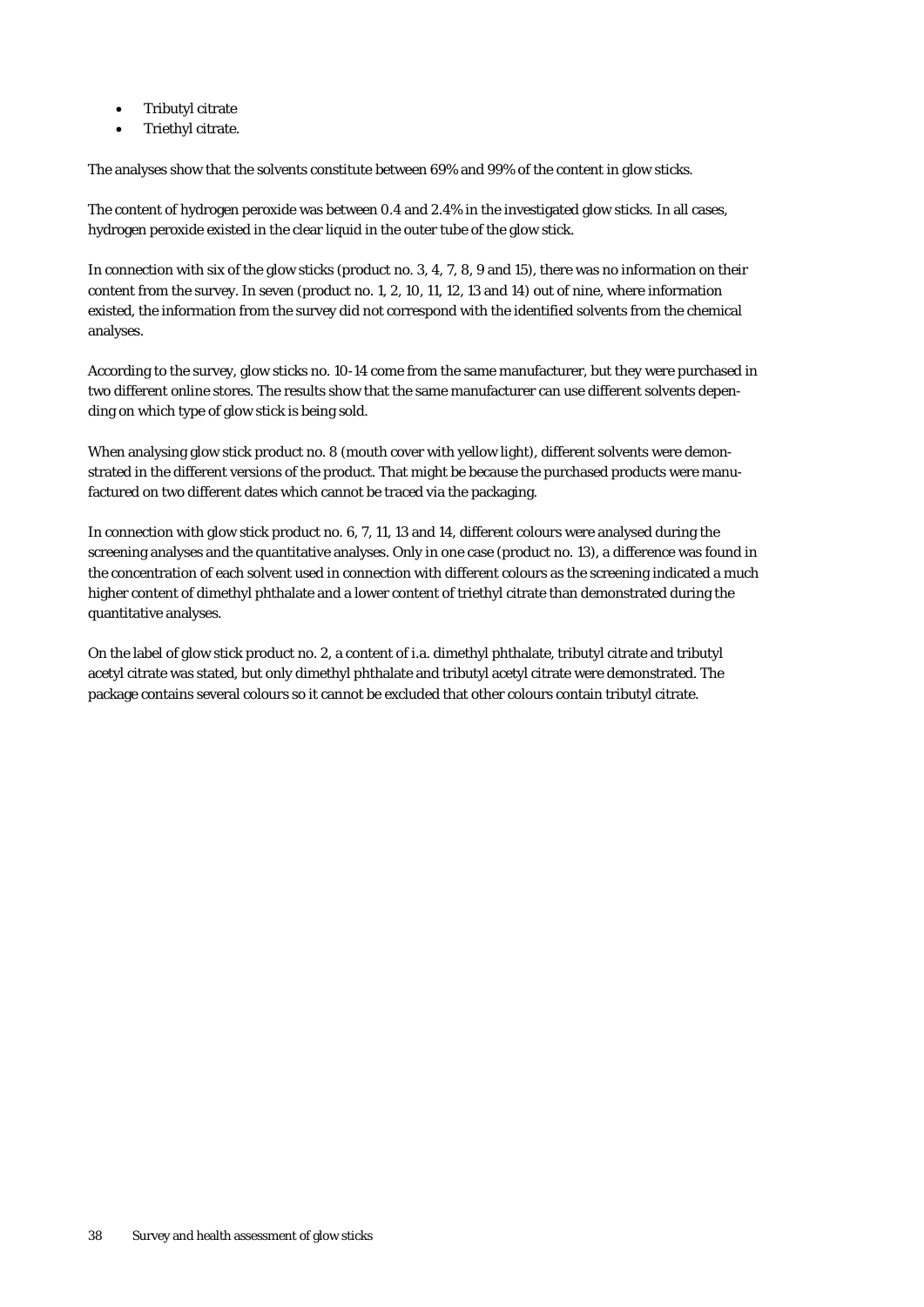# <span id="page-38-0"></span>**7. Discussion**

#### <span id="page-38-1"></span>**7.1 Comparison of analysis results and expected content**

Analyses of the chosen constituents of glow sticks show that 69 – 99% of the contents are composed of the solvents that were analysed for. Including the oxidizing agents (hydrogen peroxide) the analysis in total accounted for minimum 70% of the chemical substances in glow sticks and in most cases more than 99% of the content.

The final per cents are composed by the dye (app. 0.1%), one or several phenyl oxalate esters, e.g. CPPO (1 – 13.5%) and 2-methyl-propane-2-ol (< 10%), assessed on the basis of information that appeared during the survey, see Appendix 7.

During the survey, information was collected about expected contents in nine of the 15 analysed products. When comparing the information with the results of the chemical analyses, the information is only roughly correct for two of the glow stick products. In the other glow stick products, considerable amounts were identified of substance that had not been informed and/or the concentration of one or more deviated substantially.

Contents were stated on the packaging of one of the glow stick products and they had been confirmed during the chemical analyses. The stated contents did not correspond with the information collected during the survey.

Information on the concentration of hydrogen peroxide appeared during the survey and did not differ decisively from the found concentrations.

#### <span id="page-38-2"></span>**7.2 Classification of health risk**

In 2013, the European Chemicals Agency (ECHA) made a decision on which type of product, glow sticks should belong to and which legislation the products should follow, see paragraph 1.4. As the product is defined as a chemical mixture used for personal ornamentation and gimmicks and gags it must not contain substances or mixtures that must be classified as hazardous.

In so far the substances do not have a harmonised classification, the manufacturer must self-classify. That makes it possible to have different classifications of a substance, depending on the data used, interpretation of data etc.

The analysed products demonstrated a substantial content of triethyl citrate, tributyl citrate, tributyl acetyl citrate and 1,2,3-propantriol diacetate in several of the products. The substances are not classified and do not constitute any known health risks. Appendix 8 gives an outline of the found classification and health effects of the found substances related to the concentrations in the glow stick products that were surveyed.

14 of the analysed products contained dimethyl phthalate. To which degree these 14 products are legal according to REACH depends on the self-classification of dimethyl phthalate.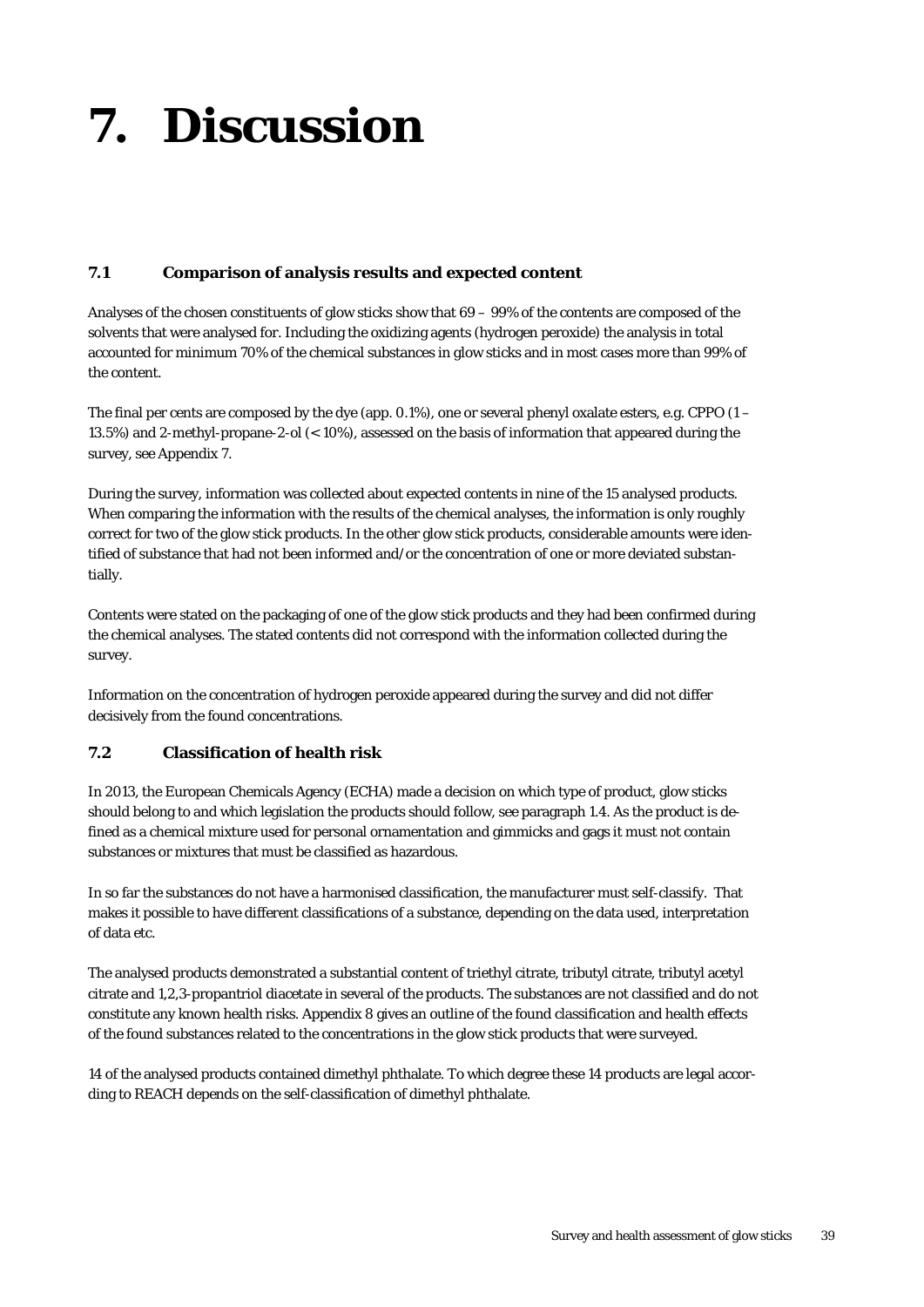The most frequently used self-classification for dimethyl phthalate in ECHA's database is currently "not classified". On the basis of information available on Toxnet in the Hazardous Substances Data Base<sup>[25](#page-23-6)</sup> this classification seems doubtful as it is well-described that dimethyl phthalate gives reversible eye irritation, burning sensations in throat and stomach when ingested and lethargy from swallowing larger doses (effect on the central nervous system).

Among the analysed products for which a safety data sheet has been forwarded, dimethyl phthalate is not classified as dangerous in accordance with the EU regulations.

One product contained dibutyl phthalate that figures on the EU list of dangerous substances. The substance has been included on the approval scheme and application must be approved before 21.02.2015. Dibutyl phthalate has a harmonised classification as reproduction toxic in category 1B (Rep 1B) with H360Df: "May damage fertility or the unborn child". The concentration limit for when a mixture containing this substance must be classified as reproduction toxic is 0.3%. The substance must not be used without special permission.

According to the order on prohibition of phthalates in toys and articles for younger children<sup>26</sup>, dibutyl phthalate has been forbidden in products for children of up to 3 years of age since 2009 (limit value 0.05%). According to the Reach Regulation, it has since 16 January 2007 been forbidden to make and import toys and articles for children of up to 14 years that contain dibutyl phthalate (limit value 0.1%).

That means that the use of dibutyl phthalate in glow sticks, considered to be toys, is a violation of the law.

Five of the products contain butyl benzoate which in ECHA's database most frequently is self-classified as "Skin irritating 2" and "Eye irritating 2". The glow stick manufacturers who have forwarded safety data sheets have all classified butyl benzoate as "not dangerous". If butyl benzoate is classified as dangerous, then four of the glow stick mixtures will for that reason have to be classified as dangerous.

If dimethyl phthalate and butyl benzoate are classified as health hazardous and assessed to constitute a health risk, then according to REACH only one product (product no. 1) of the 15 analysed products is legal as a gimmick and gag product.

Hydrogen peroxide was not demonstrated in concentrations that involved the classification and labelling of the product.

None of the suppliers who submitted safety data sheets classified the glow stick liquid as dangerous.

#### <span id="page-39-0"></span>**7.3 Health hazardous effects**

Only a few of the citizens who contacted poison centres and casualty wards after having been in contact with the contents of glow stick products had symptoms, see paragraph 3.1. Of the registered symptoms, stinging sensations and unpleasantness in mouth and throat after oral digestion amounted to app. 85%.

Acute health effects after contact with the content in glow sticks may especially be due to two substances and they are dimethyl phthalate and butyl benzoate which both often appear in substantial amounts in the products. Dimethyl phthalate was found in 14 of the 15 analysed products. Butyl benzoate appeared in five products.

Hydrogen peroxide appeared in low concentrations and is expected to react with other chemicals immediately when the glow stick is punctured. It is hardly expected that the substance would lead to perceivable acute effects during accidents.

 <sup>25</sup> http://toxnet.nlm.nih.gov/cgi-bin/sis/htmlgen?HSDB

<span id="page-39-1"></span><sup>26</sup> https://www.retsinformation.dk/Forms/R0710.aspx?id=126137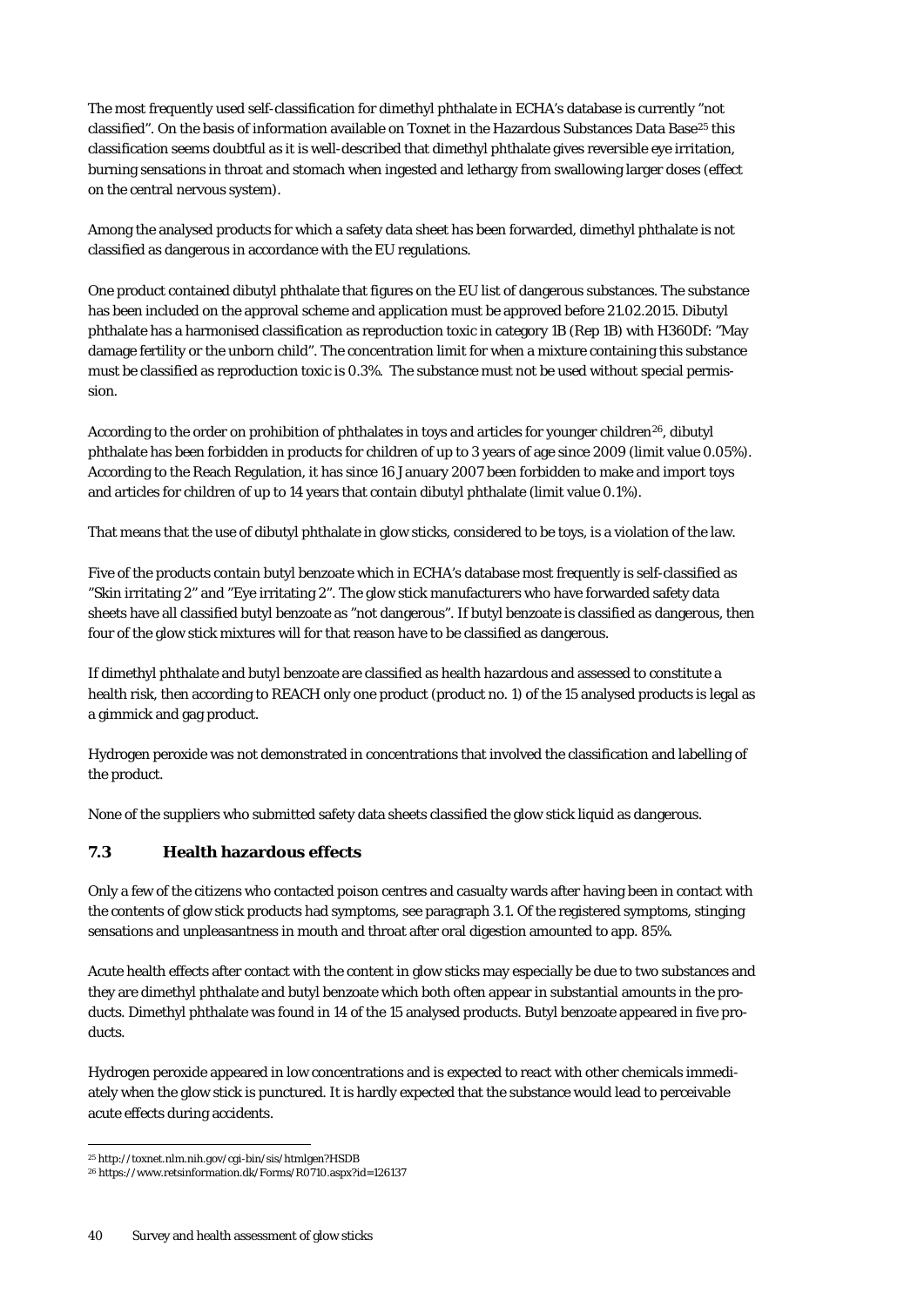Through the analyses, a volume of the glow stick products was registered and it varies from less than 100 µl in the smallest glow sticks to app. 90 ml in the largest glow sticks.

Acute effects of dimethyl phthalate and butyl benzoate especially occur after swallowing or contact with the eyes.

The consequence of oral intake will of course depend on the amount of substance. Glow sticks with a large liquid volume will give severe unpleasantness when the entire amount is swallowed if it contains dimethyl phthalate or butyl benzoate. In contact with moist mucous membranes, the substances will give rise to a stinging sensation from throat to stomach. Due to the acute effect it is less probable that the large glow stick products will be completely emptied and swallowed.

When in contact with the eyes the volume of the glow stick does not have the same significance, as only a limited amount can come into contact with the eyes. However, the liquid volume in the glow stick is of importance to the risk of splashes hitting the eye when the glow stick is punctured.

The effects that are expected due to the identified substances and their concentrations correspond to the symptoms reported at poison centres etc. as described in paragraph 3.1.

Butyl benzoate can have a skin irritating effect and could be the reason for the reported cases of irritated skin, see paragraph 3.1.

If dimethyl phthalate and butyl benzoate were not used in glow sticks, the acute effects observed after contact with the content would most likely be reduced significantly. However, the number of inquiries to casualty wards, poison centres etc. that are due to worries about children who have no symptoms, would probably remain unaffected.

The occurrence of dibutyl phthalate in glow sticks is not expected to have any acute effects. The prohibition of dibutyl phthalate addresses a risk of hormone-like effects in unborn children and a risk of reduced fertility among adults. After one single exposure, the risk of these effects is presumably very limited.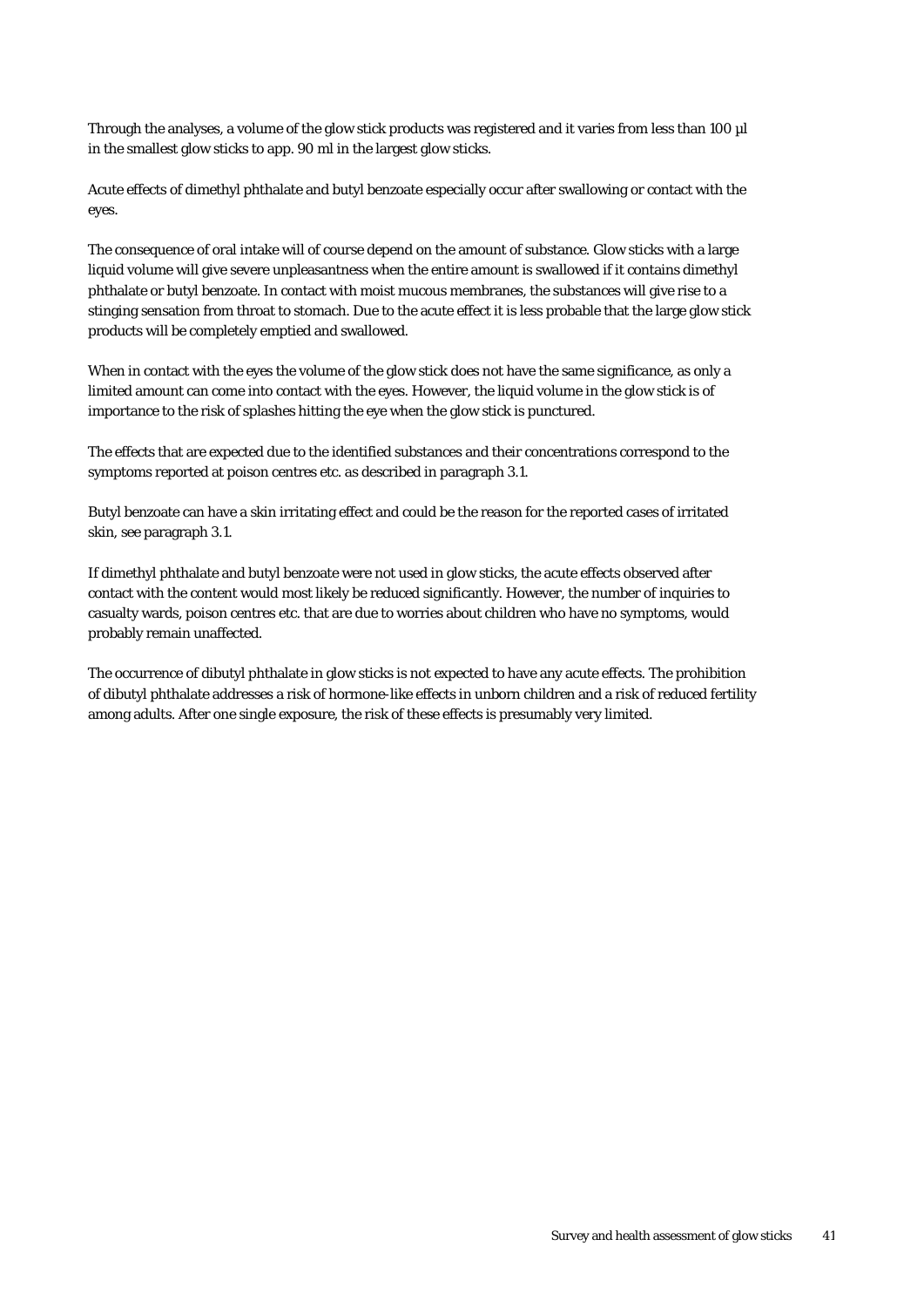## <span id="page-41-0"></span>**8. References**

- 1. http://scholar.lib.vt.edu/theses/available/etd-5298-191116/unrestricted/cases2.pdf
- 2. Hoffman, R. J., et al. 2002. Pediatric and Young Adult Exposure to Chemiluminescence Glow Sticks. Arch Ped. & Adolesc. Med. 1, 9, 2002.
- 3. Garnier, R. et al. 2011. Expositions à des dispositifs luminescents: cas enregistrés par les centres antipoison et de toxicovigilance français. Rapport fait en réponse à la saisine de la Direction générale de la Santé. 2011
- 4. http://go.tv2.dk/articlefornoejelse/id-23468465:festivalg%C3%A6ster-drikker-kn%C3%A6klys.html
- 5. Patent application number: 20080308776; Chemiluminescent compositions and methods of making and using thereof, Bindra et al. 2008
- 6. http://www.cyalume.eu/faq.html
- 7. http://scholar.lib.vt.edu/theses/available/etd-5298-191116/unrestricted/cases2.pdf
- 8. http://www.nationmaster.com/encyclopedia/Lightstick
- 9. Patent application number: 20080308776; Chemiluminescent compositions and methods of making and using thereof, Bindra et al. 2008
- 10. Patent application number20110017091; Combined thermal and Chemiluminescent reaction system; Cranor et al. 2011
- 11. Spørgsmål og svar til ECHA help desk (HELPEX ID 11801)
- 12. Bek. nr. 1075 af 24/11/2011
- 13. Bek. nr. 13 af 10/01/2011
- 14. Bek. nr. 1113 af 26/11/2012
- 15. Bekendtgørelse om sikkerhedskrav til legetøjsprodukter nr. 13 af 10. januar 2011
- 16. http://www.bispebjerghospital.dk/cgibin/MsmGo.exe?grab\_id=0&page\_id=916&query=kn%C3%A6klys&hiword=KN%C3%A6KLYDE%20k n%C3%A6klys%20
- 17. http://www.bispebjerghospital.dk/giftlinjen/forside/
- 18. Garnier, R. et al. 2011. Expositions à des dispositifs luminescents: cas enregistrés par les centres antipoison et de toxicovigilance français. Rapport fait en réponse à la saisine de la Direction générale de la Santé. 2011
- 19. Hoffman, R. J., et al. 2002. Pediatric and Young Adult Exposure to Chemiluminescence Glow Sticks. Arch Ped. & Adolesc. Med. 1, 9, 2002.
- 20. REGULATION (EC) No 1907/2006 OF THE EUROPEAN PARLIAMENT AND OF THE COUNCIL of 18 December 2006Concerning the Registration, Evaluation, Authorisation and Restriction of Chemicals (REACH), establishing a European Chemicals Agency, amending Directive 1999/45/EC and repealing Council Regulation (EEC) No 793/93 and Commission Regulation (EC) No 1488/94 as well as Council Directive 76/769/EEC and Commission Directives 91/155/EEC, 93/67/EEC, 93/105/EC and 2000/21/EC
- 21. REGULATION (EC) No 1272/2008 OF THE EUROPEAN PARLIAMENT AND OF THE COUNCIL of 16 December 2008 on classification, labelling and packaging of substances and mixtures, amending and repealing. Directives 67/548/EEC and 1999/45/EC, and amending Regulation (EC) No 1907/2006
- 22. http://echa.europa.eu/web/guest/information-on-chemicals/cl-inventory
- 23. http://toxnet.nlm.nih.gov/cgi-bin/sis/htmlgen?HSDB
- 24. https://www.retsinformation.dk/Forms/R0710.aspx?id=126137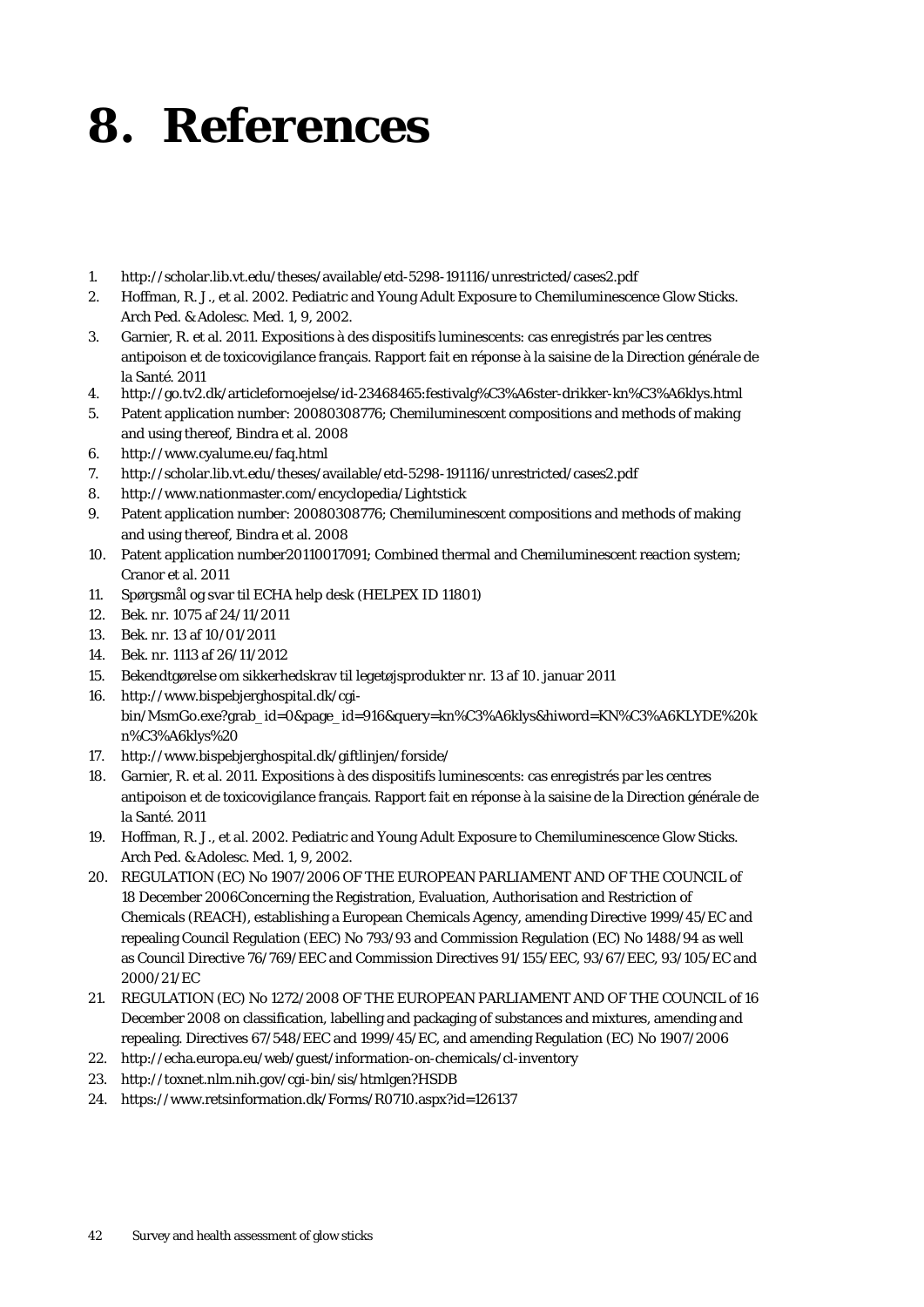#### <span id="page-42-0"></span>**Appendix 1: Survey - General inquiry to companies that were regarded as possible distributors of glow stick products**

### **Inquiry about glow products for children**

On behalf of the Danish Environmental Protection Agency, Danish Technological Institute is carrying out a survey of the Danish market for glow stick products, especially products that are aimed at children aged up to 14 years.

In that connection, we would like to know if your company sells glow sticks to children, and if so which products are in question.

Glow sticks are disposable and require neither power source nor light to give off light. Glow sticks contain two isolated chemicals. When the stick is snapped, the two chemicals are mixed and a fluorescent (luminescent) solution is created. The glow sticks may come in various shapes, e.g. glasses, bracelets, caps or sticks.



For clarity reasons we have gathered the questions in the enclosed questionnaire, which we hope you will find time to fill in.

*Unfortunately, we have a very tight time schedule and would therefore appreciate to receive your response by XXday XX 2012.*

For the sake of good order we would like to mention that Danish Technological Institute is bound by professional secrecy and therefore respects the confidentiality of any companyspecific information you may give us.

If you have any questions in connection with the above or the questionnaire, then please do not hesitate to contact us.

Best regards Eva Jacobsen, tel. +45 72 20 18 93, e-mail [evj@teknologisk.dk](mailto:evj@teknologisk.dk) Kathe Tønning, tel. +45 72 20 18 30, e-mail [krt@teknologisk.dk](mailto:krt@teknologisk.dk)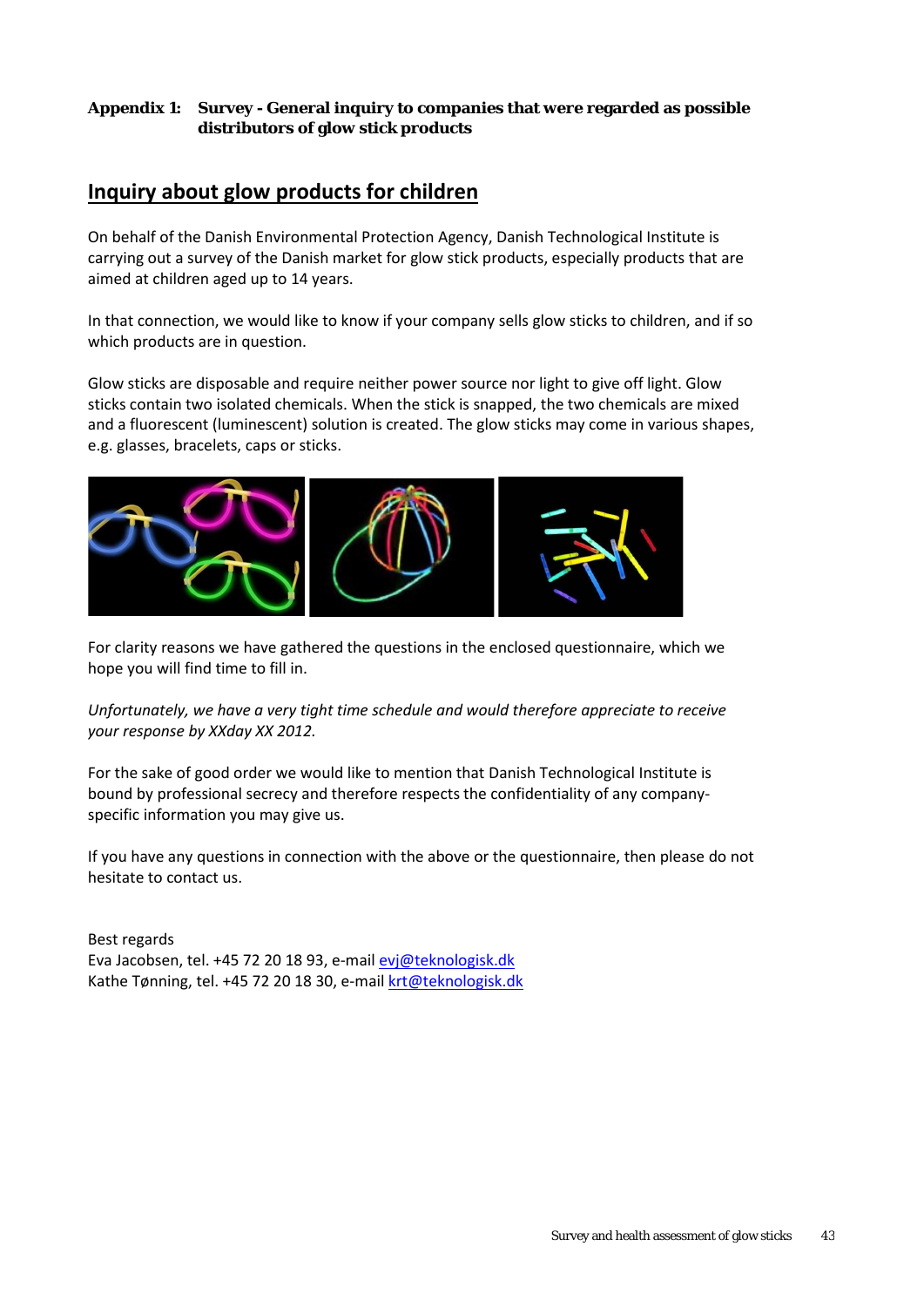## **The questions exclusively relate to glow stick products aimed at children**

| <b>Question</b>                                                                                     | Yes | N <sub>0</sub> |
|-----------------------------------------------------------------------------------------------------|-----|----------------|
| Does your company sell glow stick products for children (e.g. glasses, bracelets, caps<br>$etc.$ )? |     |                |
| If yes, then please state which products:                                                           |     |                |
| <b>Question</b>                                                                                     | Yes | N <sub>0</sub> |
| Do glow stick products for children form part of your fixed product range?                          |     |                |
| If no, do they periodically form part of your product range?                                        |     |                |
| If yes, which periods?                                                                              |     |                |

If your company sells glow stick products aimed at children, then please answer the following.

| Yes | N <sub>0</sub>                                                                                  |
|-----|-------------------------------------------------------------------------------------------------|
|     |                                                                                                 |
|     |                                                                                                 |
|     |                                                                                                 |
|     |                                                                                                 |
|     |                                                                                                 |
|     | If yes, then please submit a copy of the information together with the completed questionnaire. |

### **Please specify supplier, importer and/or manufacturer**

**Comments**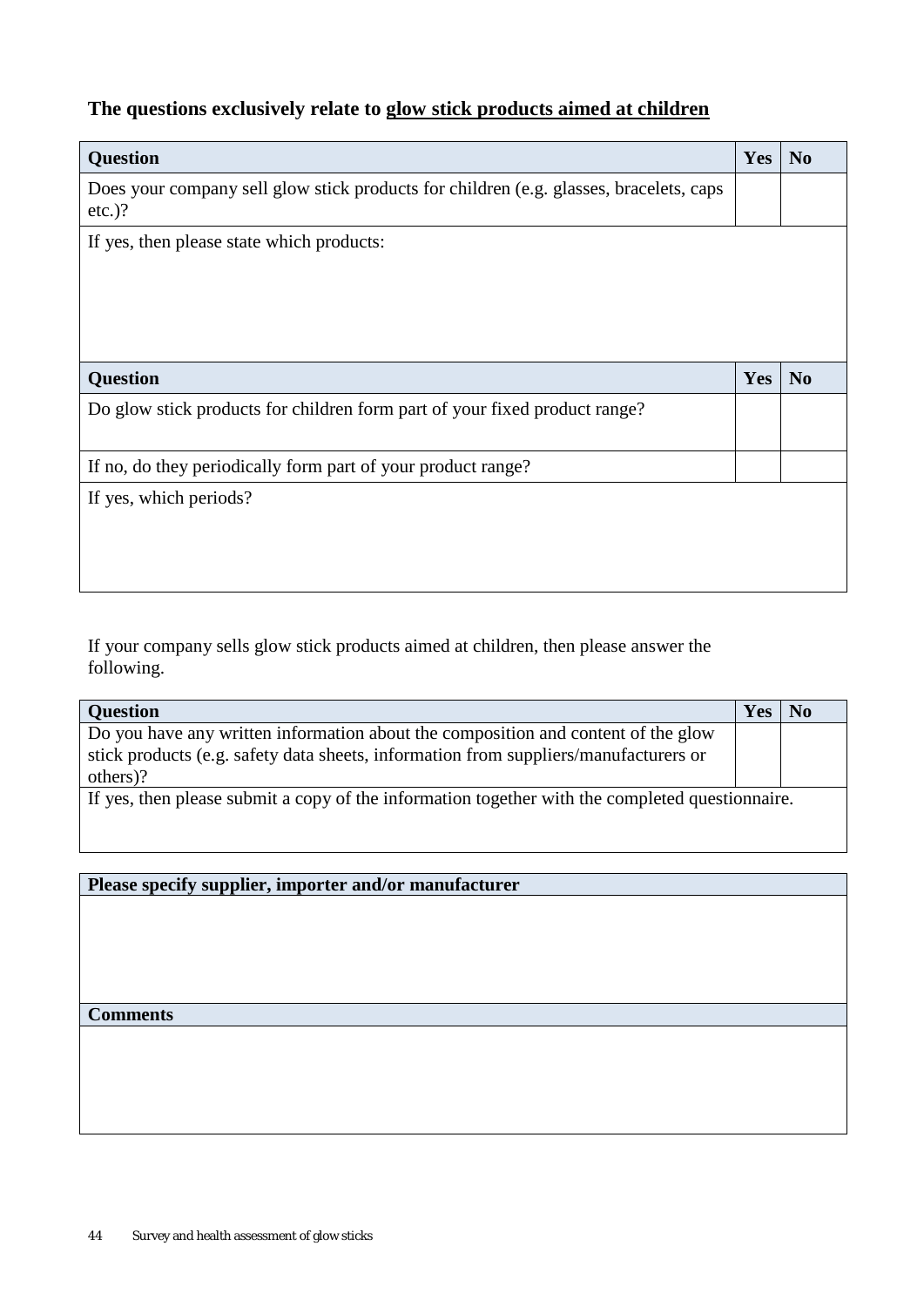#### <span id="page-44-0"></span>**Appendix 2: Survey - Inquiry to companies whose products were registered in retail shops**

### **Inquiry about glow stick products for children**

On behalf of the Danish Environmental Protection Agency, Danish Technological Institute is carrying out a survey of the Danish market for glow stick products, especially products which are aimed at children aged up to 14 years.

During our survey we have in your shop come across products directed at children.

Glow sticks are disposable and require neither power source nor light to give off light. Glow sticks contain two isolated chemicals. When the stick is snapped, the two chemicals are mixed and a fluorescent (luminescent) solution is created. The glow sticks may come in various shapes, e.g. glasses, bracelets, caps or sticks.



As part of the survey, we would like to ask you some questions about the products. For clarity reasons, we have gathered the questions in the enclosed questionnaire, which we hope you will find time to fill in.

*Unfortunately, we have a very tight time schedule and would therefore appreciate to receive your response by XXday XX 2012.*

For the sake of good order we would like to mention that Danish Technological Institute is bound by professional secrecy and therefore respects the confidentiality of any company-specific information you may give us.

If you have any questions in connection with the above or the questionnaire, then please do not hesitate to contact us.

Best regards Eva Jacobsen, tel. +45 72 20 18 93, e-mail [evj@teknologisk.dk](mailto:evj@teknologisk.dk) Kathe Tønning, tel. +45 72 20 18 30, e-mail [krt@teknologisk.dk](mailto:krt@teknologisk.dk)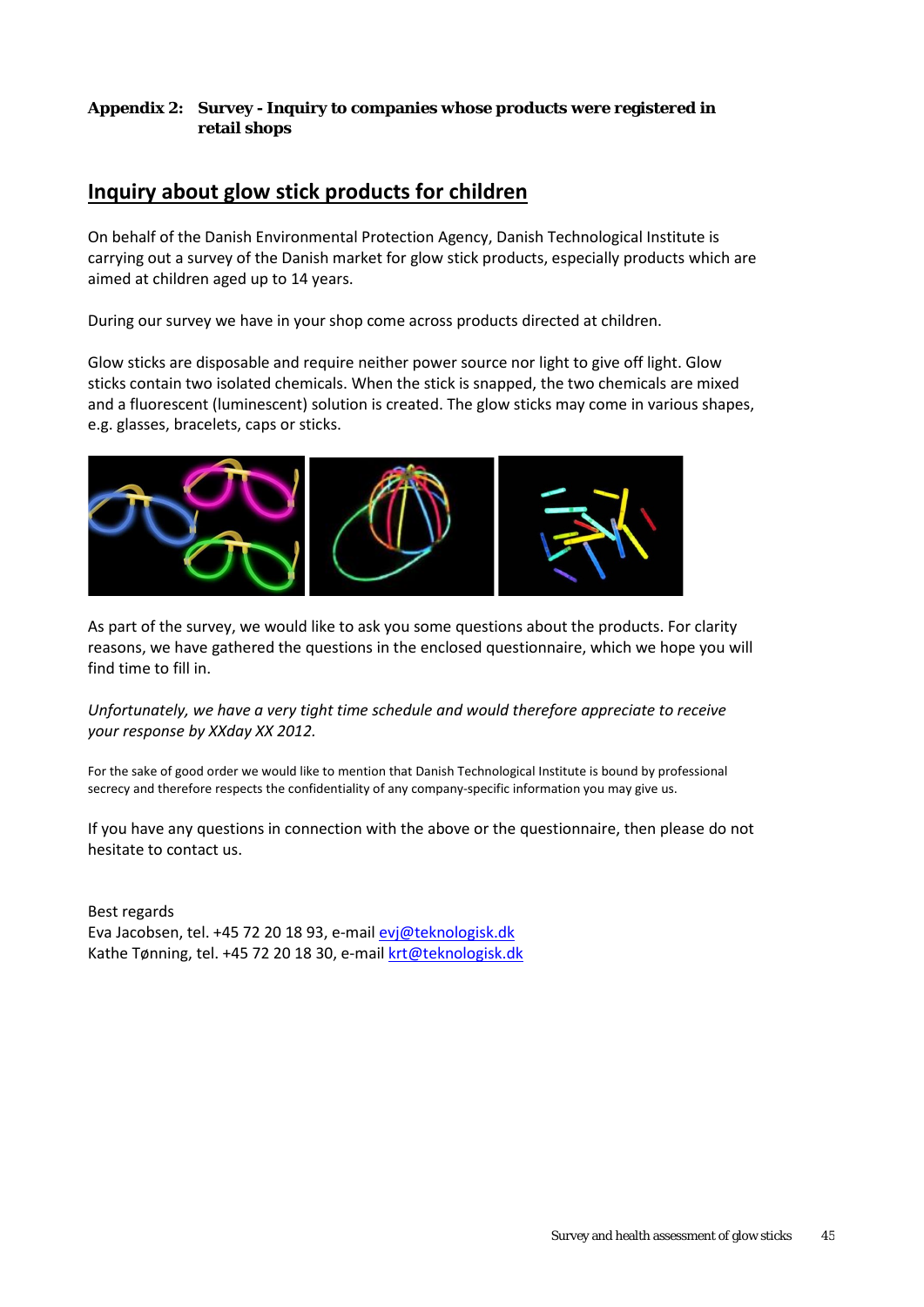### **The questions exclusively relate to glow stick products aimed at children** *Shop*

| <b>Question</b>                                                            | Yes | N <sub>0</sub> |
|----------------------------------------------------------------------------|-----|----------------|
| Do glow stick products for children form part of your fixed product range? |     |                |
| If no, do they then periodically form part of your product range?          |     |                |
| If yes, which periods?                                                     |     |                |
|                                                                            |     |                |
|                                                                            |     |                |
|                                                                            |     |                |

If your company sells glow stick products aimed at children, then please answer the following questions.

| <b>Question</b>                                                                                 | Yes | 'No |
|-------------------------------------------------------------------------------------------------|-----|-----|
| Do you have any written information about the composition and content of the glow               |     |     |
| stick products (e.g. safety data sheets, information from suppliers/manufacturers or            |     |     |
| others)?                                                                                        |     |     |
| If yes, then please submit a copy of the information together with the completed questionnaire. |     |     |

| Please specify supplier, importer and/or manufacturer |  |  |
|-------------------------------------------------------|--|--|
|                                                       |  |  |
|                                                       |  |  |
|                                                       |  |  |
|                                                       |  |  |
|                                                       |  |  |
| <b>Comments</b>                                       |  |  |
|                                                       |  |  |
|                                                       |  |  |
|                                                       |  |  |
|                                                       |  |  |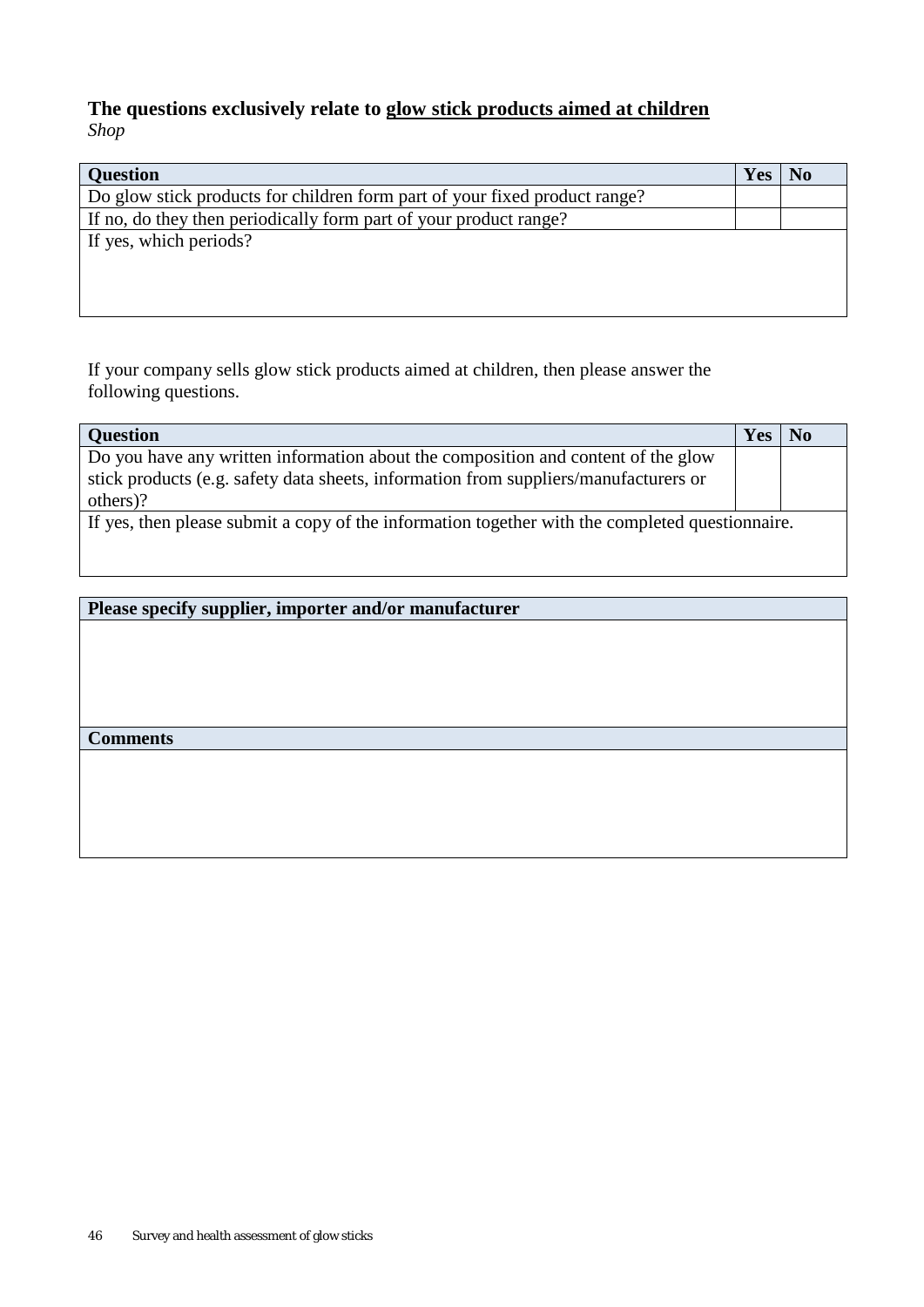#### <span id="page-46-0"></span>**Appendix 3: Survey – Inquiry to online stores where the survey demonstrated sale of products aimed at children or that could appeal to children**

### **Inquiry about glow products for children**

On behalf of the Danish Environmental Protection Agency, Danish Technological Institute is carrying out a survey of the Danish market for glow stick products, especially products that are aimed at children aged up to 14 years.

During our survey, we have in your online shop come across products aimed at children.

Glow sticks are disposable and require neither power source nor light to give off light. Glow sticks contain two isolated chemicals. When the stick is snapped, the two chemicals are mixed and a fluorescent (luminescent) solution is created. The glow sticks may come in various shapes, e.g. glasses, bracelets, caps or sticks.



In connection with this survey, we would like to ask you some questions about the products. For clarity reasons we have gathered the questions in a questionnaire, which we hope you will find time to fill in.

*Unfortunately, we have a very tight time schedule and would therefore appreciate to receive your response by XXday XX 2012.*

For the sake of good order, we would like to mention that Danish Technological Institute is bound by professional secrecy and therefore respects the confidentiality of any companyspecific information you may give us.

If you have any questions in connection with the above or the questionnaire, then please do not hesitate to contact us.

Best regards Eva Jacobsen, tel. +45 72 20 18 93, e-mail [evj@teknologisk.dk](mailto:evj@teknologisk.dk) Kathe Tønning, tel. +45 72 20 18 30, e-mail [krt@teknologisk.dk](mailto:krt@teknologisk.dk)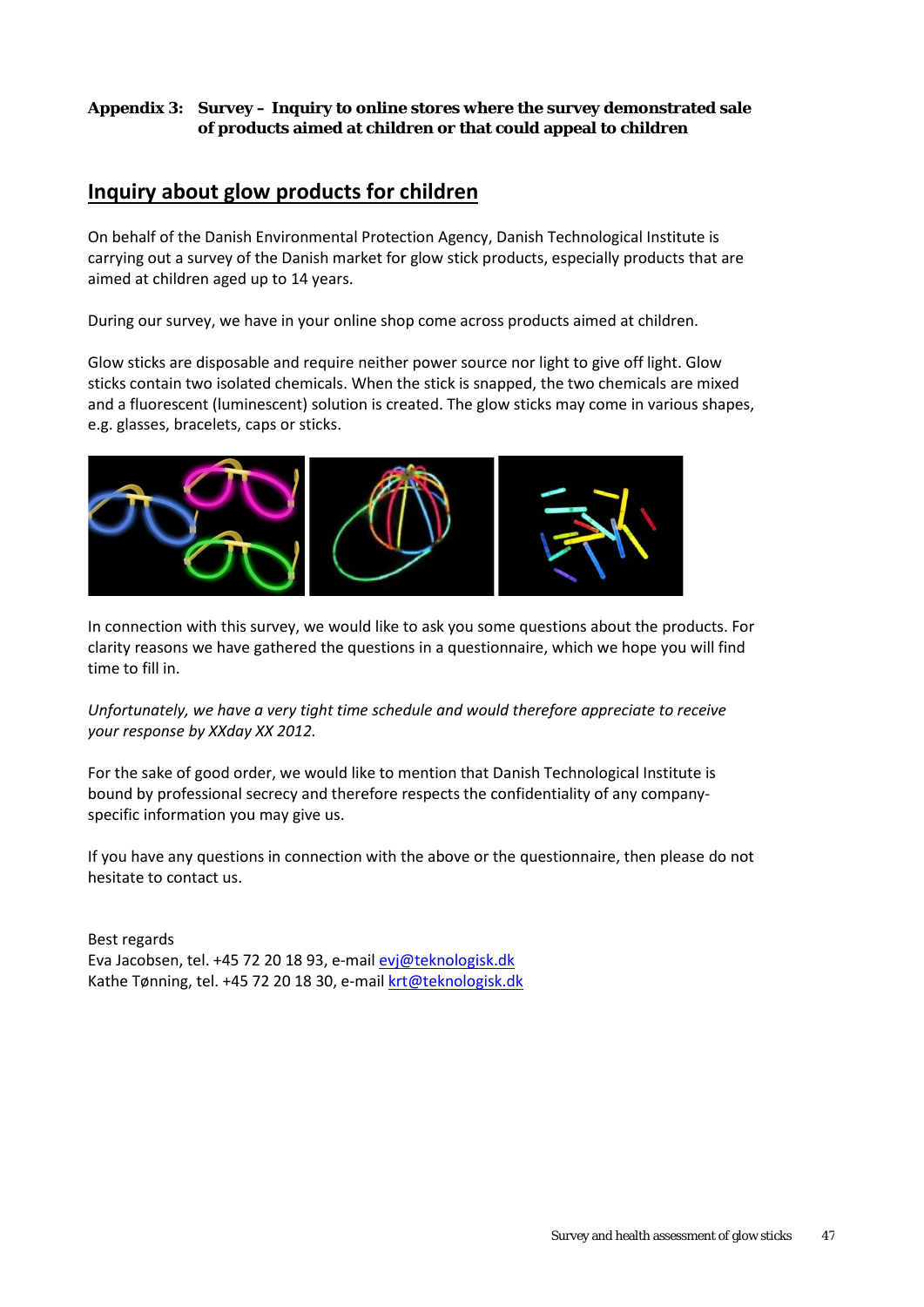### **The questions exclusively relate to glow stick products aimed at children** *Shop*

| <b>Question</b>                                                            | Yes | N <sub>0</sub> |
|----------------------------------------------------------------------------|-----|----------------|
| Do glow stick products for children form part of your fixed product range? |     |                |
| If no, do they periodically form part of your product range?               |     |                |
| If yes, which periods?                                                     |     |                |
|                                                                            |     |                |
|                                                                            |     |                |
|                                                                            |     |                |

If your company sells glow stick products aimed at children, then please answer the following questions.

| <b>Question</b>                                                                                 | Yes |  |
|-------------------------------------------------------------------------------------------------|-----|--|
| Do you have any written information about the composition and content of the glow               |     |  |
| stick products (e.g. in the form of safety data sheets, information from                        |     |  |
| suppliers/manufacturers or others)?                                                             |     |  |
| If yes, then please submit a copy of the information together with the completed questionnaire. |     |  |

| Please specify supplier, importer and/or manufacturer |  |
|-------------------------------------------------------|--|
|                                                       |  |
|                                                       |  |
|                                                       |  |
|                                                       |  |
| <b>Comments</b>                                       |  |
|                                                       |  |
|                                                       |  |
|                                                       |  |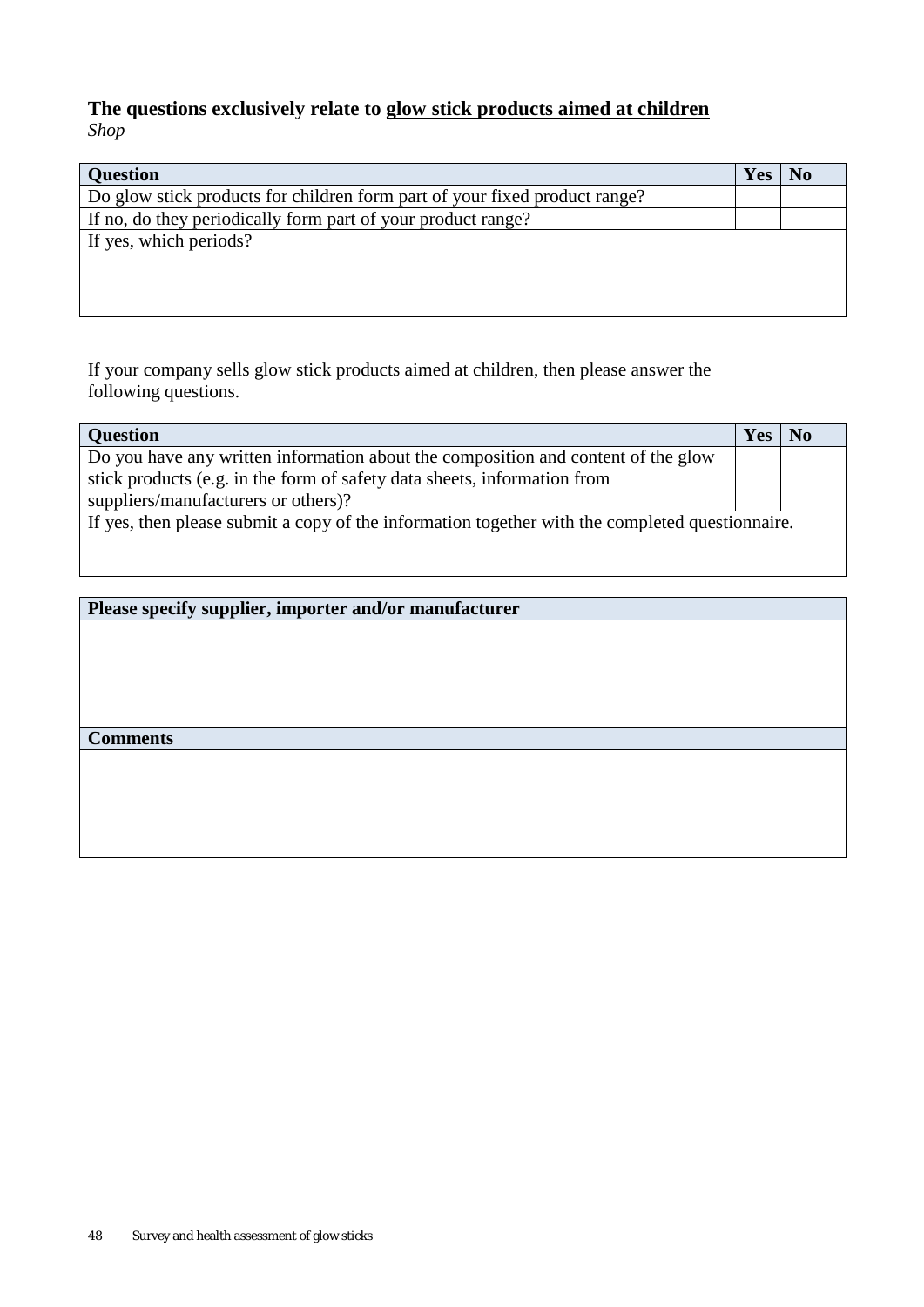#### <span id="page-48-0"></span>**Appendix 4: Survey – Inquiry to manufacturers/importers**

### **Inquiry about glow products for children**

On behalf of the Danish Environmental Protection Agency, Danish Technological Institute is carrying out a survey of the Danish market for glow stick products, especially products that are aimed at children aged up to 14 years.

During our survey we have come across products manufactured/imported by you.

Glow sticks are disposable and require no power source or light to give off light. Glow sticks contain two isolated chemicals. When the stick is snapped, the two chemicals are mixed and a fluorescent (luminescent) solution is created. The glow sticks may come in various shapes, e.g. glasses, bracelets, caps or sticks.



As part of the survey, we would like to ask you some questions about the products. For clarity reasons we have gathered the questions in a questionnaire, which we hope you will find time to fill in.

*Unfortunately, we have a very tight time schedule and would therefore appreciate to receive your response by XXday XX 2012.*

For the sake of good order, we would like to mention that Danish Technological Institute is bound by professional secrecy and therefore respects the confidentiality of any companyspecific information you may give us.

If you have any questions in connection with the above or the questionnaire, then please do not hesitate to contact us.

Best regards Eva Jacobsen, tel. +45 72 20 18 93, e-mail [evj@teknologisk.dk](mailto:evj@teknologisk.dk) Kathe Tønning, tel. +45 72 20 18 30, e-mail [krt@teknologisk.dk](mailto:krt@teknologisk.dk)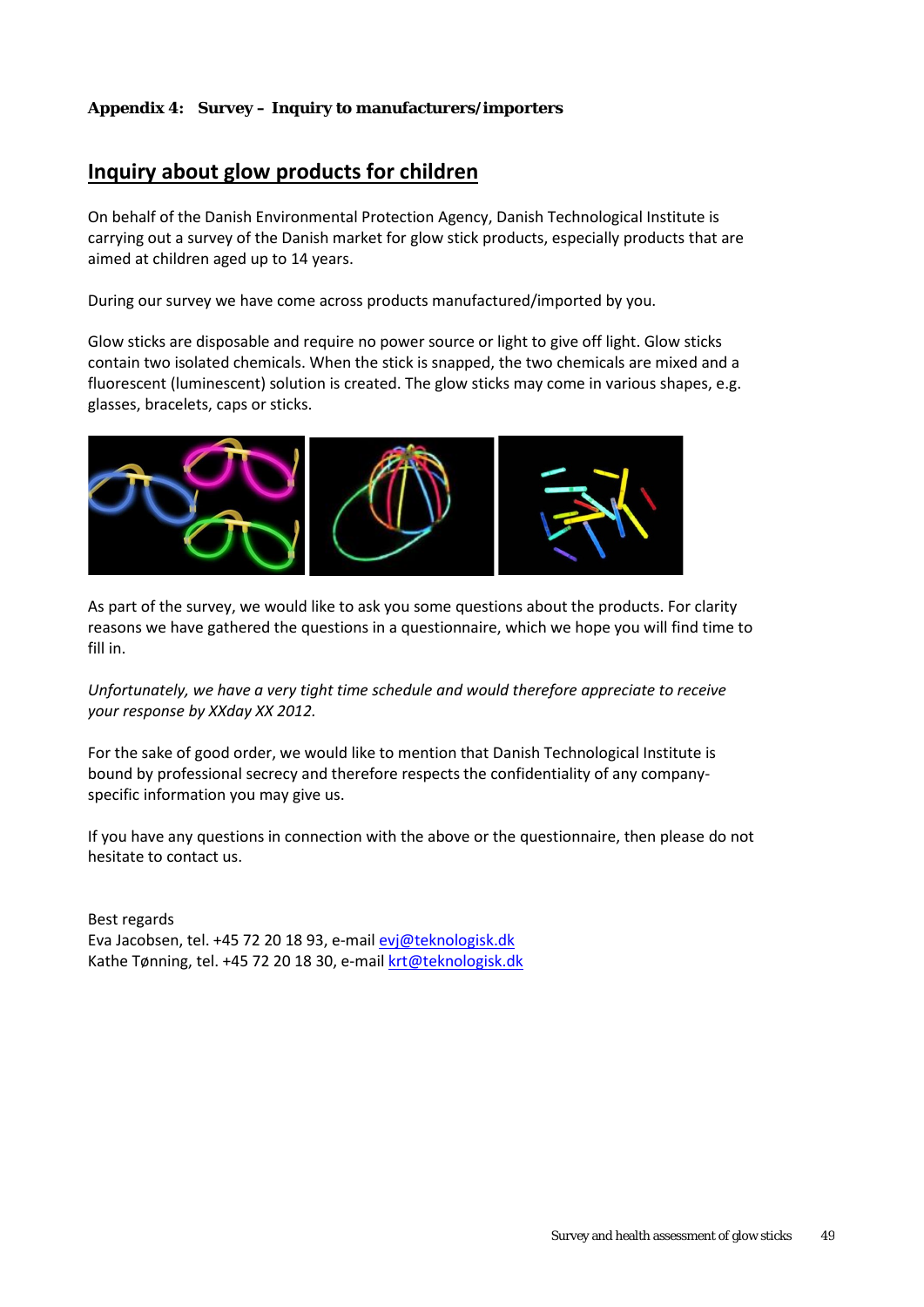## **The questions exclusively relate to glow stick products aimed at children** *Manufacturer/importer*

| <b>Question</b>                                               | Yes | N <sub>0</sub> |
|---------------------------------------------------------------|-----|----------------|
| Do glow stick products form part of your fixed product range? |     |                |
| If no, do they periodically form part of your product range?  |     |                |
| If yes, which periods?                                        |     |                |
|                                                               |     |                |
|                                                               |     |                |
|                                                               |     |                |

| <b>Question</b>                                                                                 | Yes | <b>No</b> |
|-------------------------------------------------------------------------------------------------|-----|-----------|
| Do you have any written information about the composition and content of the glow               |     |           |
| stick products (e.g. safety data sheets, information from suppliers/manufacturers or            |     |           |
| others)?                                                                                        |     |           |
| If yes, then please submit a copy of the information together with the completed questionnaire. |     |           |
|                                                                                                 |     |           |
|                                                                                                 |     |           |

## **Comments**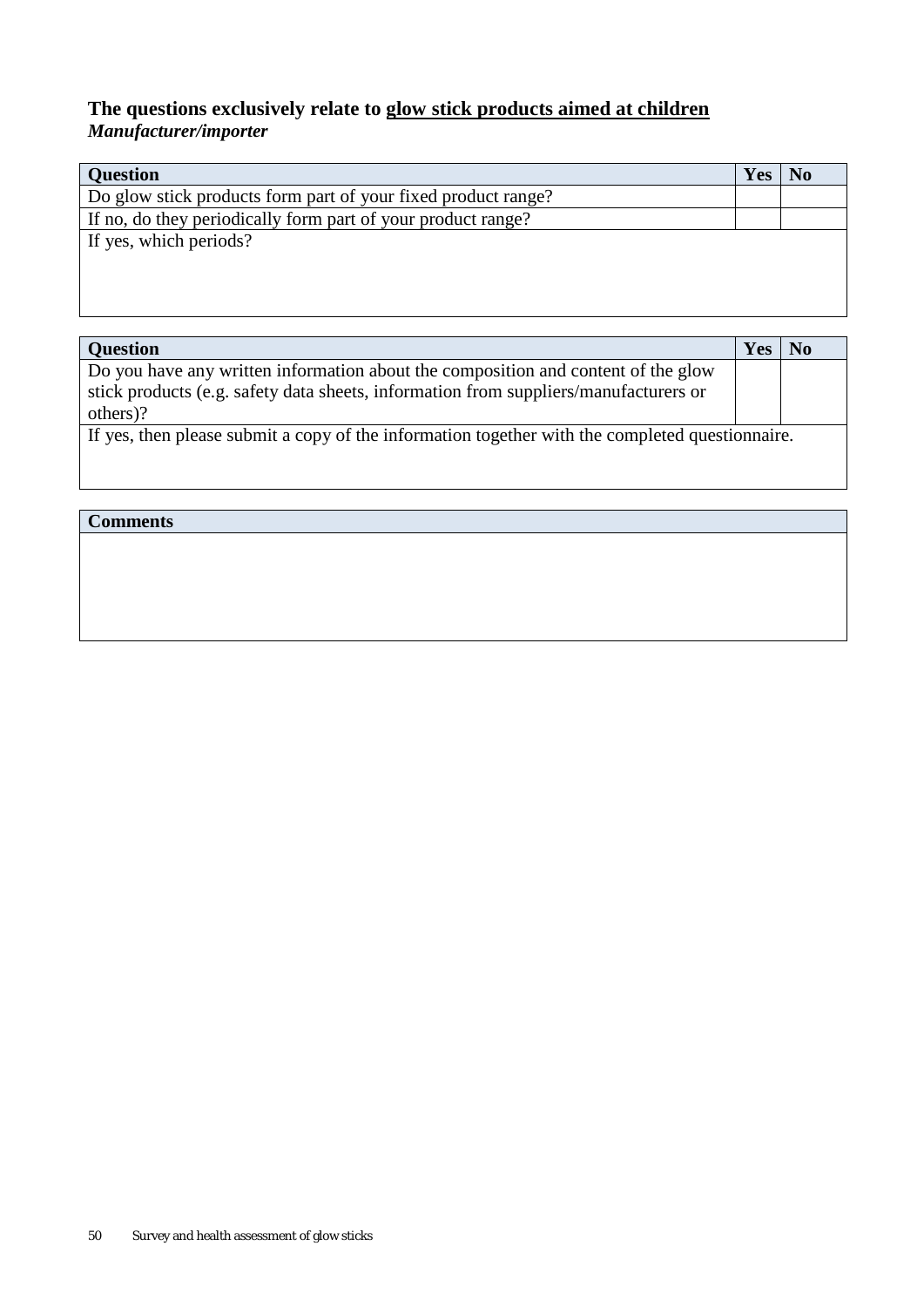#### <span id="page-50-0"></span>**Appendix 5: Survey – Result of inquiries**

Manufacturers/importers/distributors of the glow stick products (registered when visiting shops and via internet pages) were contacted. Contact consisted of an informative letter and a questionnaire (see appendix 1, 2, 3 and 4).

Four types of inquiries were in question:

- General inquiry to companies that were regarded as possible distributors of glow stick products (see Appendix 1).
- Inquiry to companies whose products were registered in retail shops (see Appendix 2). Inquiry was prepared in Danish and English.
- Inquiry to online stores where the survey demonstrated a sale of products aimed at children or that could appeal to children (see Appendix 3).
- Inquiry to manufacturers and importers (see Appendix 4). Inquiry was prepared in Danish and English.

The results of the inquiries appear from the tables below.

Result of general inquiries to companies that were regarded as possible distributors of glow stick products. 27 companies were contacted and replies were received from 26 companies.

| <b>Question</b>                                                                               | No |
|-----------------------------------------------------------------------------------------------|----|
| Does your company sell glow stick products to children (e.g. glasses, bracelets, caps, etc.)? |    |

Result of inquiries to companies whose products were registered in retail shops.

| A total of four shops were contacted and replies were received from two shops. |  |  |
|--------------------------------------------------------------------------------|--|--|
|--------------------------------------------------------------------------------|--|--|

| <b>Question</b>                                                            | Yes | No |
|----------------------------------------------------------------------------|-----|----|
| Do glow stick products for children form part of your fixed product range? |     |    |
| If no, do they periodically form part of your product range?               |     |    |

Result of inquiry to online stores where the survey demonstrated a sale of products that were aimed at children or that could appeal to children.

| A total of 28 internet stores were contacted and replies were received from nine stores. |  |  |
|------------------------------------------------------------------------------------------|--|--|
|------------------------------------------------------------------------------------------|--|--|

| <b>Question</b>                                                            | Yes | <b>No</b> |
|----------------------------------------------------------------------------|-----|-----------|
| Do glow stick products for children form part of your fixed product range? |     |           |
| If no, do they periodically form part of your product range?               |     |           |

Result of inquiry to manufacturers and importers.

10 manufacturers/importers were contacted and replies were received from five.

| <b>Question</b>                                                            | Yes | No |
|----------------------------------------------------------------------------|-----|----|
| Do glow stick products for children form part of your fixed product range? |     |    |
| If no, do they periodically form part of your product range?               |     |    |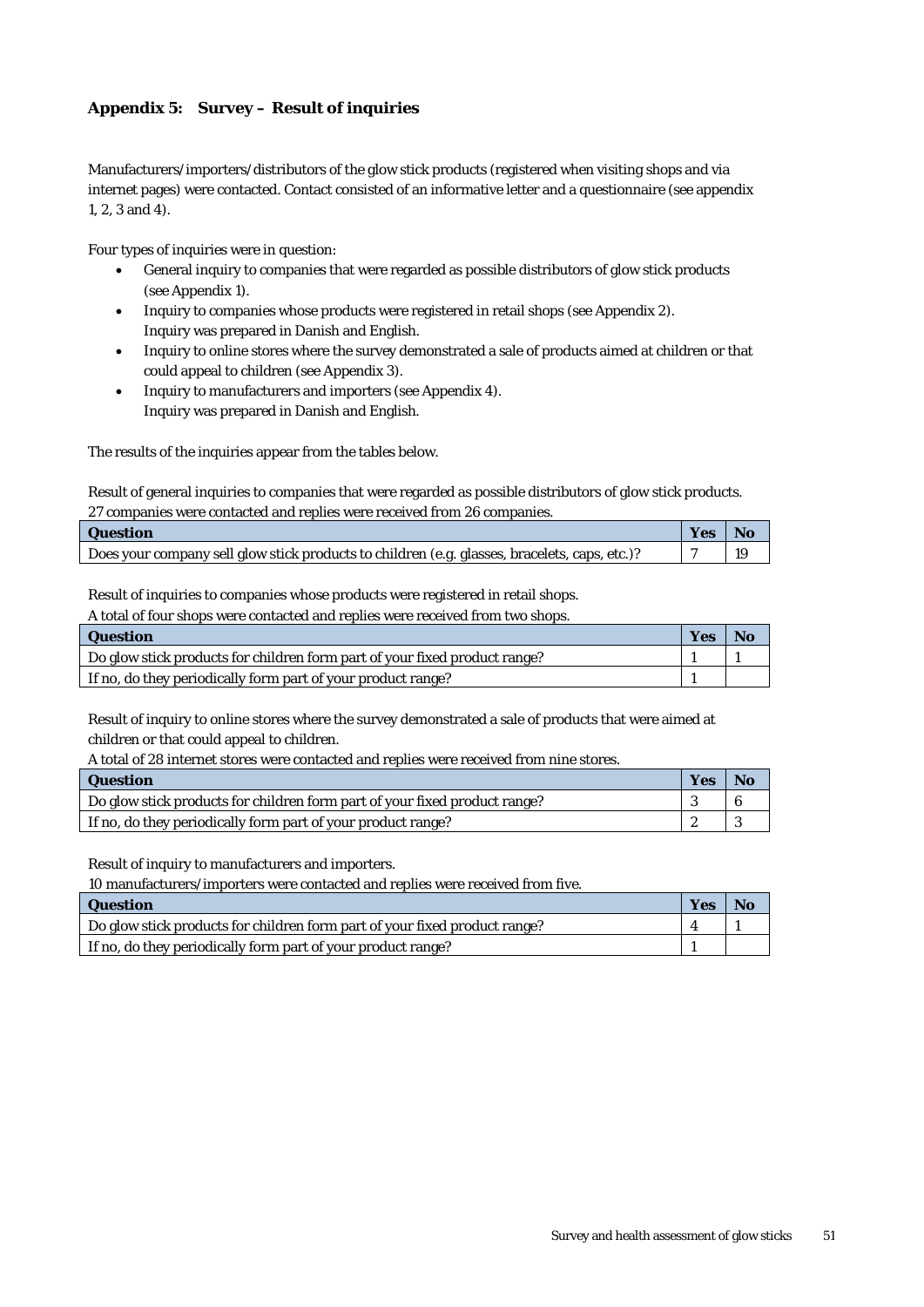#### <span id="page-51-0"></span>**Appendix 6: Survey – Inquiry to Danish chain shops**

In the project, a general inquiry was sent to a number of Danish chain shops. The following shops are concerned:

- Coop Danmark A/S
- Dansk Supermarked A/S
- JYSK A/S
- Tiger
- Imerco
- Magasin
- Søstrene Grenes Import A/S
- GK Legetøj ApS (Buddy Legetøj)
- Legekæden A.M.B.A
- Fætter BR
- TOP-TOY A/S (Toys'R'us)
- jem & fix  $A/S$
- SILVAN
- Bygma A/S
- A/S Harald Nyborg
- XL-byg
- Stark
- K E Mathiasen Legetøj A/S
- Aldi
- Kiwi Danmark A/S
- Spar Danmark A/S
- Kop & Kande
- T. Hansen
- Bahne
- Maki A/S
- Sportmaster
- INTERSPORT Danmark A/S.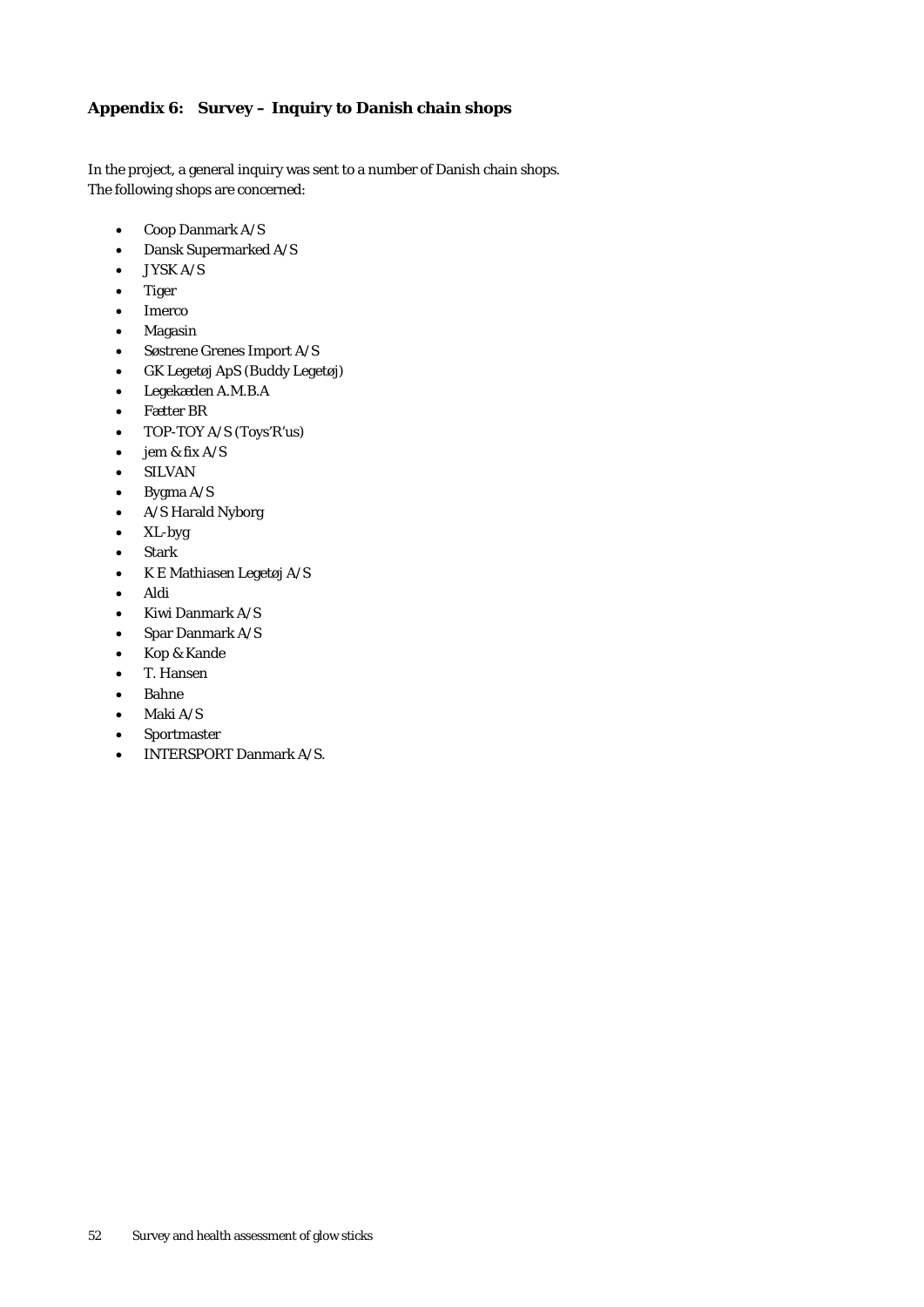#### <span id="page-52-0"></span>**Appendix 7: Result of inquiry on composition and contents**

The following tables give a total outline of the result of the inquiry on composition and content sent to manufacturers/importers/distributors during the survey.

| CAS no.          | <b>Name</b>                                                        | <b>Concentration %</b> |
|------------------|--------------------------------------------------------------------|------------------------|
| $136 - 60 - 7$   | <b>Butyl</b> benzoate                                              | $0 - 45$               |
| $77 - 90 - 7$    | <b>Tributyl acetyl citrate</b>                                     | $0 - 40$               |
| $77-93-0$        | <b>Triethyl citrate</b>                                            | $0 - 70$               |
| $75 - 65 - 0$    | 2-methyl-2-propanol(Tert-butyl-alcohol)                            | $0 - 10$               |
| 7722-84-1        | Hydrogen peroxide                                                  | $0.05 - 1.2\%$         |
| 75203-51-9       | <b>CPPO</b>                                                        | $1 - 13.5$             |
| $131 - 11 - 3$   | Dimethyl phthalate (DMP)                                           | $0 - 99$               |
| $30431 - 54 - 0$ | CPPO: Bis[3,4,6-trichloro-2-<br>(pentyloxycarbonyl) phenyl oxalate | $0-13.5$               |
| 75203-51-9       | bis[2,3,5-trichloro-6-(pentyloxycarbonyl)phenyl]<br>oxalate        | 4.95                   |
| 110904-87-5      | <b>BPEN</b> (Blue)                                                 | $0.05 - 0.8$           |

The two tables are grouped according to how their classification was estimated in relation to this project.

**TABLE 1 SUBSTANCE REGISTERED AS HAVING EITHER HARMONISED CLASSIFICATION OR SELF-CLASSIFICATION.**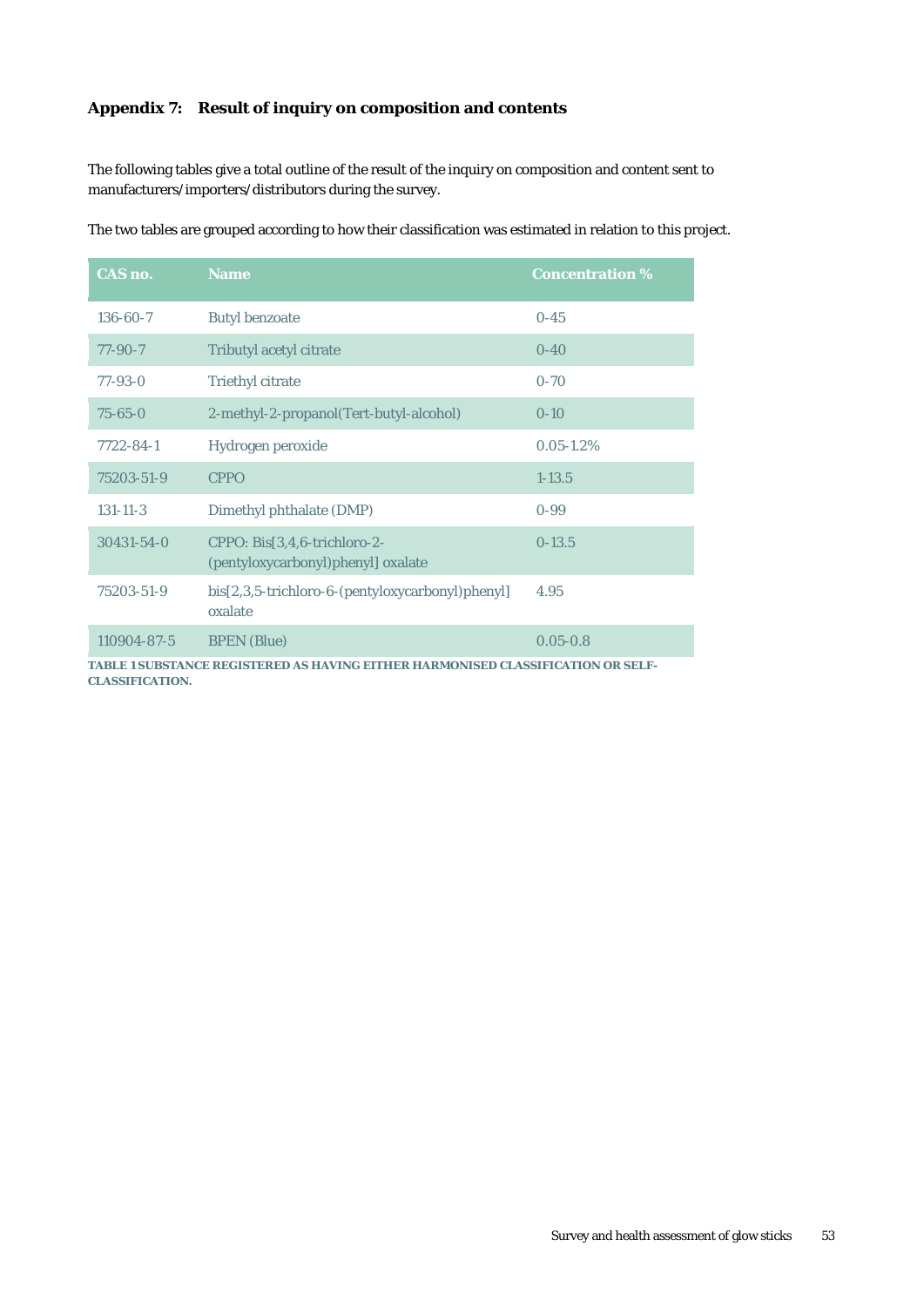| CAS no.           | <b>Name</b>                                                                                           | <b>Colour</b> | <b>Concentration %</b> |
|-------------------|-------------------------------------------------------------------------------------------------------|---------------|------------------------|
| $54 - 21 - 7$     | Sodium salicylate                                                                                     |               | $0 - 0.005$            |
| $128 - 37 - 0$    | 2,6-di-tert-butyl-p-Cresol                                                                            |               | $0 - 0.015$            |
| 1499-10-1         | 9,10-diphenyl anthracene                                                                              | Purple        | 0.1                    |
| $10075 - 85 - 1$  | 9,10-bis(phenylethynyl)-<br>anthraceneBPEA                                                            | Green         | 0.1                    |
| 41105-35-5        | 1-chloro-9,10-bis(phenylethynyl)-<br>anthracene                                                       | Yellow        | 0.1                    |
| $112100 - 07 - 9$ | 1,6,7,12,TETRAPHENOXY-N-N'-<br>bis(2,6-diisopropylphenyl)-3,4,9,10-<br>perylenedicarbamide            | Red           | 0.1                    |
| 51749-83-8        | 1,8-Dichloro-9,10-<br>bis(phenylethynyl)anthracene                                                    | Yellow        | 0.01                   |
| 335654-34-7       | $1,6,7,12$ -tetra(p-t-butylphenoxy)-N-N <sup>-</sup> -<br>dibutyl3,4,9,10-perylenedicarboximide       | Red           | 0.01                   |
| 112100-07-9       | N,M--dibutyl-5,6,12,113-tetraksis(4-<br>(1,1-dimethylethyl)Phenoxy)-3,4,9,10-<br>perylendicarboximide | Red           | 0.08                   |

**TABLE 2 SUBSTANCE CONTENTS THAT ARE EXPECTED TO CONSTITUTE MAX. 0.1 % AND WHERE IT HAS BEEN INVESTIGATED IF CLASSIFICATION EXISTS**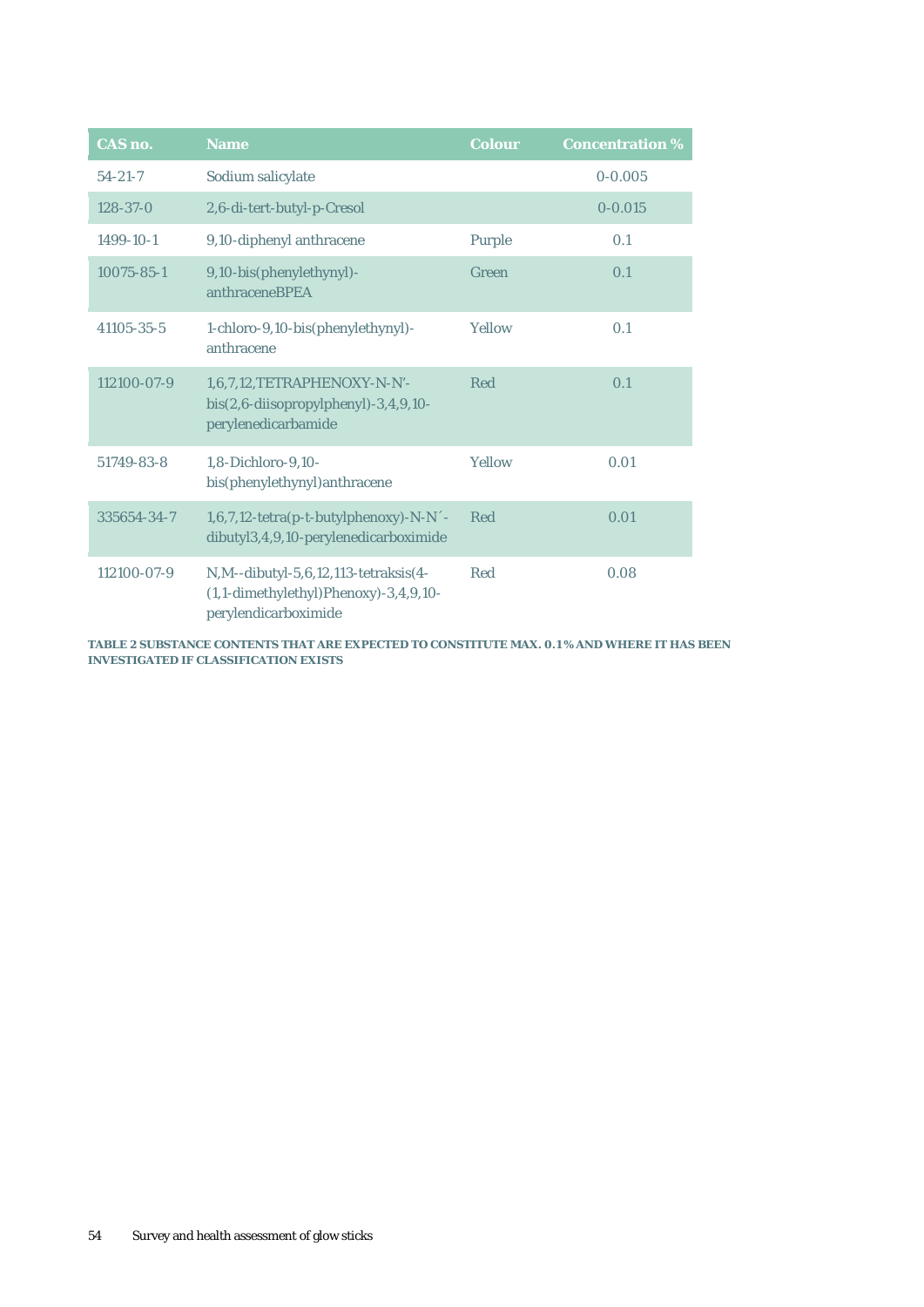#### <span id="page-54-0"></span>**Appendix 8: Outline of health effects of contents in glow sticks**

The below table states substances in glow sticks that were informed by the manufacturer or that were identified during analyses.

"Concentration" means the concentration of chemical substances (weight %) found when analyzing the glow sticks.

"Health effect" is the health effect of the pure substance as stated in various sources.

"Health effects of glow sticks" means the expected health effect of glow sticks e.g. at the concentrations that can be expected from the analyses.

"H sentences": H302 Harmful if swallowed; H312 Harmful in contact with skin; H315 Causes skin irritation; H319 Causes serious eye irritation; H332 Harmful if inhaled; H335 May cause respiratory irritation; H360Df May damage fertility of the unborn child.

| <b>Name</b>                                     | <b>CAS</b><br>no.              | <b>Concen-</b><br>tration<br><b>Weight %</b> | <b>Health effects</b>                                   | <b>Health</b><br>effects of<br>glow sticks | <b>H</b> sentence          |
|-------------------------------------------------|--------------------------------|----------------------------------------------|---------------------------------------------------------|--------------------------------------------|----------------------------|
| Sodium salicylate                               | $54 - 21 - 7$                  |                                              | Causes eye<br>irritation,<br>harmful if<br>swallowed    | Poor                                       | H302, H319                 |
| 2-methyl-2-<br>propanol(Tert-butyl-<br>alcohol) | $75 - 65 - 0$                  |                                              | <b>Causes eye</b><br>irritation                         | Poor                                       | H319, H332,<br>H335        |
| <b>Butyl citrate</b>                            | $77-94-1$                      | $0 - 57$                                     | <b>None</b>                                             | <b>None</b>                                | <b>None</b>                |
| <b>Tributyl acetyl citrate</b>                  | $77 - 90 - 7$                  | $0 - 31$                                     | <b>None</b>                                             | <b>None</b>                                | <b>None</b>                |
| <b>Triethyl citrate</b>                         | $77 - 93 - 0$                  | $\mathbf{0}$                                 | Skin, eye and<br>stomach<br>irritation                  | <b>Not</b><br>demonstrated                 | <b>None</b>                |
| Dibutyl phthalate<br>(DBP)                      | $84 - 74 - 2$                  | $0 - 55$                                     | May harm the<br>unborn child<br>and damage<br>fertility | Poor, but<br>undesirable                   | <b>H360Df</b>              |
| 2,6-di-tert-butyl-p-<br>Cresol                  | $128 - 37 -$<br>$\Omega$       | L,                                           | <b>None</b>                                             | <b>None</b>                                | <b>None</b>                |
| Dimethyl phthalate<br>(DMP)                     | $131 - 11 - 3$                 | $0 - 94$                                     | Eye and<br>respiratory<br>irritation, CNS-<br>effect    | <b>Obvious</b>                             | <b>None</b>                |
| <b>Butyl benzoate</b>                           | $136 - 60 -$<br>$\overline{7}$ | $0 - 53$                                     | Skin, eye and<br>stomach<br>irritation                  | <b>Obvious</b>                             | H315, H319                 |
| Hydrogen peroxide                               | $7722 -$<br>$84-1$             | $0.4 - 2.4$                                  | Eye irritation                                          | Poor                                       | <b>H319</b> at<br>$5 - 8%$ |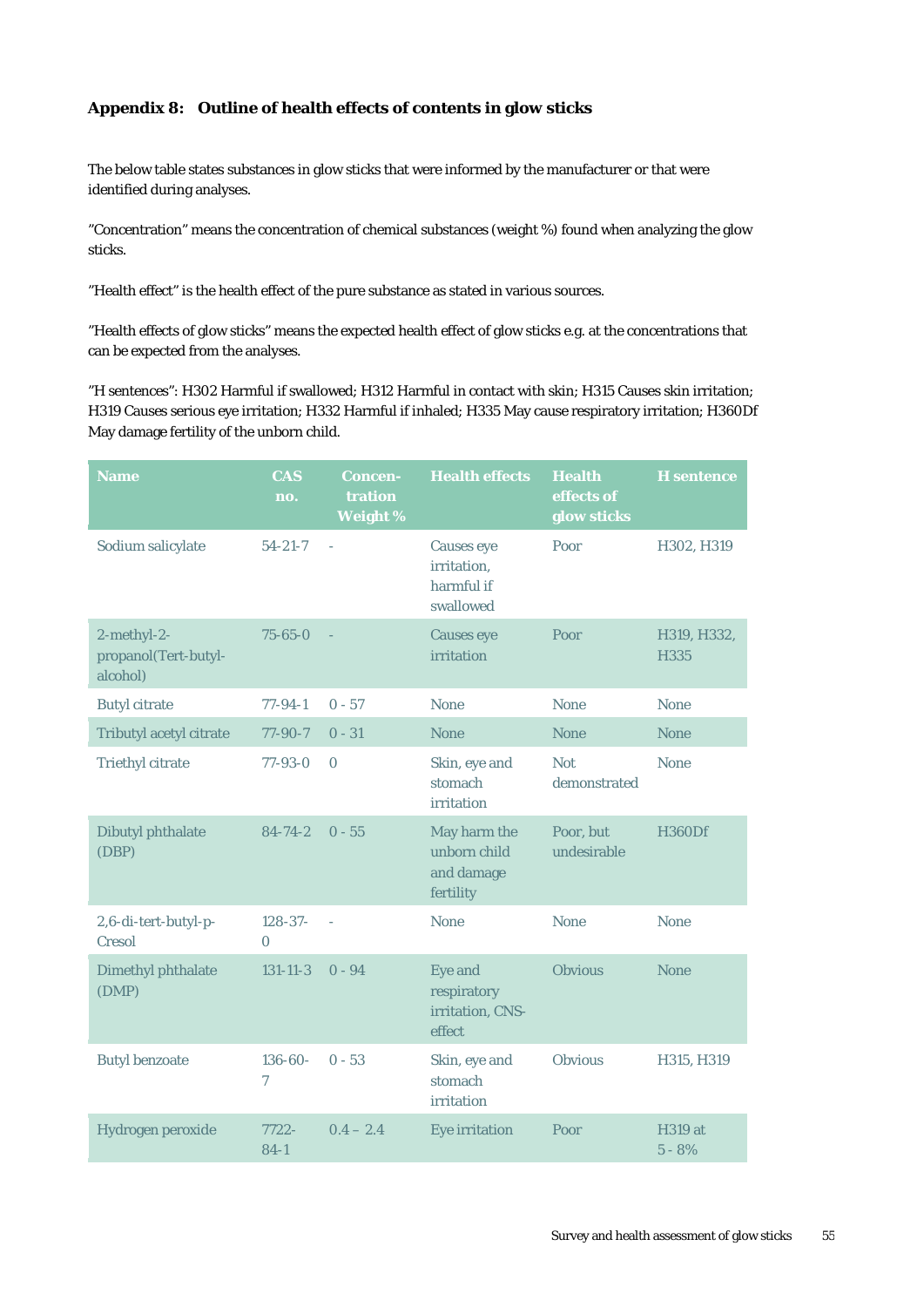| <b>Name</b>                                                                 | <b>CAS</b><br>no.   | <b>Concen-</b><br>tration<br><b>Weight %</b> | <b>Health effects</b> | <b>Health</b><br>effects of<br>glow sticks | <b>H</b> sentence   |
|-----------------------------------------------------------------------------|---------------------|----------------------------------------------|-----------------------|--------------------------------------------|---------------------|
| Glycerol diacetate                                                          | 25395-<br>$31 - 7$  | $0 - 38$                                     | <b>None</b>           | <b>None</b>                                | <b>None</b>         |
| $CPPO: Bis(3,4,6-$<br>trichloro-2-carbo-<br>pentoxy phenyl) oxalate         | $30431 -$<br>$54-0$ |                                              | Unknown               | Unknown                                    | H302, H312.<br>H332 |
| CPPO: $Bis[3,4,6-$<br>trichloro-2-(pentyloxy<br>carbonyl)phenyl]<br>oxalate | 75203-<br>$51-9$    | ÷,                                           | <b>Unknown</b>        | <b>Unknown</b>                             |                     |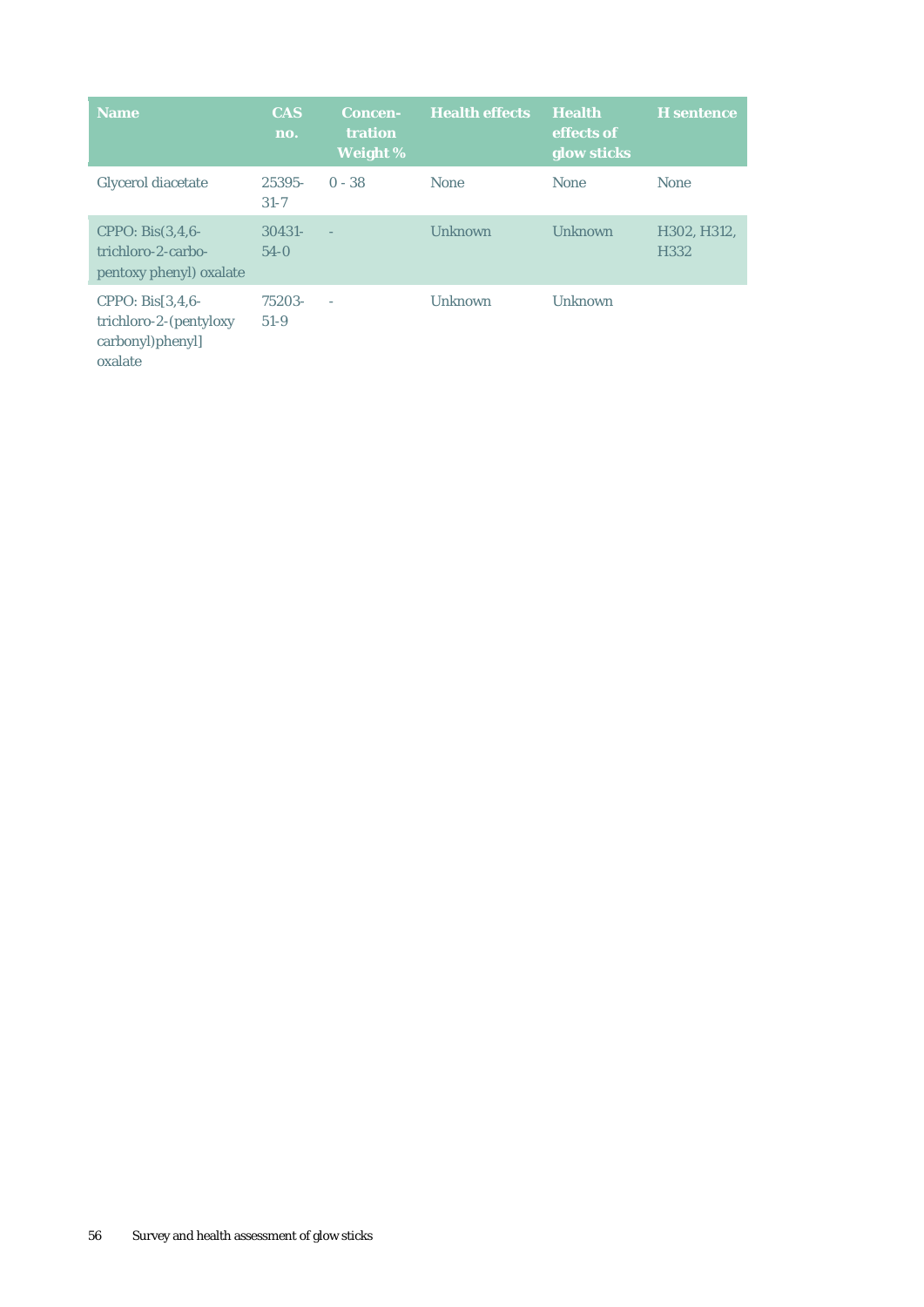| <b>Product</b><br>no. | <b>Product</b><br>type | CЕ<br>marked   | <b>Not</b><br>recom-<br>mended<br>for age | Text on packaging or in the<br>enclosed directions                                                                                                                                                                                                                                                                                                                                                                                               | <b>Text in</b><br><b>Danish</b> |
|-----------------------|------------------------|----------------|-------------------------------------------|--------------------------------------------------------------------------------------------------------------------------------------------------------------------------------------------------------------------------------------------------------------------------------------------------------------------------------------------------------------------------------------------------------------------------------------------------|---------------------------------|
| 1                     | <b>Mask</b>            | <b>Yes</b>     | $0 - 3$                                   | Before using, bend the glow sticks at<br>several places. Do not cut or prick the<br>glow sticks. May cause permanent stains<br>on clothing and furniture. Avoid contact<br>with eyes and skin. In case of contact<br>with eyes or skin rinse thoroughly with<br>water. Do not drink or swallow the<br>contents. Do not expose the glow sticks<br>to direct sunlight or hot temperature.<br>After use, the glow stick needs to be<br>disposed of. | <b>Yes</b>                      |
| $\mathbf{2}$          | <b>Bracelet</b>        | Yes            | $0 - 3$                                   | Do not drink the liquid. In case of<br>leakage avoid contact with eyes and<br>clothes. Rinse immediately with water.<br>Dimethyl phthalate, tert-butyl alcohol,<br>BHT, hydrogen peroxide, natrium<br>salicylate, water, tributyl acetyl, tributyl<br>acetyl citrate, CPPO and specification of<br>dyes.                                                                                                                                         | <b>Yes</b>                      |
| 3                     | <b>Stick</b>           | N <sub>0</sub> | Child's<br>head<br>shown                  | Not for children! Only for decoration<br>purposes! Leave the rod in its original<br>packaging until use. Do not expose to<br>direct sunlight. Do not damage or cut up<br>the plastic jacket. Contact with skin, eyes<br>or mucus membranes may result in<br>irritation. Rinse out carefully and<br>contact a doctor. Do not eat or swallow<br>the component or contents!<br><b>SUFFOCATION RISK!</b>                                             | <b>Yes</b>                      |
| $\overline{4}$        | <b>Bracelet</b>        | <b>Yes</b>     | $0 - 3$                                   | Do not puncture or cut plastic tubes.<br>Ingredients are non-flammable and non-<br>toxic but may permanently stain<br>clothing or furniture. Contact with skin<br>or eyes may cause temporary discomfort.<br>In case of skin or eye contact, rinse<br>thoroughly with water. Do not drink or<br>ingest contents. Do not leave glow sticks<br>in direct sunlight or expose to high<br>temperatures. After use, dispose of in<br>refuse container. | No                              |

## <span id="page-56-0"></span>**Appendix 9: Labelling of packaging from glow sticks**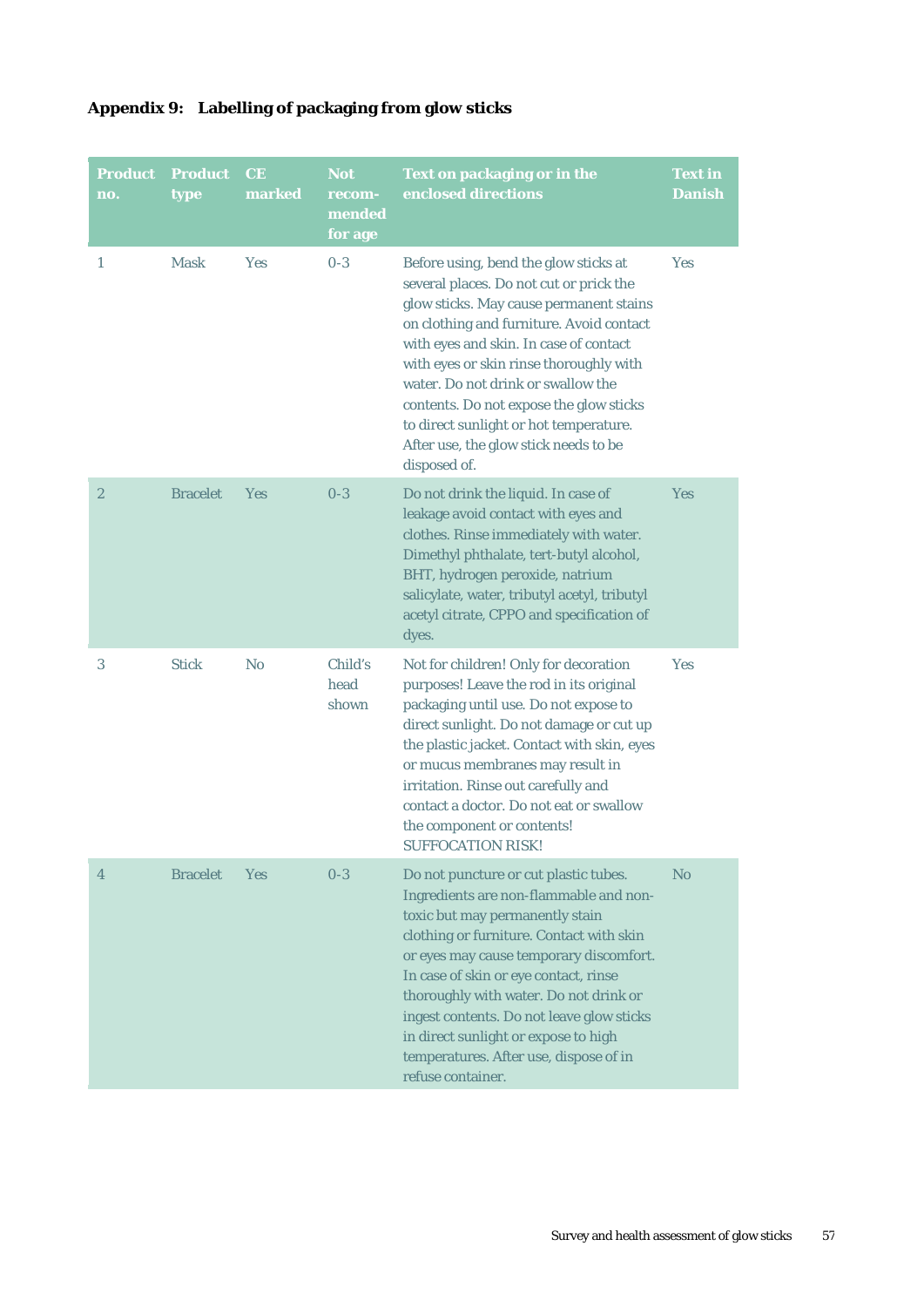| <b>Product</b><br>no. | <b>Product</b><br>type | CЕ<br>marked | <b>Not</b><br>recom-<br>mended<br>for age | Text on packaging or in the<br>enclosed directions                                                                                                                                                                                                                                                                                                                                                                                                                                                     | <b>Text in</b><br><b>Danish</b> |
|-----------------------|------------------------|--------------|-------------------------------------------|--------------------------------------------------------------------------------------------------------------------------------------------------------------------------------------------------------------------------------------------------------------------------------------------------------------------------------------------------------------------------------------------------------------------------------------------------------------------------------------------------------|---------------------------------|
| 5                     | <b>Earrings</b>        | <b>Yes</b>   | $0 - 4$                                   | Do not drink the fluid in the lights. The<br>fluid is not hazardous, but may cause<br>irritation of the eyes. Flush thoroughly<br>with clean water if the contents come<br>into contact with the eyes. Do not bend<br>the tubes with too much force as this<br>may perforate them and cause the<br>contents to escape. The packaging<br>should be used for storage of the<br>remaining lights and to keep the<br>warnings and instructions for use.                                                    | <b>Yes</b>                      |
| $\boldsymbol{6}$      | <b>Stick</b>           | <b>Yes</b>   | $0 - 5$                                   | Only to be used under the supervision of<br>adults. Do not expose to high tempera-<br>tures or leave glow sticks in direct sun-<br>light. Do not cut or puncture the plastic<br>tube. Do not snap the product after it<br>has been activated. The contents are<br>non-toxic and non-flammable, but may<br>stain furniture or clothes permanently.<br>Contact with skin or eyes may cause<br>temporary discomfort. Rinse thoroughly<br>with water. Do not drink the contents.                           | <b>Yes</b>                      |
| 7                     | <b>Stick</b>           | <b>Yes</b>   | $0 - 3$                                   | Do not puncture or cut plastic tubes.<br>Contact with skin or eyes may cause<br>temporary discomfort. In case of skin or<br>eye contact, rinse thoroughly with water.<br>Do not drink or ingest contents. Do not<br>leave glow sticks in direct sunlight or<br>expose to high temperatures. After use,<br>dispose product.                                                                                                                                                                             | No                              |
| 8                     | Mouth<br>cover         | <b>Yes</b>   | $0 - 5$                                   | Keep product in original package until<br>ready to use. Do not puncture or cut<br>plastic tube. Ingredients are non-toxic<br>and non-flammable, but may<br>permanently stain furniture or clothing.<br>Contact with skin or eyes may cause<br>temporary discomfort. In case of skin or<br>eye contact, rinse thoroughly with water.<br>Do not drink or ingest contents. Do not<br>leave lightstick in direct sunlight or<br>expose to high temperatures. After use,<br>dispose of in refuse container. | No                              |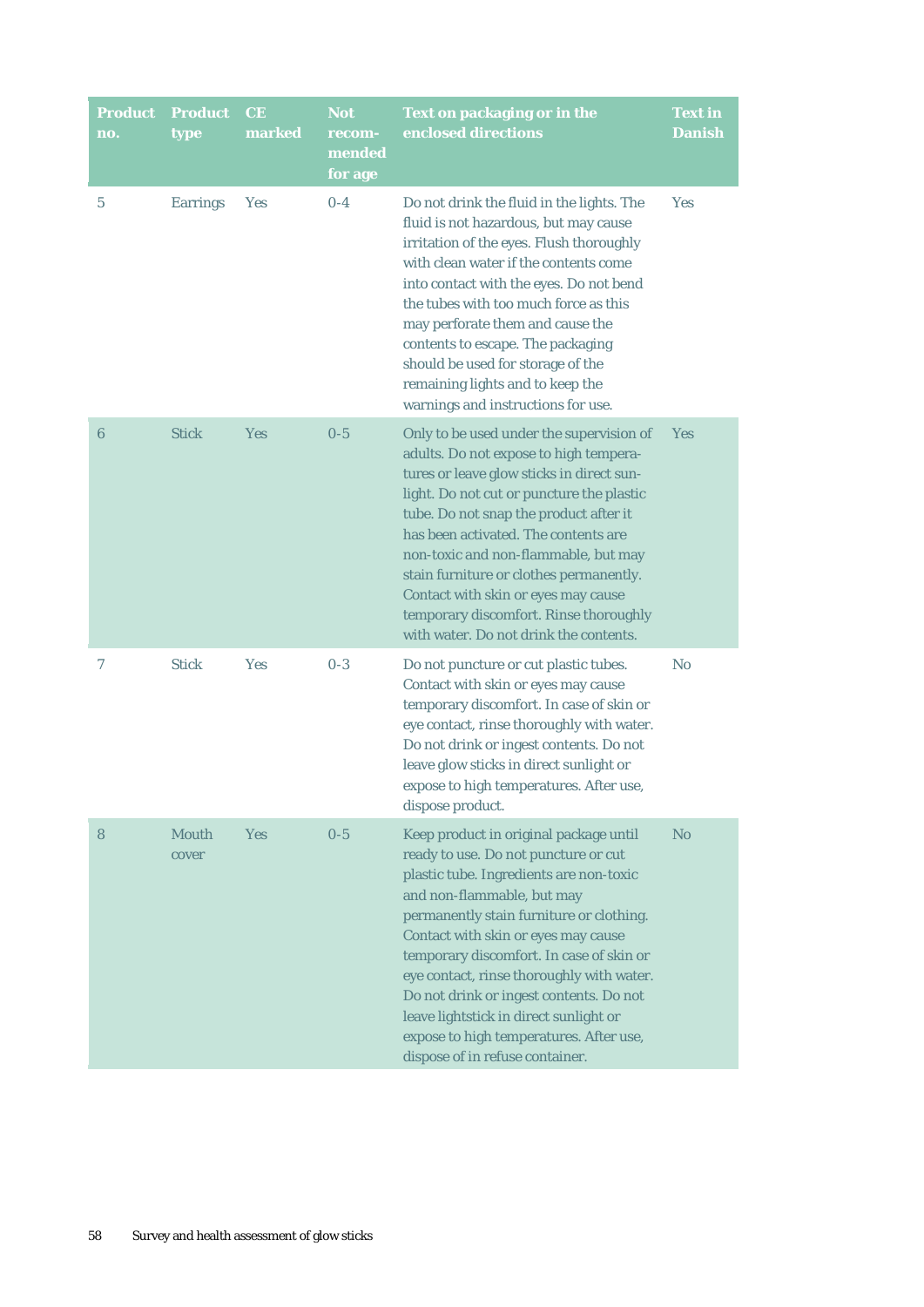| <b>Product</b><br>no. | <b>Product</b><br>type | CE.<br>marked | <b>Not</b><br>recom-<br>mended<br>for age | Text on packaging or in the<br>enclosed directions                                                                                                                                                                                                                                                                                                                                                                                                                                                    | <b>Text in</b><br><b>Danish</b> |
|-----------------------|------------------------|---------------|-------------------------------------------|-------------------------------------------------------------------------------------------------------------------------------------------------------------------------------------------------------------------------------------------------------------------------------------------------------------------------------------------------------------------------------------------------------------------------------------------------------------------------------------------------------|---------------------------------|
| 9                     | <b>Glasses</b>         | <b>Yes</b>    | $0 - 3$                                   | Do not damage or cut plastic tubes at<br>any time. Ingredients are non-<br>flammable but may stain furniture or<br>clothing permanently. Contact with skin<br>or eyes may cause discomfort. If contact<br>occurs, rinse thoroughly with water. Do<br>not drink or ingest contents. Do not<br>expose lightsticks to direct sunlight or<br>high temperature. Do not bend after<br>activation. After use, dispose of in refuse<br>container.                                                             | N <sub>0</sub>                  |
| 10                    | <b>Giant</b><br>rod    | No            | $0 - 5$                                   | Keep product in original packaging until<br>ready to use. Do not cut or puncture<br>plastic tube. Do not bend product a<br>second time after activation. Contents of<br>tube are non-toxic and non-flammable,<br>but may stain furniture and clothing<br>permanently. Skin or eye contact may<br>cause temporary discomfort. Rinse<br>thoroughly with water. Do not drink or<br>ingest contents. Do not expose product<br>to high temperatures or direct sunlight.                                    | No                              |
| 11                    | Whistle                | <b>Yes</b>    | $0 - 3$                                   | Keep product in original bag until ready<br>to use. Do not puncture or cut plastic<br>tubes. Ingredients are non-flammable<br>and non-toxic, but may permanently<br>stain clothing or furniture. Contact with<br>skin or eyes may cause temporary dis-<br>comfort. In case of skin or eye contact,<br>rinse thoroughly with water. Do not<br>drink or ingest contents. Do not leave<br>glow sticks in direct sunlight or expose<br>to high temperatures. After use dispose<br>of in refuse container. | N <sub>0</sub>                  |
| 12                    | <b>Straw</b>           | Yes           | $0 - 3$                                   | Keep product in original bag until ready<br>to use. Do not puncture or cut plastic<br>tubes. Ingredients are non-flammable<br>and non-toxic, but may permanently<br>stain clothing or furniture. Contact with<br>skin or eyes may cause temporary dis-<br>comfort. In case of skin or eye contact,<br>rinse thoroughly with water. Do not<br>drink or ingest contents. Do not leave<br>glow sticks in direct sunlight or expose<br>to high temperatures. After use dispose<br>of in refuse container. | No                              |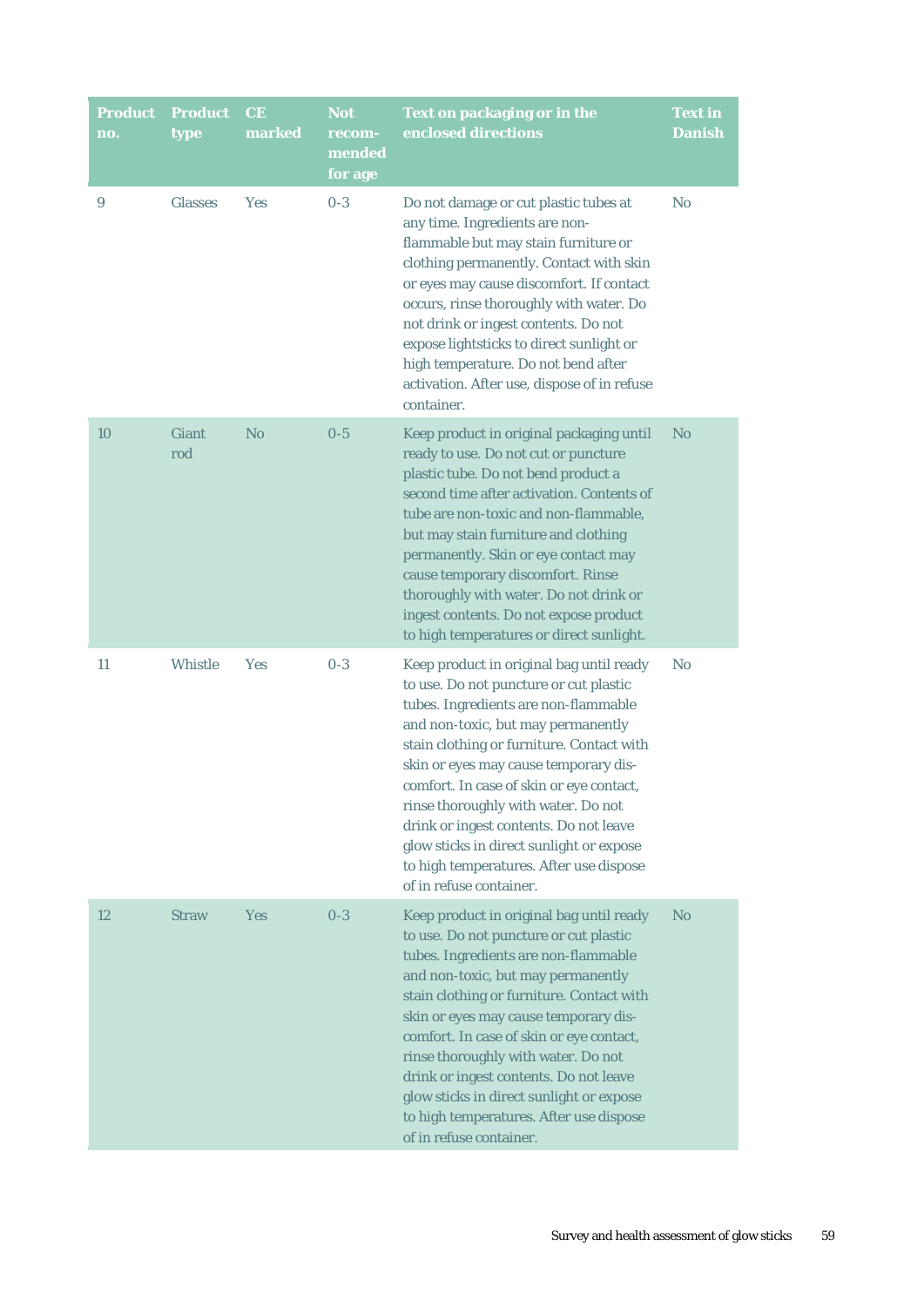| <b>Product</b><br>no. | <b>Product</b><br>type  | CE<br>marked | <b>Not</b><br>recom-<br>mended<br>for age | Text on packaging or in the<br>enclosed directions                                                                                                                                                                                                                                                                                                                                                                                                                                                    | <b>Text in</b><br><b>Danish</b> |
|-----------------------|-------------------------|--------------|-------------------------------------------|-------------------------------------------------------------------------------------------------------------------------------------------------------------------------------------------------------------------------------------------------------------------------------------------------------------------------------------------------------------------------------------------------------------------------------------------------------------------------------------------------------|---------------------------------|
| 13                    | <b>Clapping</b><br>hand | Yes          | $0 - 3$                                   | Non-toxic and non-flammable. Contact<br>with eyes or skin may cause temporary<br>discomfort – rinse with water. Do not<br>drink or ingest contents. Do not leave<br>glow sticks in direct sunlight or expose<br>to high temperatures.                                                                                                                                                                                                                                                                 | N <sub>0</sub>                  |
| 14                    | <b>Sticks</b>           | <b>Yes</b>   | $0 - 5$                                   | Keep product in original bag until ready<br>to use. Do not puncture or cut plastic<br>tubes. Ingredients are non-flammable<br>and non-toxic, but may permanently<br>stain clothing or furniture. Contact with<br>skin or eyes may cause temporary dis-<br>comfort. In case of skin or eye contact,<br>rinse thoroughly with water. Do not<br>drink or ingest contents. Do not leave<br>glow sticks in direct sunlight or expose<br>to high temperatures. After use dispose<br>of in refuse container. | No                              |
| 15                    | <b>Bracelet</b>         | No           | <b>Not</b><br>stated                      | No text                                                                                                                                                                                                                                                                                                                                                                                                                                                                                               | N <sub>0</sub>                  |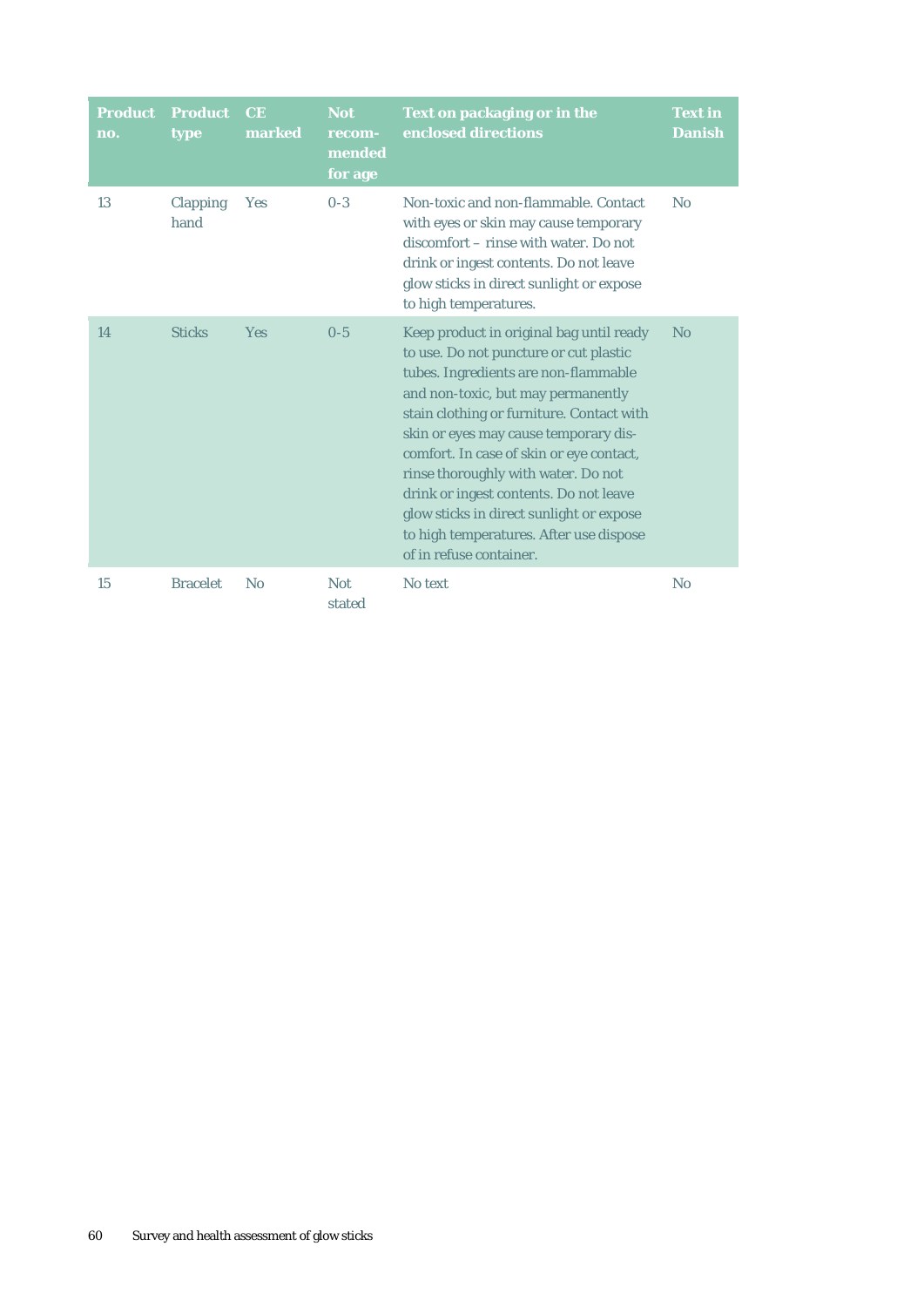#### <span id="page-60-0"></span>**Appendix 10: Results of chemical analyses of glow sticks**

The below tables state the individual analysis results grouped according to the name of the substances. RSD is the relative standard deviation calculated for the analysis in duplicate.

| <b>Product</b><br>no. | <b>Concentration</b><br>(%) | <b>Average conc.</b><br>(%) | <b>RSD</b><br>$(\frac{6}{6})$ |
|-----------------------|-----------------------------|-----------------------------|-------------------------------|
| 3                     | 13                          | 14                          | 15                            |
|                       | 16                          |                             |                               |
| 6                     | 16                          | 17                          | 4                             |
|                       | 17                          |                             |                               |
| <b>8a</b>             | 17                          | 24                          | 38                            |
| <b>8b</b>             | 30                          |                             |                               |
| 15                    | 4.1                         | 4.1                         | 0.4                           |
|                       | 4.1                         |                             |                               |

**TABLE 1 BUTYL BENZOATE, CAS NO. 136-60-7**

| <b>Product</b><br>no. | <b>Concentration</b><br>(%) | <b>Average conc.</b><br>(%) | <b>RSD</b><br>$(\sqrt[6]{\circ})$ |
|-----------------------|-----------------------------|-----------------------------|-----------------------------------|
|                       | 58                          | 56                          |                                   |
|                       | $55\,$                      |                             |                                   |

**TABLE 2 1,2,3-PROPANTRIOL DIACETATE, CAS NO. 29860-16-0**

| <b>Product</b><br>no. | <b>Concentration</b><br>(%) | Average conc.<br>(%) | <b>RSD</b><br>(%) |
|-----------------------|-----------------------------|----------------------|-------------------|
| 8a                    | 16                          | 7.8                  |                   |
| 8 <sub>b</sub>        | i.p.                        |                      |                   |
| 15                    | 45                          | 45                   | $\overline{2}$    |
|                       | 44                          |                      |                   |

**TABLE 3 DIBUTYL PHTHALATE, CAS NO. 84-74-2**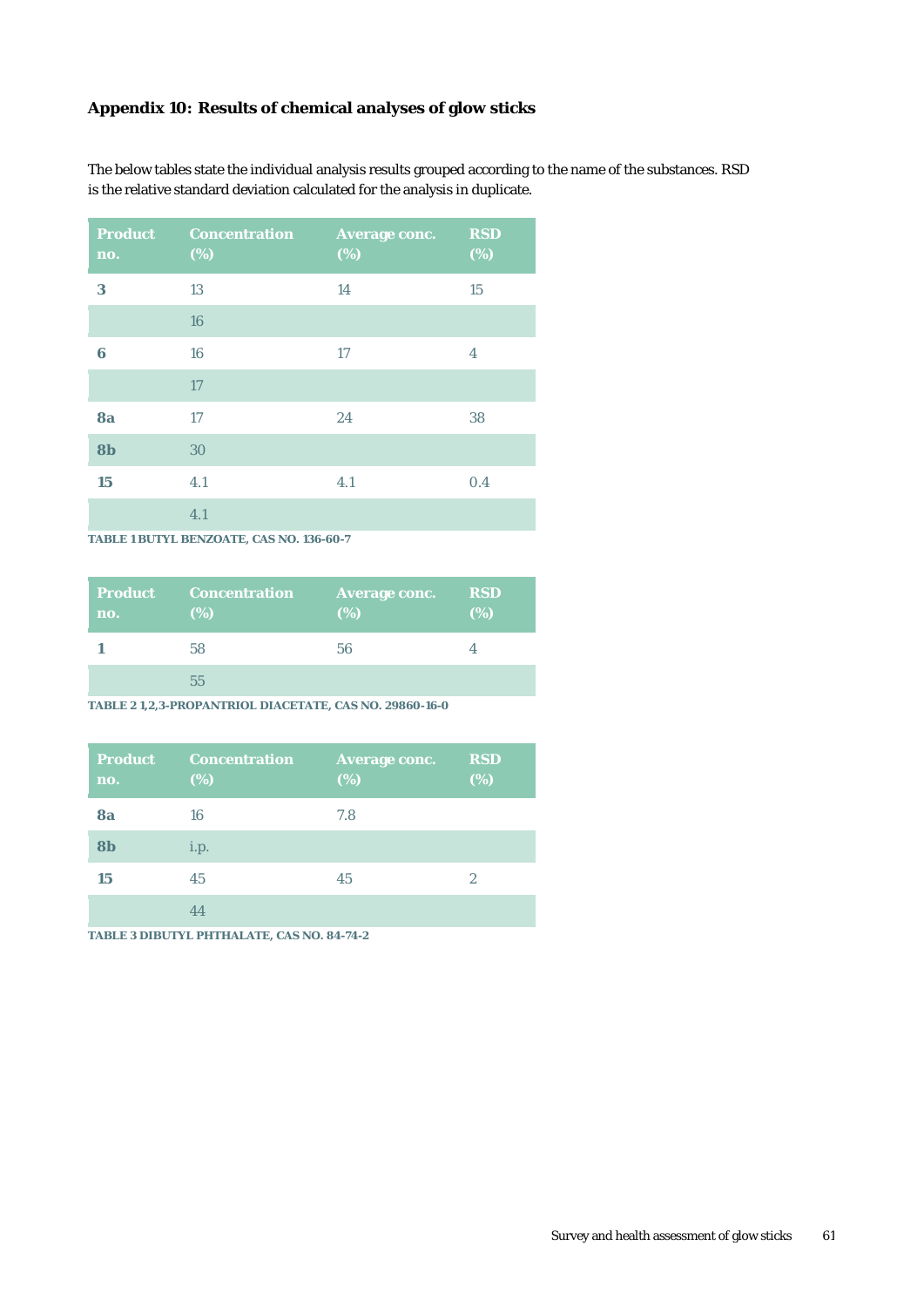| no.                     | (%) |        | <b>Product Concentration Average conc. RSD</b><br>(%) | (%)                     |
|-------------------------|-----|--------|-------------------------------------------------------|-------------------------|
| $\boldsymbol{2}$        | 50  |        | 49                                                    | $\overline{3}$          |
|                         |     | 48     |                                                       |                         |
| 3                       | 50  |        | 49                                                    | 3                       |
|                         |     | 48     |                                                       |                         |
| $\overline{\mathbf{4}}$ | 78  |        | 83                                                    | 8                       |
|                         |     | 88     |                                                       |                         |
| $\mathbf 5$             | 84  |        | 83                                                    | $\mathbf 1$             |
|                         |     | 82     |                                                       |                         |
| $\bf{6}$                | 43  |        | 43                                                    | $\mathbf{1}$            |
|                         |     | 44     |                                                       |                         |
| $\pmb{7}$               | 66  |        | 67                                                    | $\sqrt{3}$              |
|                         |     | 69     |                                                       |                         |
| 8                       | 55  |        | 56                                                    | 0.8                     |
|                         |     | 56     |                                                       |                         |
| $\boldsymbol{9}$        | 82  |        | 79                                                    | $\overline{\mathbf{4}}$ |
|                         |     | $77\,$ |                                                       |                         |
| 10                      | 60  |        | 58                                                    | $\overline{\mathbf{4}}$ |
|                         |     | 57     |                                                       |                         |
| 11                      | 84  |        | 87                                                    | $\bf 5$                 |
|                         |     | 90     |                                                       |                         |
| 12                      | 35  |        | 35                                                    | $\overline{c}$          |
|                         |     | 36     |                                                       |                         |
| 13                      | 39  |        | 38                                                    | 3                       |
|                         |     | 37     |                                                       |                         |
| 14                      | 66  |        | 67                                                    | $\overline{\mathbf{4}}$ |
|                         |     | 69     |                                                       |                         |
| 15                      | 29  |        | 30                                                    | $\overline{\mathbf{4}}$ |
|                         |     | 30     |                                                       |                         |

**TABLE 4 DIMETHYL PHTHALATE, CAS NO. 131-11-3**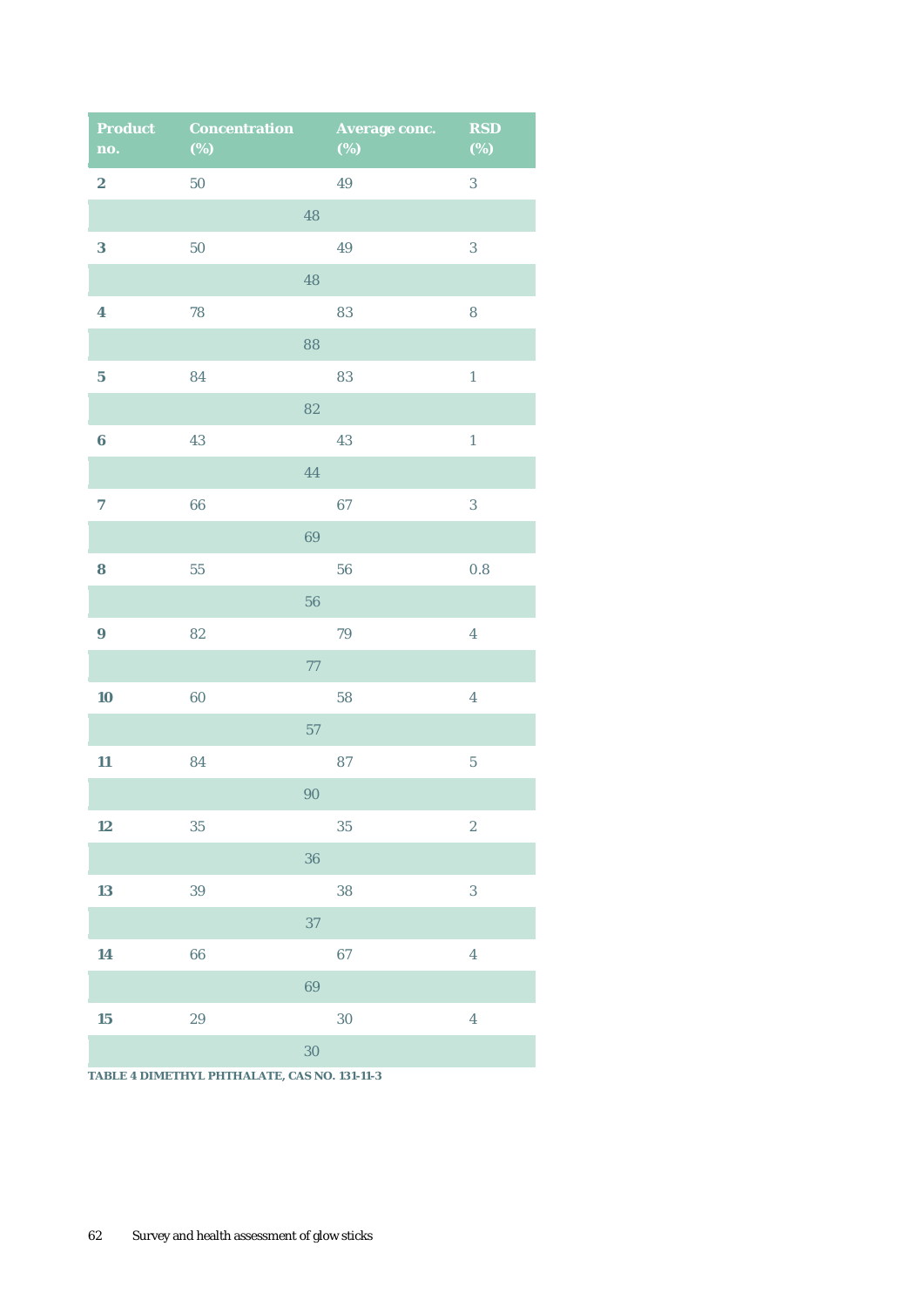| <b>Product</b><br>no.   | <b>Concentration</b><br>$(\%)$ | <b>Average conc.</b><br>$(\%)$ | <b>RSD</b><br>$(\%)$    |
|-------------------------|--------------------------------|--------------------------------|-------------------------|
| $\boldsymbol{2}$        | 38                             | 39                             | $\overline{\mathbf{4}}$ |
|                         | 40                             |                                |                         |
| $\bf{3}$                | 19                             | 20                             | 8                       |
|                         | 21                             |                                |                         |
| $\overline{\mathbf{4}}$ | 24                             | 21                             | 25                      |
|                         | $17\,$                         |                                |                         |
| $\bf{6}$                | 27                             | 26                             | $\boldsymbol{6}$        |
|                         | 24                             |                                |                         |
| $\pmb{7}$               | 15                             | 15                             | $\overline{\mathbf{4}}$ |
|                         | 16                             |                                |                         |
| 10                      | 11                             | 11                             | $\overline{\mathbf{4}}$ |
|                         | 11                             |                                |                         |
| 11                      | 18                             | 18                             | $\mathbf{1}$            |
|                         | 17                             |                                |                         |
| 12                      | 15                             | 16                             | $\boldsymbol{6}$        |
|                         | 17                             |                                |                         |
| 13                      | 12                             | 13                             | 0.4                     |
|                         | 13                             |                                |                         |
| 14                      | 13                             | 13                             | $\overline{7}$          |
|                         | 12                             |                                |                         |

**TABLE 5 TRIBUTYL ACETYL CITRATE, CAS NO. 77-90-7**

| <b>Product</b><br>no. | <b>Concentration</b><br>(%) | <b>Average conc.</b><br>(%) | <b>RSD</b><br>(%) |
|-----------------------|-----------------------------|-----------------------------|-------------------|
|                       | 36                          | 40                          | 16                |
|                       | 45                          |                             |                   |

**TABLE 6 TRIBUTYL CITRATE, CAS NO.77-94-1**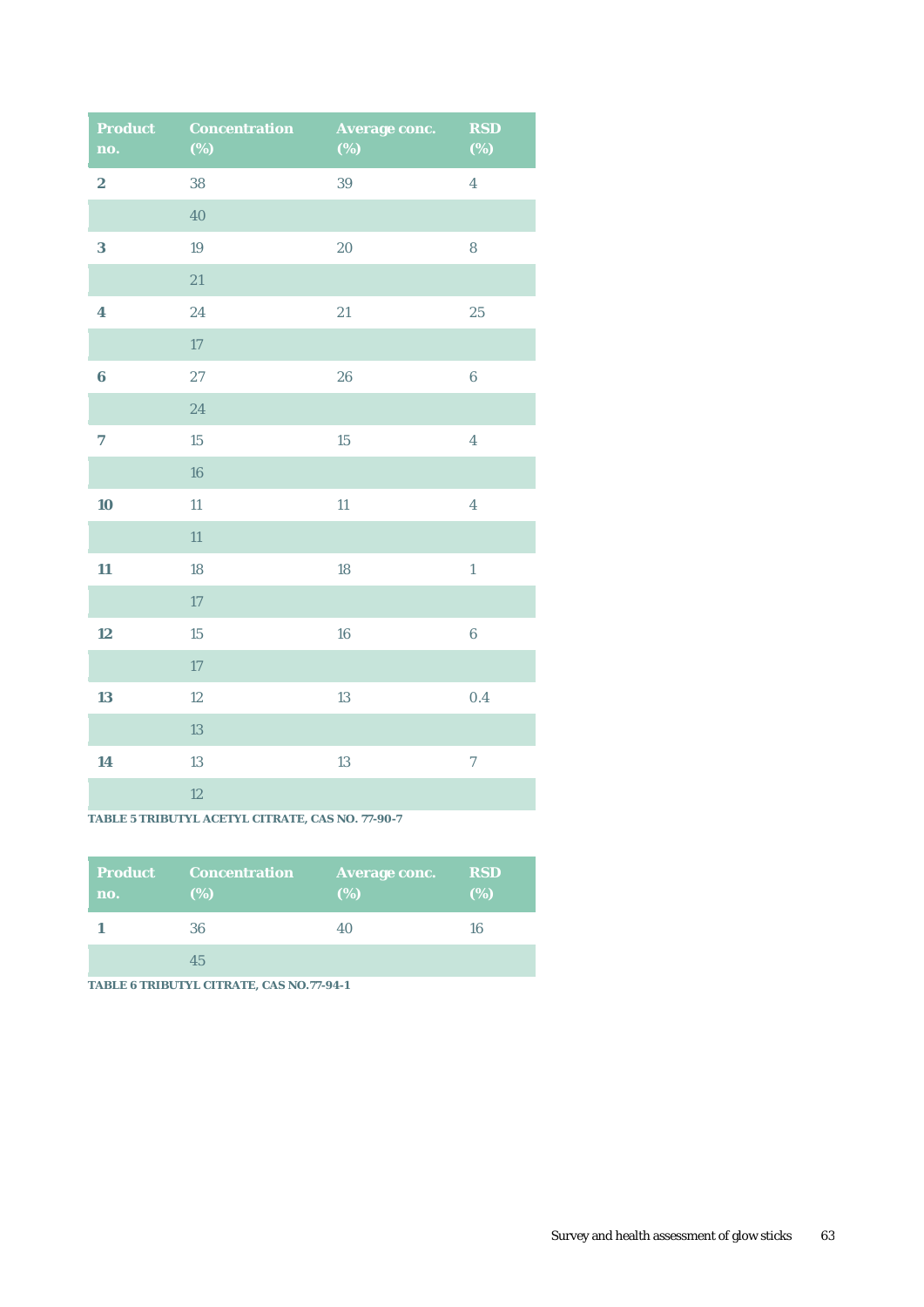| <b>Product</b><br>no. | <b>Concentration</b><br>(%) | Average conc.<br>(%) | <b>RSD</b><br>(%) |
|-----------------------|-----------------------------|----------------------|-------------------|
| 12                    | 52                          | 55                   | 9                 |
|                       | 59                          |                      |                   |
| 13                    | 39                          | 40                   | 2                 |
|                       |                             |                      |                   |

**TABLE 7 TRIBUTYL CITRATE, CAS NO.77-93-0**